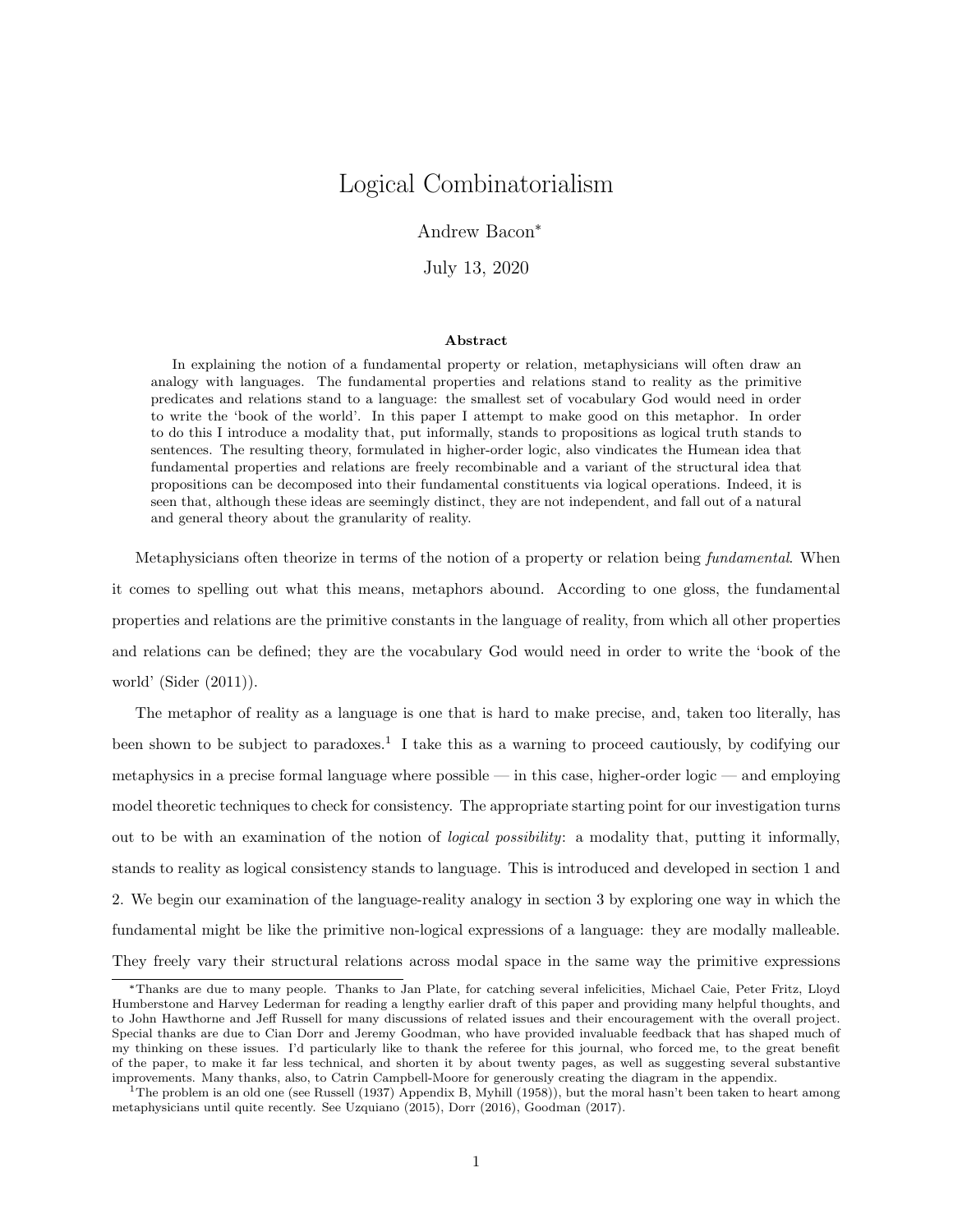(but not the defined expressions) may freely vary their interpretations across models of a language. These recombinatorial principles fall directly out of our theory of logical possibility, and unify and systematize a number of extant principles in the literature intended to secure the Humean idea that there are no necessary connections between the fundamental properties and relations.

In section 4, I argue that our broadly Humean theory of fundamentality and possibility is able to make good on a substantially larger fragment of the language-reality metaphor than has been previously recognized. The theory vindicates the thesis that propositions, properties and relations may be decomposed into their fundamental components via logical operations, and ensures that this decomposition is unique modulo certain structural manipulations (intended to allow, for instance, a proposition to be multiply decomposed as a relation applied to its arguments in one order, or its converse in the other). We also obtain the principle that the fundamental are simple, in the sense that they cannot be decomposed into other fundamental properties and relations. In section 5, I briefly explain how to model our combinatorial theory of possibility in a way that elucidates the connection between logical possibility and fundamentality. I conclude in section 6.

The theory proposed here is strong, and settles many contentious questions of metaphysics: it tells us, for instance, that there are no symmetric fundamental relations, and that the fundamental properties and relations can exhibit arbitrary patterns of instantiation. Rather than approaching such questions in a piecemeal way, as is representative of these sorts of investigations, I have advanced a single principle which decides these questions all at once.<sup>2</sup> I think this sort of predictive strength should not be held against the theory: debates in these areas of metaphysics are often quite unconstrained, and it is a virtue when a single coherent picture of reality answers the central questions uniformly. The resultant theory should be adjudicated by the usual standards of philosophical theorizing: according to the merits of strength, simplicity, consistency with the sciences, predictive ability, and so forth.

Many of the ideas in this paper can be modeled in a more general formal framework for thinking about metaphysical structure outlined in Bacon (forthcoming). That paper may be seen as a technical companion to this one; here I proceed comparatively informally. The reader wanting to look into the relevant technical tools can find further details in that paper, and the appendix to this one.

<sup>2</sup>There is certainly incentive to approach such questions individually, for after all, a strong theory that resolves many questions is open to a greater number of objections than could be made by resolving any given question individually. But simply tallying objections is evidently not a methodologically sound way to proceed, insofar as it recommends withholding judgment over taking stances on particular matters. Indeed, the piecemeal approach has its own distinctive drawbacks. Considerations that bear more weight in one area of metaphysics, bear less in another. Often this is for purely sociological reasons. Sometimes it is a hard earned philosophical lesson of the dispute in question that certain considerations must take a backseat, one that is not always carried over to other debates. This is clearly not to say that one should ignore the local consequences of a strong theory when evaluating it: these considerations do suggest, however, that one should temper the instinct to remain neutral on contentious matters.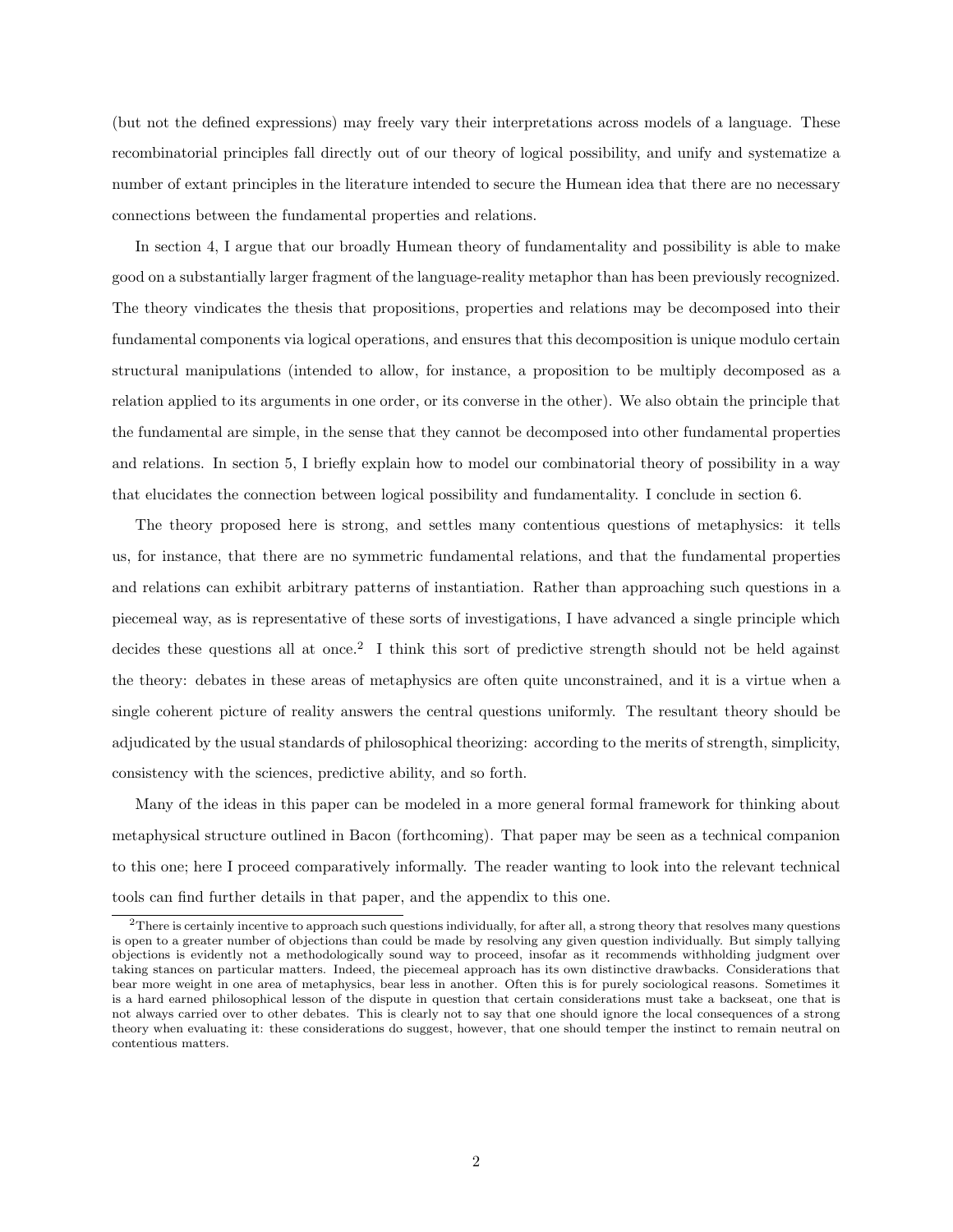### 1 Logical Consistency

In what follows we will explore the Humean idea that the fundamental properties and relations can occupy any logically consistent role. But this in itself requires some explanation, for in its customary sense logical consistency is a predicate of sentences of some particular language, not of propositions built out of properties and relations. Informally, a sentence is logically consistent if it is true under some interpretation of the primitive non-logical constants. In advancing our analogy between language and reality, we shall introduce a propositional modality that stands to reality as logical consistency stands to language, where, in this analogy, fundamental properties and relations play the role of the primitive non-logical constants. With this idea properly set forth, we will be able to articulate various more substantive theses about the structure of reality. In this section we'll begin by briefly examining the conventional notion of logical truth, and its dual, logical consistency, as it applies to language.

We do not want to limit our investigation to the hypothesis that only individuals, properties and relations can be fundamental. If tense or modal operators are candidates for being among the fundamental, then we must take seriously the idea that operators are among the fundamental. Sider (2011) similarly takes up the question of whether quantifiers are fundamental. In order to be impartial on these matters, we will not make any assumptions about which types the fundamental occupy. To be able to express suitably general claims we also need to be able to quantify into the position that a name, predicate, operator, and so forth, can occupy, making the appropriate framework for our investigation *higher-order logic*. A higherorder language may contain non-logical constants belonging to different grammatical categories, including the familiar categories of first-order logic, which has individual and predicate constants, but also categories corresponding to sentences, operators, and many others. These grammatical categories are encapsulated by a system of types: type e and t correspond to the category of singular terms and sentences respectively, and the type  $\sigma \to \tau$  is the category of expressions that combine with something of type  $\sigma$  to produce something of type  $\tau$ ; for instance, an operator combines with a sentence to form a sentence, and thus has type  $t \to t$ . A higher-order language also contains, for any given type, variables that can take the position of expressions of that type, and quantifiers that can bind them. The language also contains a variable binding symbol,  $\lambda$ , for making predicates out of open formulae, and doing analogous things to open expressions of other types (the function of this device will become clearer as we proceed). An exact specification of this language may be found in appendix 7.1; in the text we shall proceed informally, providing details as necessary.

Let's begin by examining the conventional notion of logical truth, and its dual, logical consistency, for higher-order languages. According to one popular conception, attributed to Bolzano, a logical truth is a sentence that is true in virtue of the logical form of the sentence alone. Thus for example, the sentence 'if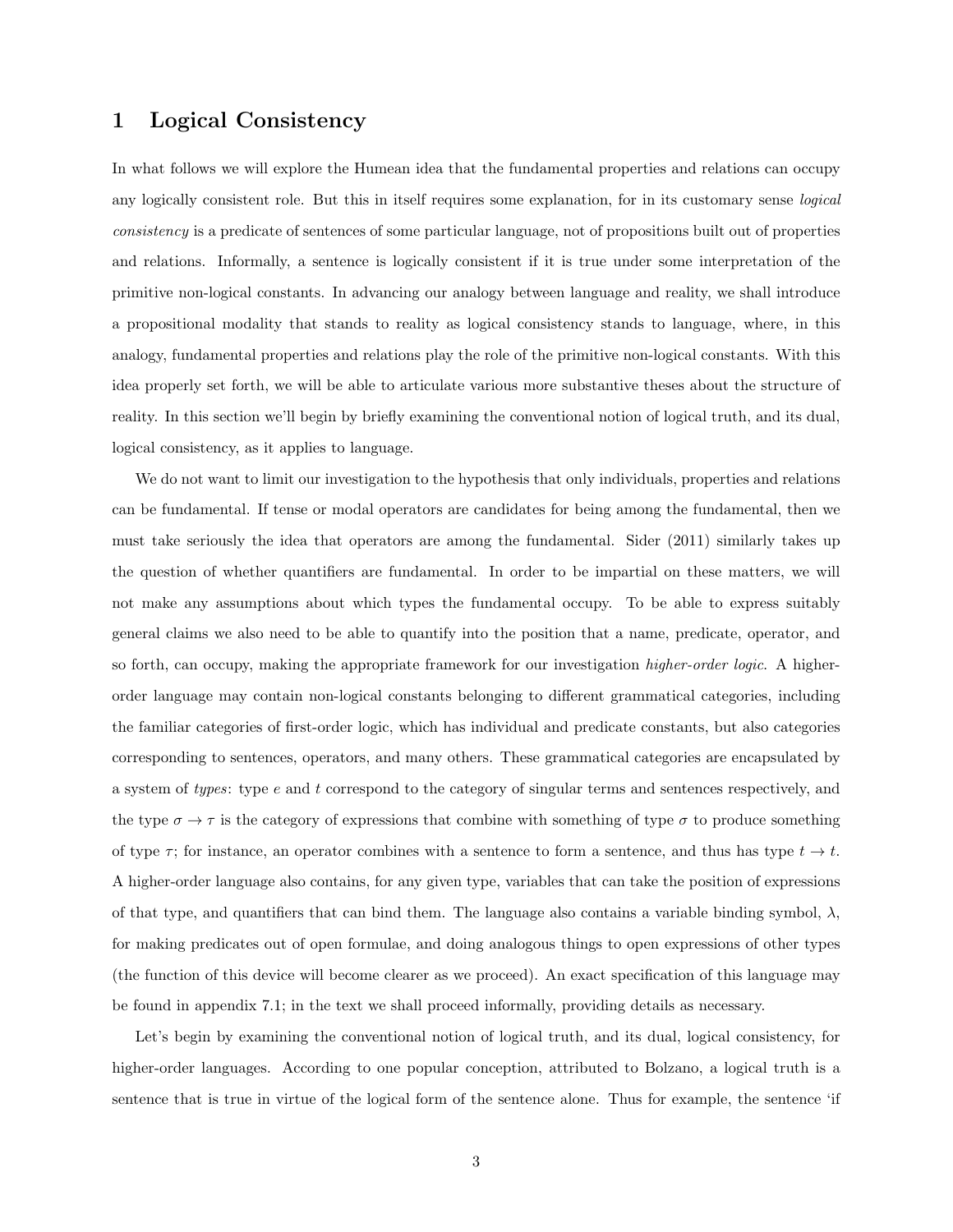John is tall then John is tall' is a logical truth because every sentence with the same logical form as it is true: 'if Jane is short then Jane is short', 'if Jane likes Mary then Jane likes Mary', and so on. On the other hand, 'John is tall' is not a logical truth because there are false sentences with the same logical form; assuming John is in fact tall, an example would be 'John is short'. One way to make this idea precise is to appeal to the notion of a substitution of the language: a mapping from sentences to sentences that replaces some of the non-logical constants with things of the same syntactic type (e.g. replacing 'tall' with 'short', and so on, but fixing logical constants like 'if' and 'not'). A sentence is a logical truth if and only if all of its substitution instances are true. And it is logically consistent if and only if it has a true substitution instance.

This analysis is instructive because it brings out a formal analogy, that we will exploit later, with the possible worlds analysis of metaphysical possibility, according to which a proposition is metaphysically necessary (possible) iff it is true at all (some) possible worlds. Substitutions thus stand to logical modality as possible worlds stand to metaphysical modality. However, the drawback of the substitutional analysis, at least as it presently stands, is that it is language dependent in an objectionable way. Impoverished languages have fewer substitutions. A counterexample to the logical truth of a sentence might be available in a more expressive extension of that language, so that a single sentence might be a logical truth relative to one language, but not another, even when the meaning of the sentence is the same in both.<sup>3</sup>

It will thus be convenient, for the time being, to consider another more semantic definition of logical truth, due to Tarski. Our second parse becomes:<sup>4</sup>

A sentence  $A(c_1 \ldots c_n)$  is a logical truth iff  $\forall x_1 \ldots x_n A(x_1 \ldots x_n)$  is true.

Dually, we will say that  $A(c_1 \ldots c_n)$  is logically consistent iff  $\exists x_1 \ldots x_n A(x_1 \ldots x_n)$  is true. This definition requires a little explanation. In the above  $A(c_1 \ldots c_n)$  represents a sentence containing non-logical constants  $c_1 \ldots c_n$ , and  $A(x_1 \ldots x_n)$  represents the sentence one obtains from A by substituting each constant  $c_i$  with a variable  $x_i$  of the same type. Note that in the right-hand-side we are making use of the fact that our language has quantifiers that allow us to quantify into any grammatical position. Thus, for example, the sentence 'if John is tall then John is tall' is a logical truth roughly because the higher-order sentence 'for any property X and any individual y, if y is X then y is X' is true.<sup>5</sup> In what follows we will adopt the convention of writing  $\bar{c}$  as short for the sequence of constants  $c_1 \ldots c_n$  and  $\bar{x}$  for  $x_1 \ldots x_n$ . We will refer to this conception of logical truth as the Bolzano-Tarski account logical truth, although we follow Tarski in

 $3$ However, see Halbach (forthcoming), for a more sophisticated development of the substitutional analysis of logical truth.

<sup>4</sup>See Tarski (1983). Although this way of formulating logical truth is not explicit in Tarski's writing, it appears in some discussions by later logicians; see, for example, in Kreisel (1962). This definition of logical truth also plays a big role in Williamson (2013) (see the discussion of 'metaphysical universality').

<sup>5</sup>Above, and throughout this paper, I will adopt a natural paraphrase of higher-order logic into English where one approximates quantification into predicate position with singular talk of properties, quantification into sentence position with singular talk of propositions, and so on. The intended sentence of higher-order logic is always easily recoverable from the paraphrase, although they sometimes require one to take some liberties with grammar.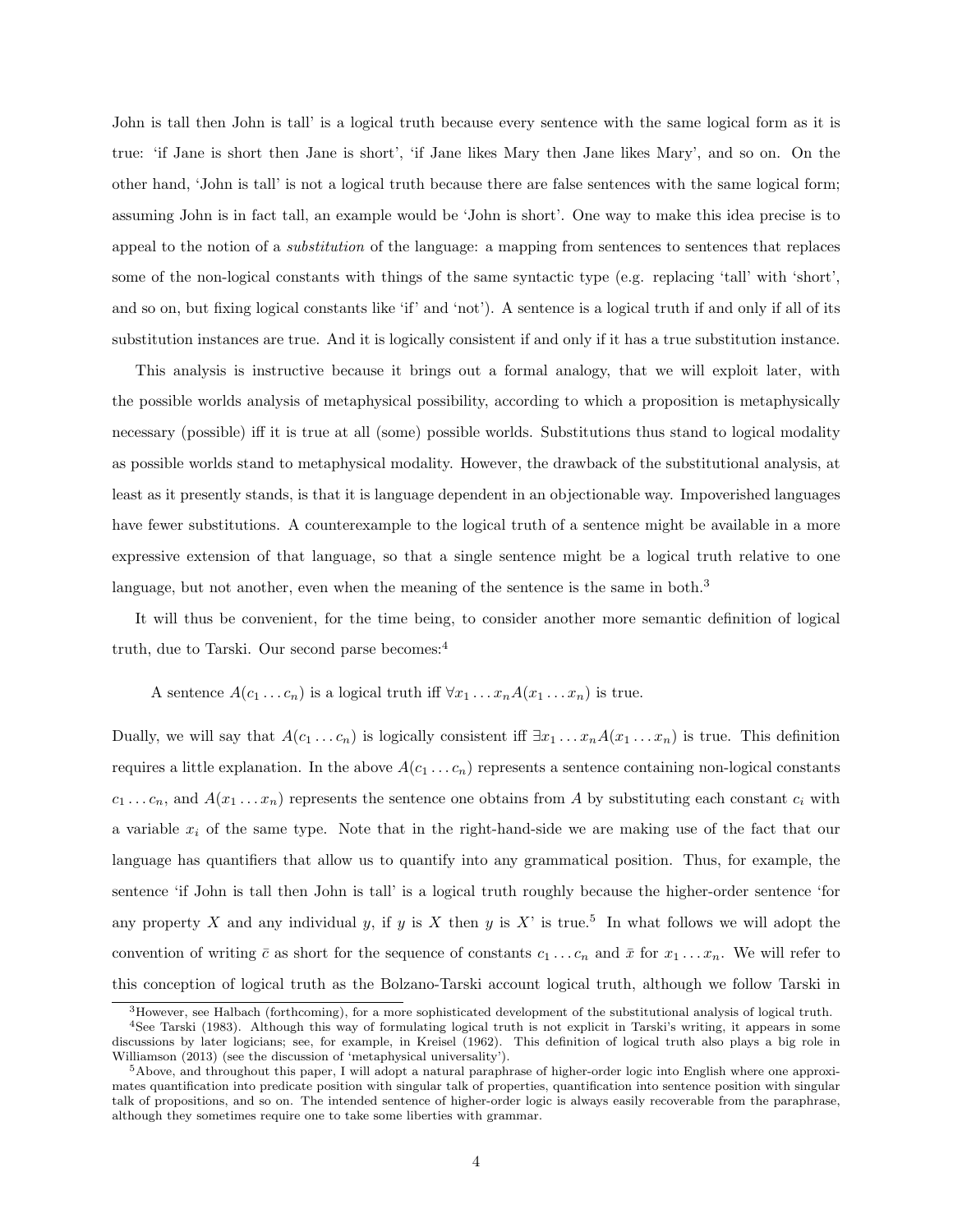defining it semantically.

The definition of logical truth may look a little alien to the modern reader since contemporary Tarskian accounts of logical validity are presented in model-theoretic terms. A sentence is logically true if it is true under every interpretation of the non-logical vocabulary, where interpretations are set-theoretic constructions. However, Tarski originally provided his definition of truth and logical truth in a higher-order language, where quantification over possible interpretations for the predicates was achieved by using quantification into predicate position, and similarly for other grammatical categories. Indeed, there are good reasons to prefer this approach (see Williamson  $(2003)$ ).<sup>6</sup>

### 2 Logical Possibility

In this section I will outline a theory that, I contend, encapsulates a substantial fragment of the coveted language-reality correspondence cited in the introduction. The key idea is to posit a modality,  $\diamond$ , governed by a basic postulate stating, roughly, that it stands to reality as logical consistency stands to language. We will use this theory in later sections to explore the recombinatorialist idea that logical consistency is a guide to possibility, and to derive several theses about the structure of properties and relations.

The Tarskian notion of logical consistency, as we have seen, is one that applies to sentences: linguistic entities that are structured in accordance with the order in which they are built up out of constants and the basic syntactic operations. Logical consistency merely describes features of our representations of the world. By contrast, a propositional modality, such as metaphysical possibility, directly describes non-representational features of the world.<sup>7</sup> It is consequently a substantive thesis that propositions be sufficiently similar to sentences as to admit a corresponding notion of consistency. (To dramatize the issue, observe that while the property of containing three vowels carves a non-trivial distinction between sentences, it evidently has no interesting analogue in reality, since propositions presumably aren't sentence-like enough to contain vowels.)

People sometimes talk about logical necessity — conceived as a propositional modality — as though it is the broadest kind of necessity: that any proposition that is possible in any given (propositional) sense

<sup>6</sup>See also Rayo and Williamson (2003), Williamson (2000), Rayo and Uzquiano (1999). The above notion of logical truth is one in which we do not vary the interpretation, and in particular the domain, of the universal quantifiers, since they are logical constants. For example, since we can say 'there are at least five things' without using non-logical constants, this sentence will be a logical truth provided it is in fact true. This is also in accordance with Bolzano's substitutional analysis, and Tarski's original definition of logical truth, and is a feature that has been embraced by some authors, most prominently by Timothy Williamson. See Williamson (2013), Williamson (2000), Rayo and Williamson (2003). (See Etchemendy (1990) for some critical discussion. I take this dispute to be partly terminological; I would happily reserve the word 'logic' for what is knowable a priori or metaphysically necessary, but the notion I have identified above would still exist and be worthy of study. One could even understand logical truth as the conjunction of all three ideas, although it is unclear to me whether such a concept would be useful.) There is an alternative conception of logical truth, adopted in Tarski's later works, in which the domain of the quantifiers is allowed to vary along with the non-logical constants. Although we won't pursue the variant notion here, the above definition can be modified to accommodate it.

<sup>7</sup>Pace many early and mid-twentieth philosophers, such as Carnap and Quine.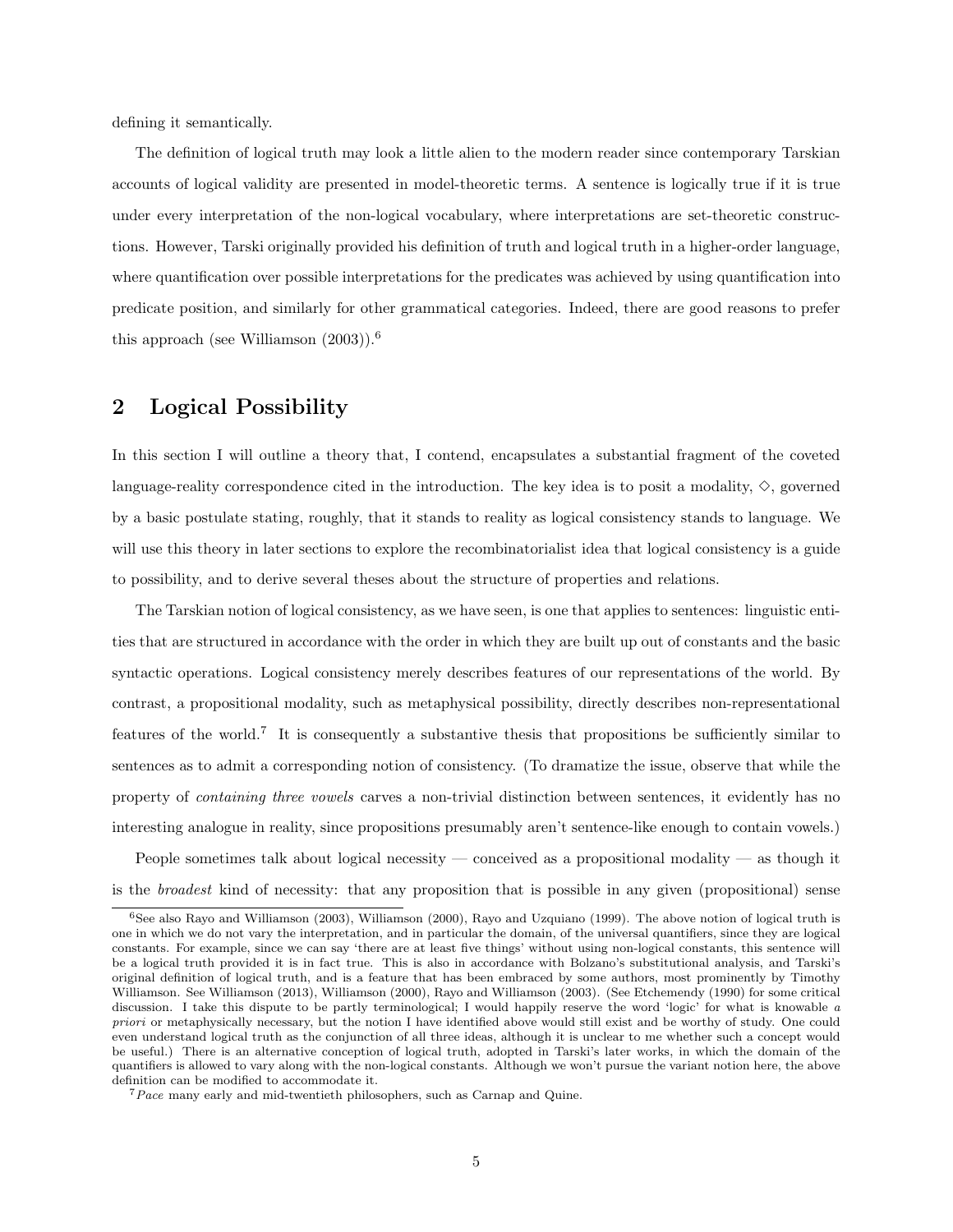of possibility — physical, metaphysical, or what have you — must automatically be logically possible. In higher-order logic one can actually prove, given some substantive, but reasonable assumptions (more on this shortly), that there is a broadest necessity. One way to define it is: being identical to  $\top$ , or  $\lambda p.(p = \top)$ , where  $\top$  stands for a tautology.<sup>8</sup> But higher-order logic is entirely neutral about the behavior of this operator, except that it is governed by a modal logic containing at least the theorems of  $54.9$  For instance, higherorder logic is consistent with a Fregean picture in which there are only two propositions, and the broadest necessity is a truth functional operator according to which there is no contingency. A modality that stood to reality as logical consistency stands to language, by contrast, would classify some propositions as being highly contingent: those corresponding, under the analogy with language, to logically contingent sentences.<sup>10</sup>

A sharper objective, then, is to formulate a thesis that forces  $\Box$ , understood now as the broadest necessity, to behave in a way analogous to the way that logical truth behaves with respect to language. In a slogan, that broad necessity stands to reality as logical truth stands to language. In order to make this slogan precise, we need to tackle another question. Certain expressions — the primitive non-logical constants play a distinguished role in the definitions of logical truth and consistency, for it is only they which are available for substitution in the Bolzano definition, and that are quantified out in the Tarskian definition. One would expect a similarly distinguished collection of properties and relations to make an appearance in the analogous explication of a notion of logical necessity and possibility. What, under this analogy between language and reality, corresponds to the primitive constants of a language?

In what follows we shall make some attempts to characterize the idea that certain properties, relations, operators, and so on, are metaphysically simple or fundamental. According to a widespread, albeit nebulous metaphor, the fundamental properties and relations are those from which arbitrary properties and relations are built. This is supposed to be, in some respects (but not all!), analogous to the way that an arbitrary expression of a language can be built out of the primitive constants of that language via the structural rules and background logical vocabulary. If reality is God's language, then the fundamental entities are the primitive (non-logical) constants of that language. It turns out that the notion of propositional logical necessity and the resultant notion of fundamentality are intimately entwined, and cannot be characterized independently.

Let us suppose, then, that  $\mathcal L$  is a higher-order language and that it is moreover a fundamental language: on

<sup>&</sup>lt;sup>8</sup>The assumptions in question ensure that it does not matter which tautology is used. This operator has several equivalent formulations. An alternative that makes its role as the broadest necessity especially obivous is the definition: being a p such that every necessity applies to p (that is,  $\lambda p \forall X(Nec(X) \rightarrow Xp)$ ). The assumptions, and the definitions required to make this precise — including a higher-order definition of being a necessity operator (formalised Nec, above) — are described in Bacon (2018a).

<sup>&</sup>lt;sup>9</sup>Indeed, it is consistent that its exact logic is any modal logic characterized by a single transitive reflexive frame, such as S4 or S5. See Bacon (2018a) for more details.

<sup>&</sup>lt;sup>10</sup>For example,  $\exists xFx$ , where F is a non-logical predicate constant is both logically consistent and has a logically consistent negation.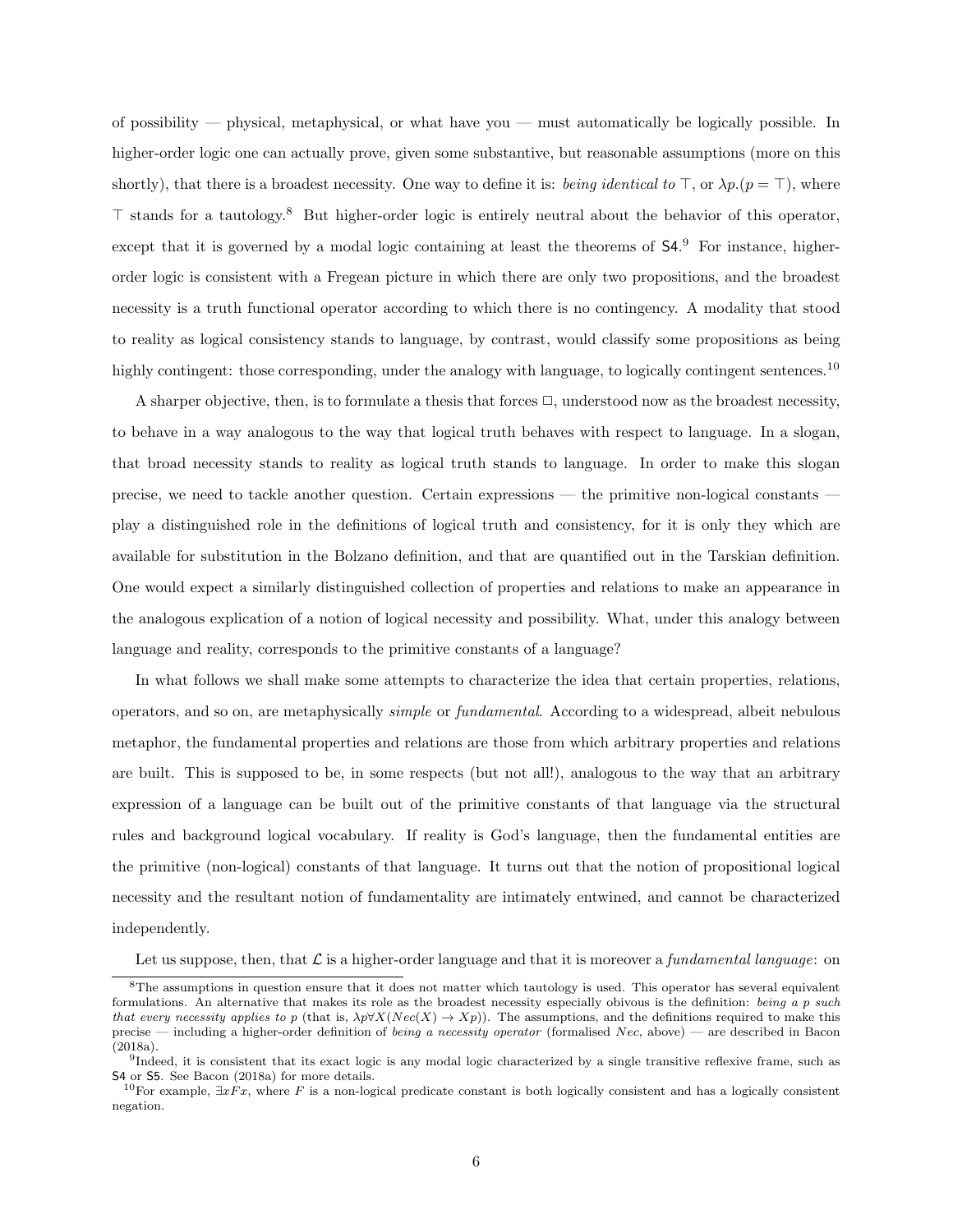its intended interpretation, the constants denote fundamental entities, and there is moreover no redundancy — no two constants denote the same fundamental entity.<sup>11</sup> (Recall that a constant, in the context of higherorder logic, may belong anywhere in the type hierarchy, so we may assume as we please that our fundamental constants include predicates, operators, quantifiers, and so on.) In order to spell out what it means for a propositional operator to stand to reality as logical truth stands to language, we might follow the Bolzano-Tarski definition — that the sentence  $A(\bar{c})$  is logically true iff  $\forall \bar{x}A(\bar{x})$  is true simpliciter — and postulate that broad necessity satisfy the schema:

#### Logical Necessity  $\Box A(\bar{c}) \leftrightarrow \forall \bar{x}A(\bar{x})$ .

where  $A(\bar{c})$  is a sentence of L containing the non-logical constants  $\bar{c}$ . Notice that, unlike our characterization of logical truth, Logical Necessity is not a definition, where the notion of logical truth being defined resides in a different language to the language for which it's being defined. Logical Necessity is an object-language biconditional; the right-hand-side cannot be the definiens as A may contain the operator  $\Box$  itself. At any rate, since we have already defined  $\Box$  as  $\lambda p.(p = \top)$ , Logical Necessity should be thought of as a substantive thesis about the behaviour of that operator.

Logical Necessity is equivalent to a dualized version of itself,  $\diamond A(\bar{c}) \leftrightarrow \exists \bar{x}A(\bar{x})$ , and we shall regularly appeal to these interchangeably. While Logical Necessity is helpful for getting a fix on the idea of what a notion of logical necessity must look like, it is possible to refine it in several directions.

Logical Necessity should not be expected to hold in any language. For instance, consider a language containing primitive predicate constants meaning *bachelor* and married, and consider the higher-order property of two properties sharing a common instance:  $\lambda XY \exists z. (Xz \wedge Yz)$ . Since there are pairs of properties that have a common instance  $(\exists XY \exists z. (Xz \land Yz))$ , an instance of the schema Logical Necessity in this language would imply that it's logically possible that there are married bachelors ( $\Diamond \exists z(Mz \wedge Bz)$ ). This situation does not arise in a fundamental language where there are no simple predicates like 'bachelor' denoting logically complex properties.

The above example illustrates how Logical Necessity guarantees that the entities denoted by non-logical constants are modally malleable: that every logical role that's in fact occupied could be occupied by the denotations of the constants. The modal malleability of the denotations of the non-logical constants is analogous to the way that in model theory the interpretation of a non-logical constant is unconstrained. At the other extreme the interpretation of logical constants, such as negation, cannot vary between models. And in between these extremes we have expressions built out of both logical and non-logical constants whose interpretations can only vary subject to constraints. (For instance the interpretation of man and not married

 $11A$  formal definition of a fundamental language, with respect to a given model of reality, can be found in the technical companion paper Bacon (forthcoming).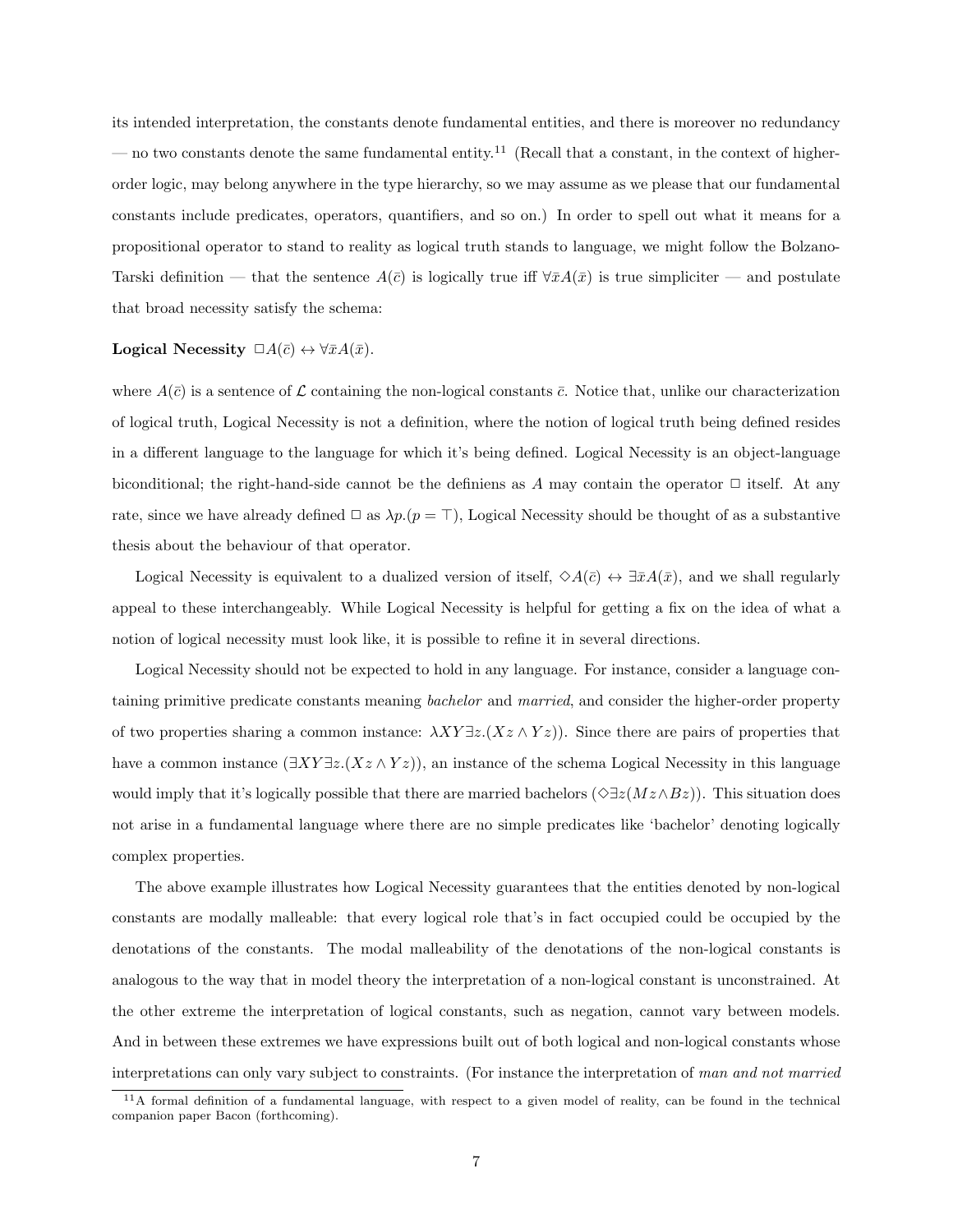can vary between models, but its interpretation is completely determined by the interpretation of man and married.) This means that the restriction of Logical Necessity to instances in a fundamental language is important.<sup>12</sup> This also makes it a somewhat peculiar schema: it is not a schema that would necessarily continue to hold if we extended the language with new constants denoting new things.

In this sense, Logical Necessity is as much an elucidation of fundamentality as the notion of logical necessity. One way to directly axiomatize this notion of fundamentality, whilst avoiding the restrictive assumption that we are theorizing in a fundamental language, is to introduce a class of predicates,  $Fun^{\sigma}$ , into the language, where  $Fun^{\sigma}(a)$  expresses the idea that a is one of the fundamental or metaphysically simple things of type  $\sigma$ . We shall adopt the convention of writing  $\bar{x}$  or  $\bar{c}$  as short for a sequence of variables  $x_1 \ldots x_n$  or constants  $c_1 \ldots c_n$ . If  $\bar{x}$  is a sequence of variables of type  $\sigma_1 \ldots \sigma_n$ , it is useful to introduce a shorthand for the conjunction of claims stating that, for each i,  $x_i$  is fundamental<sup> $\sigma_i$ </sup>, and that any two  $x_i$ of the same type are distinct. We will write this simply as  $Fun(\bar{x})$ , where the relevant conjunction can be inferred from the types of the variables  $x_1 \ldots x_n$ <sup>13</sup>

We could now restate Logical Necessity as follows, without making any assumption about the constants of the language:

$$
\forall \bar{z}(Fun(\bar{z}) \to (\Box A(\bar{z}) \leftrightarrow \forall \bar{x}A(\bar{x}))
$$

Here A is a sentence in variables  $\bar{x}$  that contains only logical constants. The idea here is that instead of the requirement that the constants denote fundamental entities, we universally quantify over fundamental things, and instead of the no redundancy requirement — that the constants do not codenote — we just require that the fundamental entities be pairwise distinct (the constraint implicit in our shorthand  $Fun(\bar{z})$ ).

Finally, we have restricted  $A(\bar{x})$  to formulas stated using only logical vocabulary:  $\lambda$ s, variable, quantifiers and truth functional connectives. But one might wish to have a wider conception of which operations are logical, perhaps one that outstrips those expressible from the short list I mentioned above.<sup>14</sup> Thus we could introduce a predicate, which I shall write  $Pure^{\sigma}(a)$ , that says that a is a something that is logical in the preferred sense. The final version is thus:<sup>15</sup>

<sup>&</sup>lt;sup>12</sup>The constraint on fundamental languages that distinct constants do not denote the same fundamental entities is not idle either. For example, suppose that Venus is simple, and is denoted by two names  $h$  and  $p$  ('Hesperus' and 'Phosphorus'). Given Leibniz's law, we can infer  $\Box h = p$  from  $h = p$  and  $\Box h = h$ . Given  $\Box h = p$  Logical Necessity entails the absurd claim that there is at most one thing:  $\forall x \forall yx = y$ . Together, these observations mean the correlation between constants and denoted metaphysically simple entities must be one-to-one.

<sup>&</sup>lt;sup>13</sup>So, for instance, if x and y, have type e and Z type  $e \to t$ , then  $Fun(xyZ)$  is short for  $Fun^e(x) \wedge Fun^e(y) \wedge Fun^{e \to t}(Z) \wedge x \neq 0$ y.

<sup>&</sup>lt;sup>14</sup>I have my own theory about what these are, explained in Bacon (forthcoming) and section 5. Tarski offered another popular account: those operations that are invariant under permutations of the domain of individuals (see Tarski (1986)). Both outstrip the operations that are expressible from the list of logical operations I listed above. But there are other options as well (see, e.g., Feferman (2015)).

 $^{15}$ Note that it is also possible to strengthen Quantified Logical Necessity by prefixing it with another  $\Box$ . The original principle Logical Necessity cannot be obviously necessitated in the same way. For suppose that it was possible that  $\bar{c}$  are not simple entities even though they in fact are (we shall later see that this must indeed be the case according to our conception of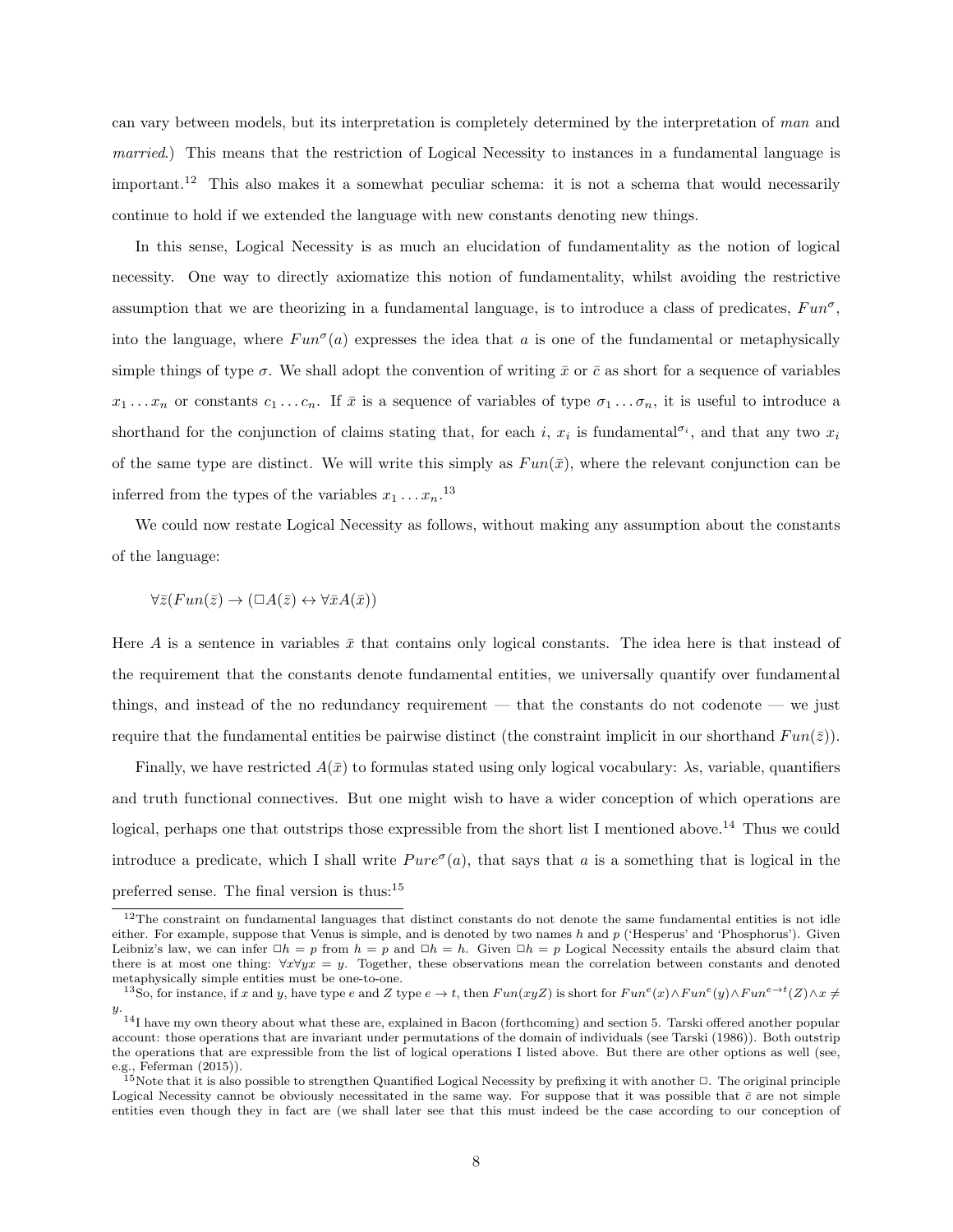#### Quantified Logical Necessity  $\forall X \forall \bar{z}(P \text{ure}(X) \land Fun(\bar{z}) \rightarrow (\Box X(\bar{z}) \leftrightarrow \forall \bar{x}X(\bar{x}))$

here the variables  $\bar{z} = z_1 \ldots z_n$  have types  $\sigma_1 \ldots \sigma_n$  and X is a variable with the type of a relations between things of types  $\sigma_1 \ldots \sigma_n$ .<sup>16</sup> In order to derive every instance of Logical Necessity from our new principle Quantified Logical Necessity we must make two assumptions. Firstly the schemas

Purity  $Pure^{\sigma}(a)$ 

#### Pure Application  $Pure^{\sigma \rightarrow \tau}(F) \land Pure^{\sigma}(a) \rightarrow Pure^{\tau}(Fa)$

where, in the first schema, a is any closed expression that contains only logical vocabulary. And secondly the schemas

#### Fundamentality

 $Fun^{\sigma}(c)$ 

$$
c \neq c'
$$

whenever c and c' are distinct non-logical constants of type  $\sigma$ . The latter two principles correspond to our assumption that we are theorizing in a fundamental language.

Here is one way to think about what Logical Necessity and Quantified Logical Necessity say. We may think of a pure relation X as describing a *logical role* or *pattern* — of stating a purely logical relation between its arguments  $a_1 \ldots a_n$ . The right to left direction of these principles state that if there are some things that occupy a given logical role then it's possible that the fundamental things have that role, and conversely if it's possible that the fundamental things occupy a given logical role that role is in fact occupied.

Let me anticipate one objection to Quantified Logical Necessity, at least in relation to its potential to pin down, or elucidate the notion of a property or relation being fundamental.<sup>17</sup> For Quantified Logical Necessity is formulated in terms of three notions, logical necessity, purity and fundamentality, and so one might get the sense that we have given a single equation in three unknowns, without enough information to pin the target notions down. But notice that we have already constrained two of the notions in question. For example, our stipulation that  $\Box$  be the broadest necessity already narrows down the candidates for what  $\Box$  could be. Given further assumptions about propositional granularity, one can actually show that the

logical necessity). At such possibilities  $\Box A(\bar{c})$  may fail to be equivalent to  $\forall \bar{x}A(\bar{x})$  for the same reasons they fail when  $\bar{c}$  fail to denote simple entities. Quantified Logical Necessity quantifies over whatever entities happen to be the fundamental entities at a given possibility. The model of Quantified Logical Necessity given in the appendix in fact validates the necessitated version of Quantified Logical Necessity, but does so by making the more contentious principle  $Pure^{\sigma \to t}(Fun^{\sigma})$  true.

<sup>&</sup>lt;sup>16</sup>That is,  $\sigma_1 \rightarrow \sigma_2 \rightarrow \ldots \rightarrow t$ .

<sup>&</sup>lt;sup>17</sup>Thanks to a referee for pressing me on this issue.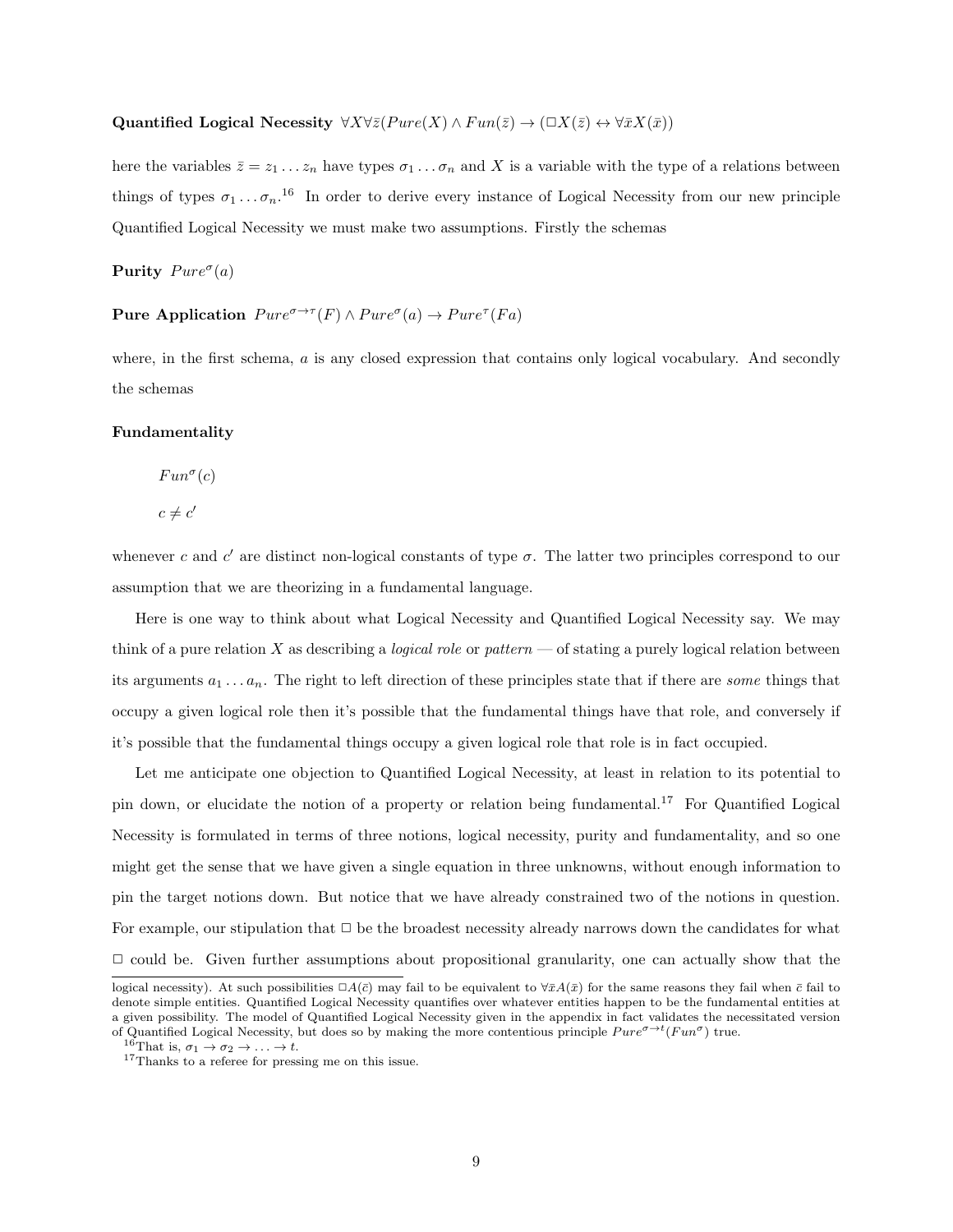property of being a maximally broad modality is uniquely satisfied  $(Bacon (2018a))$ .<sup>18</sup> Indeed, given these assumptions  $\Box$  can be defined entirely out of the logical operations  $\forall_{t\to t}$ ,  $\to$  and  $\bot$ , so its meaning is entirely pinned down by the logical operations. (As indicated earlier, one such definition of  $\Box$  is  $\lambda p(p = \top)$ , where = may be defined as  $\lambda pq.\forall_{t\to t}X(Xp\leftrightarrow Xq)$ , and  $\top$  and  $\leftrightarrow$  out of  $\to$  and  $\bot$  in the usual way.)

The second primitive of the theory, the notion of a logical, or pure, operation, is one we have a reasonably clear antecedent grasp of. We know, for instance, that the usual logical expressions should denote pure entities — a constraint which we imposed with the schema Purity — and even if the logical operations outstrip those definable from the usual logical operations, we have several theories of what counts as logical that we may appeal to (including the one described in section 5 below).<sup>19</sup> A principal target of our investigation, fundamentality, is thus tightly constrained by its relation to these other notions, as given by Quantified Logical Necessity.<sup>20</sup>

### 3 Logical Combinatorialism

We are now in a position to relate our principle to a metaphysical picture, which I'll call *logical combinato*rialism. Parts of this picture have already been articulated in a variety of ways by different philosophers, tracing back to Hume's denial of necessary connections. Even though many of these proposals are insufficiently general for my purposes, it will be instructive to survey them.

According to one version of the idea, articulated by Jonathan Schaffer, the fundamental properties and relations are modally free (Schaffer (2010), Wang (2016)). Informally:

Modal Freedom If some fundamental properties and relations can individually be some ways, they can be

those ways together.

<sup>&</sup>lt;sup>18</sup>These further assumptions are described in Bacon (2018a), and their consistency with the rest of my theory, are a consequence of the model in the appendix of the present paper. The theory of propositional granularity in question, *Adjunctive* Booleanism, roughly says that logically equivalent things are the same. It thus ensures Booleanism: the theory consisting of all the higher-order identities stated in  $\wedge$ ,  $\vee$  and  $\neg$ , where both sides of the identity are equivalent in the propositional calculus (for instance,  $\lambda p \lambda q(p \wedge q) = \lambda p \lambda q(q \wedge p)$ ). And, secondly, Adjunctivism — which states the analogous connection between the quantifiers,  $\forall \sigma$  and  $\exists \sigma$ , and quantificational logic (for instance  $\lambda F(\forall \sigma x F x) = \lambda F(\neg \exists \sigma x \neg F x)$ ). Adjunctive Booleanism can be precisely described as the result of adding the following identities to higher-order logic:

Adjunctive Booleanism  $\lambda \bar{x}A = \lambda \bar{x}B$ 

when  $A$  and  $B$  are provably equivalent in the theory  $H$  described in the appendix. Cian Dorr has noted that these equations can in fact be more compactly axiomatized by a smaller set of equations: a finite set of equations of this form for the Boolean identities, and two equations for each quantifier  $\forall_{\sigma}$  and  $\exists_{\sigma}$ . The theory is axiomatized in yet a different way in Bacon (2018a), in terms of the principle of Modalized Functionality:  $\Box \forall x(Fx = Gx) \rightarrow F = G$ .

<sup>19</sup>But see also Tarski (1986) and Sher (1991).

 $20A$  claim that is further born out when one looks at the model theory, outlined in section 5, and given more fully in Bacon (forthcoming): only very special elements of a model can be in the extension of  $Fun^{\sigma}$  if Quantified Logical Necessity is true. That said, the role of the fundamental is still not always uniquely pinned down — for instance, replacing any fundamental relation with its converse, and leaving the other fundamental entities alone, will result in a distinct 'fundamental basis' — a collection of entities that, if reassigned as the extension of  $Fun^{\sigma}$ , could still model of Quantified Logical Necessity. The situation is formally quite similar to the role of being a basis for a vector space — only very special sets of vectors may be bases, but a vector space will have several different bases. This analogy is made precise in Bacon (forthcoming). (The situation here is actually a lot better than with vector spaces, for in a vector space any vector is a member of some basis, whereas this is far from the case with fundamental bases.)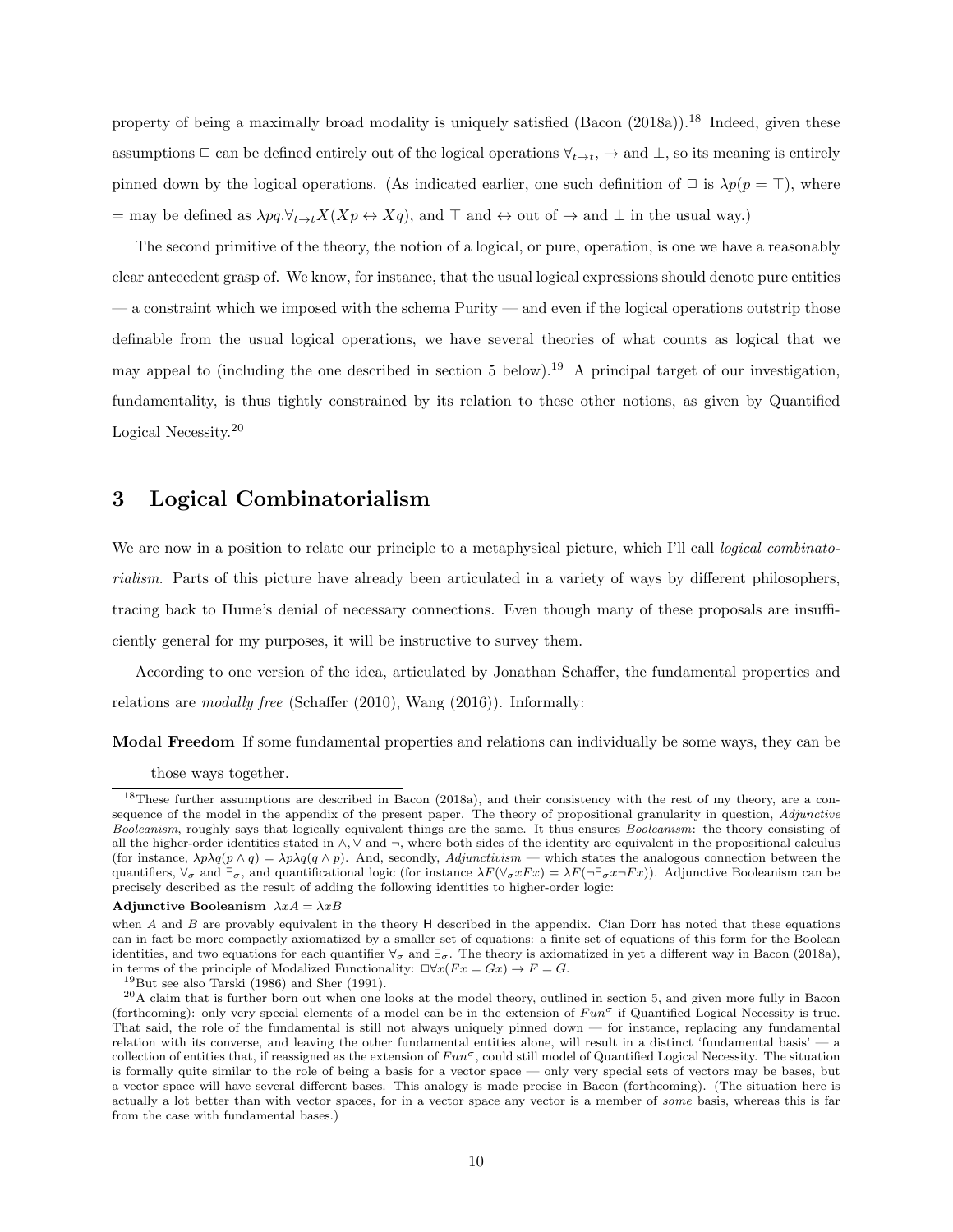Another thought in the ball-park is sometimes expressed by the idea that there are no *brute necessities*. Cian Dorr glosses the idea as follows: "The only genuinely necessary truths [...] are those that reduce, upon analysis, to truths of logic (in some narrowly-delimited sense of 'logic')" Dorr (2008) p50. This view would be violated, for example, if the property of being an electron and the relation of being duplicates were both fundamental: the necessary truth that duplicates of electrons are electrons would be a brute necessity. On the other hand, if being a duplicate were analysed in terms of sharing certain properties, with electronhood being among them, it would be in some sense a truth of logic that duplicates of electrons are electrons.

We might gloss the idea that there are no brute necessities with the following schema, whose instances are those in which A is a logically consistent sentence:

#### No Brute Necessities  $\diamond A$

In order for this to be at all plausible we must again make the assumption that the language contains no constants denoting non-fundamental entities, and no codenoting constants. Thus for example, since the sentence  $\forall xy (Ex \land Dxy \rightarrow Ey)$  ('every duplicate of an electron is an electron') is not a logical truth,  $\Diamond \neg \forall xy(Ex \land Dxy \rightarrow Ey)$  is an instance of our schema. (Of course, we could equally conclude, as Dorr does, that  $D$  is not a fundamental predicate and that this sentence is thus not a valid instance of this schema.)

Another principle in the vicinity is the idea that fundamental relations be freely recombinable. Jeff Russell and John Hawthorne propose the following as a partial way to articulate that idea (Russell and Hawthorne (forthcoming)):

Pattern Any actually instantiated pattern is possibly instantiated by the fundamental relations.

Similar ideas are implicit in David Armstrong's combinatorial theory of possibility (Armstrong (1989)), and David Lewis's principle of recombination (Lewis (1986)).

The theme here seems to be that the fundamental properties and relations are extremely plastic with respect to modal space. The notion of modality employed by the above authors is metaphysical modality: so interpreted these principles are quite contentious (see e.g. Wilson (2010), Wang (2016)). My goal here is not vindicate these theses concerning metaphysical modality, and I will remain officially neutral on their status. However, the principles are extremely plausible when reinterpreted in our preferred theory of logical possibility. Indeed, not only are the reinterpreted principles plausible, they are derivable when suitably  ${\rm formalized.}^{21}$ 

 $21$ The relation between the combinatorial principles interpreted in terms of broad possibility and metaphysical possibility is delicate on account of the fact that there is some disagreement as to which modality occupies the role of metaphysical possibility. Some philosophers have insisted that metaphysical necessity is singled out primarily or solely by its role as 'necessity in the highest degree' (Kripke (1980)) — i.e. the broadest necessity. (This attitude is expressed quite clearly in Fritz (2017): "Yet, it is one of the most central theoretical roles of metaphysical necessity that it is the strongest of the relevant kinds of necessity. Indeed, this may be the most central theoretical role of metaphysical necessity [...] Thus, if there is any such modality as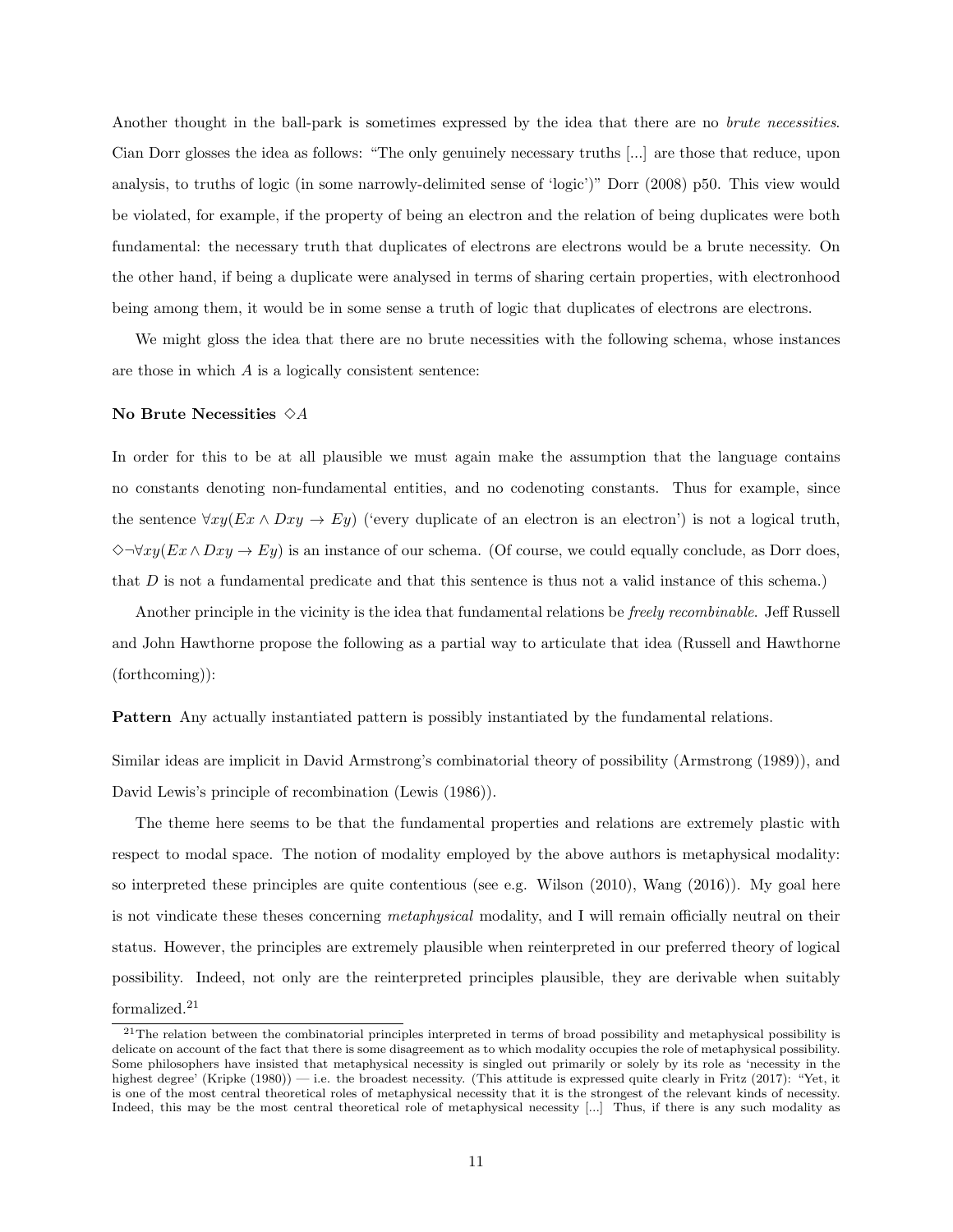Let's start with a very simple articulation of the combinatorialist idea (see Wittgenstein (1961), Armstrong (1989)). This theory states that whenever you have individuals  $a_1 \ldots a_n$  and an n-ary relation R there is a possible state of affairs of  $a_1 \ldots a_n$  instantiating R. Armstrong, for example, is working with a sparse conception of of properties and relations where all properties and relations are assumed to be fundamental. Here is an Armstrong inspired principle:

(1) If  $a_1 \ldots a_n$  are fundamental individuals and R a fundamental relation, then possibly  $Ra_1 \ldots a_n$ .

We can derive this from the right-to-left direction of Logical Necessity. The relevant pure relation in this instance is the relation of instantiation, which holds between a relation and some arguments when the arguments instantiate the relation (it can be defined in logical terms as follows:  $\lambda X \lambda x_1 \ldots x_n \cdot X x_1 \ldots x_n$ ). Since there exists at least one n-ary relation X (e.g. the universal relation), and individuals  $x_1 \ldots x_n$ that stand to one another in the instantiation relation it follows by Logical Necessity that it's possible that  $a_1 \ldots a_n$  and R stand in the instantiation relation. A straightforward argument shows that logically consistent combinations of atomic facts — propositions stating that fundamental entities stand in fundamental relations — are also possible.

Let's move on to Russell and Hawthorne's version of the principle. Here is an instance of the idea. Consider a love triangle: a loves b, b loves c, and c loves a (but not conversely). Since this triangular pattern is instantiated by the unfortunate in love — i.e. there are distinct x, y and z such that x loves y, y loves z, and z loves  $x$  — it follows that our favourite fundamental relation R (being more massive than, say) possibly instantiates this pattern. It's important to Russell and Hawthorne's conception that we adopt an abundant conception of patterns: they can be highly disjunctive and do not themselves need to be fundamental. We can infer more exotic things like: $^{22}$ 

(2) It's possible that  $R$  has inaccessible order-type.

A relation has inaccessible order-type when its domain is isomorphic to a certain sort of infinite number. Since 'inaccessible well-order' is an instantiated pattern (it is instantiated by *some* relation  $-e.g.$  the relation of being less than on the ordinals), it follows that R possibly instantiates the pattern.

Not every property of a relation counts as a pattern for that relation to instantiate. Russell and Hawthorne restrict to qualitative patterns, meaning, roughly, properties of relations that don't contain essential reference to individuals. But even this is not enough: the property of holding between x and y iff R doesn't hold between

metaphysical necessity, it is the strongest of the relevant kinds of necessity" (pp562-563). See also Williamson (2016).) Such philosophers will often concede that there may be restricted modalities that play some of the other roles that are typically associated with metaphysical necessity, including various essentialist and supervenience theses, but will insist these restricted modalities are highly context sensitive, and unsuited for serious philosophical scrutiny. In any case, if these philosophers are right, there is no distance between theses stated in terms of metaphysical necessity and those stated in terms of broad necessity.

 $^{22}$ This example is reminiscent of the sorts of consequences discussed in relation to Lewis's recombination principle.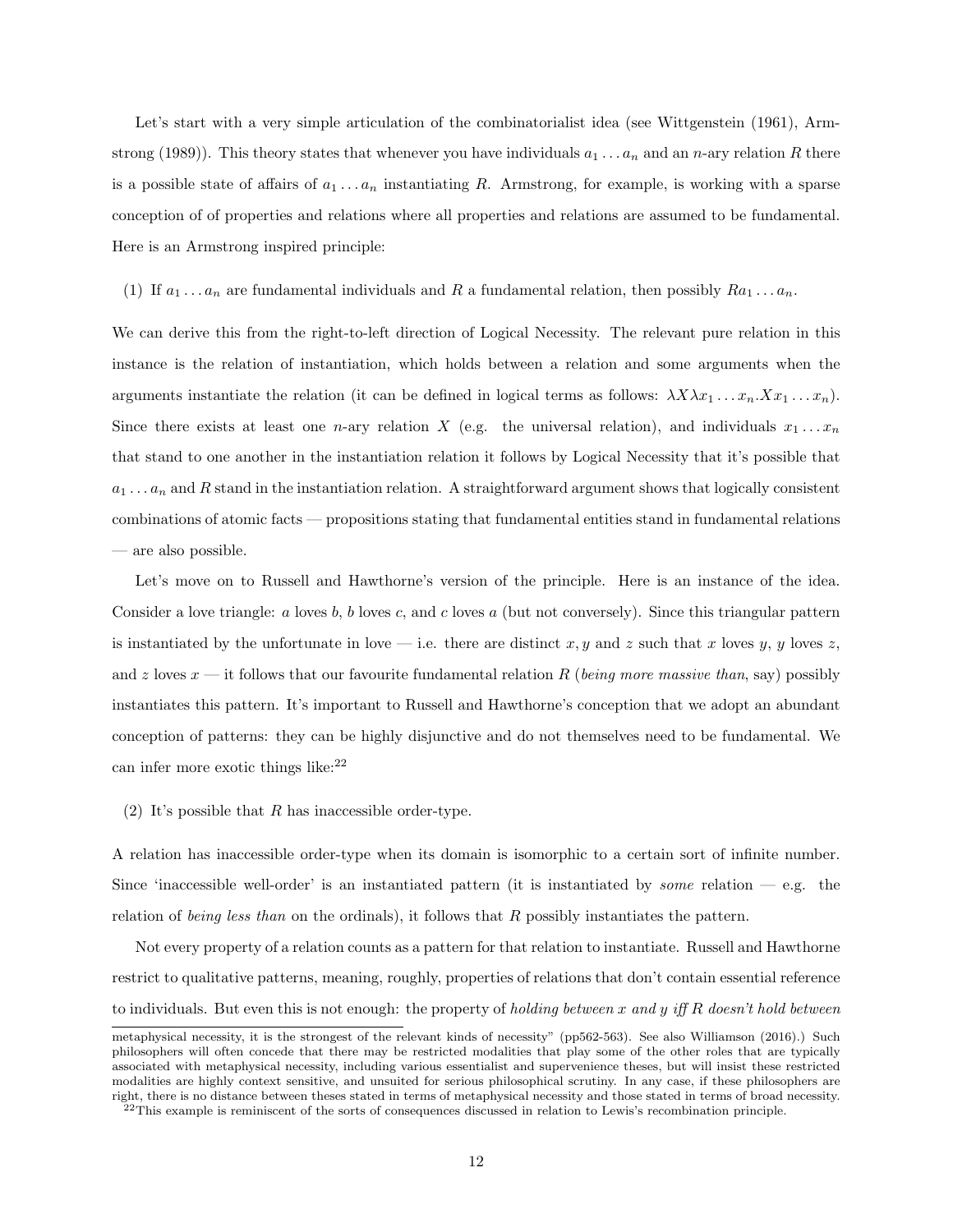x and y for any x and y is a property of relations, and is qualitative if R is, but clearly cannot be instantiated by our fundamental relation  $R$ . We shall think of a pattern for a relation as a logical or *pure* property of a relation, where part of our conception of a pure property is one that doesn't make any reference to any fundamental entities at any type (by contrast, we may think of a qualitative property as one that doesn't make reference to fundamental entities of type  $e$ ). We precisify this conception of purity in section 5.

We can derive (2) from Logical Necessity as follows. It turns out that one can define, in (higher-order) logical vocabulary alone, a higher-order predicate  $Inaccessible(X)$  which states that a relation X is a wellorder of inaccessible order type (see Shapiro (1991)).<sup>23</sup> Moreover, it follows from the existence of the standard ordering of the ordinals that  $\exists X \text{ Inaccessible}(X)$ . Thus, by the right-to-left direction of Logical Necessity it follows that  $\Diamond Inaccessible(R)$ . This example gives a flavour of the complexity of patterns expressible in higher-order logic alone — i.e. using just  $\rightarrow$  and  $\forall_{\sigma}$  — without employing a more expansive conception of what is pure.

There is an obvious analogy between Logical Necessity and Russell and Hawthorne's formulations of Pattern. Their idea is that for every set-theoretic model in a signature of fundamental individuals and relations, there is a world where those fundamental individuals and relations instantiate that structure.<sup>24</sup> Since many mathematical structures can be characterized in higher-order logic, we can similarly prove that the fundamental relations can instantiate those structures. For example, it follows from Logical Necessity that a fundamental predicate  $F$  and relation  $R$  can have the structure of the natural numbers, where  $F$ corresponds to being a number and  $R$  to being less than, or the structure of the reals, or even the structure of the set theoretic hierarchy, where  $F$  instead corresponds to sethood and  $R$  to membership.<sup>25</sup>

On many conceptions of logicality, the properties definable from the logical connectives and quantifiers form only a fragment of all the logical properties.<sup>26</sup> According to these alternative conceptions, for every mathematical structure for a signature  $-$  e.g. a set of ordered pairs for a binary relational predicate  $$ there is a logical property of relations stating that the pattern of instantiation of that relation is of that isomorphism class. Given the hypothesis that the isomorphism class of every set-theoretic model can be characterized by a pure property, we can recover the full strength of Russell and Hawthorne's principle from Quantified Logical Necessity.

But it should be mentioned that our setting is also more general than the Russell-Hawthorne approach,

<sup>&</sup>lt;sup>23</sup>That is, *Inaccessible*( $\lambda xy.x \in y \land Ord(y)$ ), where *Ord* the property of being an ordinal and  $\in$  is the set membership (which well-orders the ordinals).

 $^{24}$ Here, and throughout, a signature refers to a specification of the non-logical constants of each type. A first-order signature thus tells us what the individual constants, and predicates of each arity are.

 $^{25}$ The last point follows if the size of the universe is expressible in higher-order logic, since second order ZFC with any claim maintaining that the universe has a certain size is a categorical theory, and can be expressed by a single sentence of higher-order logic in a relation and predicate variable, for membership and sethood respectively.

 $^{26}$ Including the definition we offer in section 5. See also Tarski (1986), Sher (1991).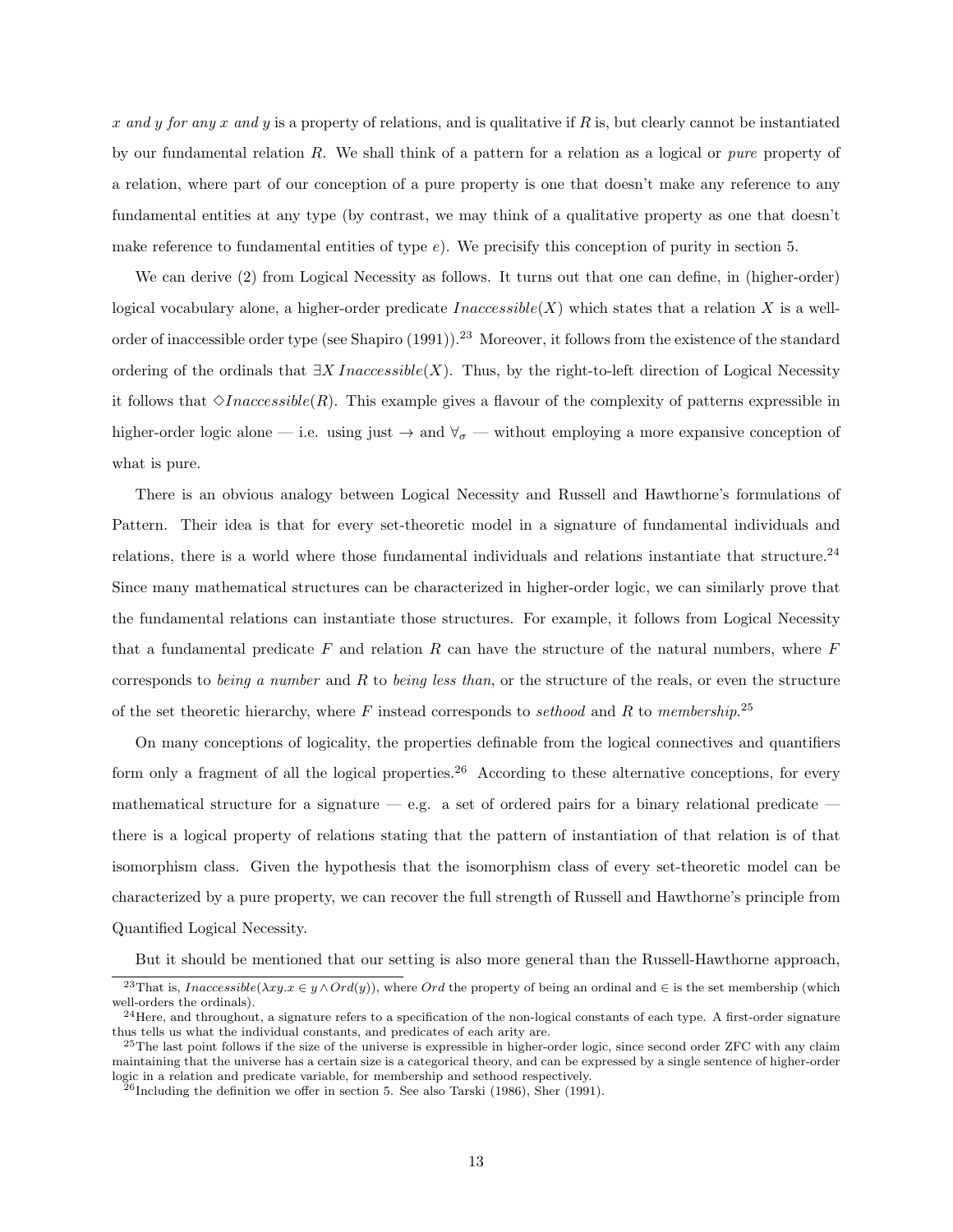which is phrased in terms of first-order model theory. So far we have only been talking about fundamental relations and properties of individuals. But there might also be fundamental operators — indeed, perhaps metaphysical necessity is such an operator. While Russell and Hawthorne's principle entails that being more massive than is freely recombinable, with the force of metaphysical modality, it certainly doesn't entail that metaphysical necessity is freely recombinable in same sense.

By contrast, given the assumption that metaphysical modality is fundamental, Logical Necessity says, putting it loosely, that any model of metaphysical modal reality could (in the sense of logical possibility) be how metaphysical modal reality is. For example, the property of being non-truthful,  $\lambda X \exists p(Xp \wedge \neg p)$  is logical, and moreover there are non-truthful operators (like negation). Thus it follows by Logical Necessity that:

(3) It's logically possible that metaphysical necessity is not truthful.

Indeed, this gives us an argument that logical necessity is not metaphysical necessity, given the assumption that metaphysical necessity is fundamental, for it is clearly not metaphysically possible that metaphysical necessity is non-truthful.<sup>27</sup> Similarly, our framework allows for patterns involving fundamental quantifiers, predicate modifiers, and so on.

There are various strengthenings of the simple principle Pattern that are also delivered by our principle. For example, so far we have only appealed to instances of Logical Necessity involving one fundamental constant. But we can also establish the possibility of patterns that state connections between the fundamental. For example, Logical Necessity implies that two fundamental relations,  $R$  and  $S$ , could have been converses of one another: this is because being the converse of is a logical relation  $(X = \lambda x z. Yzx)$  which is instantiated by any relation and its converse, and so  $R$  and  $S$  are possible converses given the right-to-left direction of Logical Necessity. Of particular interest is a limiting case of a pure relation: identity. If two fundamental entities belong to the same type then Quantified Logical Necessity dictates that they must be possibly identical, for the relation of identity is both logical, and instantiated (since something is identical to something). Thus we may derive the schema: $^{28}$ 

(4)  $Fun^{\sigma}(x) \wedge Fun^{\sigma}(y) \rightarrow \Diamond x = y$ 

It is worth pausing for a minute to examine (3), since it has consequences that are unfamiliar to many contemporary metaphysicians. For one thing, it implies that distinctness can be a logically contingent matter. For instance, it entails that any two distinct fundamental individuals, a and b, are possibly identical.

 $^{27}$ Alternatively, one might take this argument to demonstrate that metaphysical necessity is not fundamental, just as we must conclude that the notion of logical necessity is not fundamental. Earlier we mentioned that give certain assumptions the logical necessity (in virtue of being the broadest necessity) is definable in terms of logical vocabulary (as, e.g.,  $\lambda p.p = \top$ ) — a reason to think that logical necessity is in fact pure, not fundamental.

<sup>&</sup>lt;sup>28</sup>Here x and y are variables of type  $\sigma$ , and = the relation of identity between type  $\sigma$  things.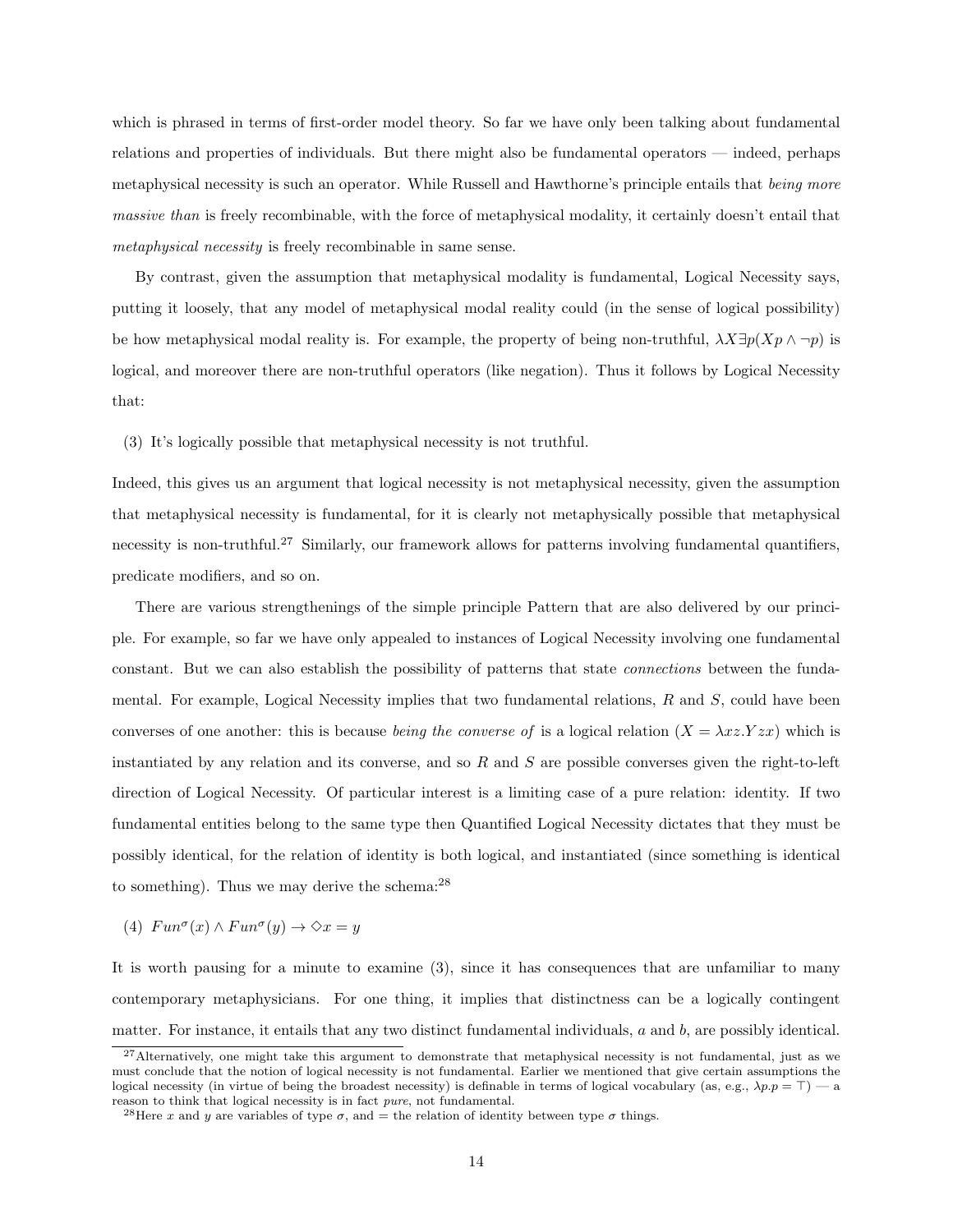It thus also implies that the Brouwerian axiom, which states that whatever is true is necessarily possible, has counterinstances. For, as Prior (1962) (pp.206-207) observed, given the Brouwerian axiom one can prove the necessity of distinctness.<sup>29</sup> Thus the logic of Logical Necessity is not the familiar logic of S5, often thought to be the logic of metaphysical necessity.<sup>30</sup> (This is not to say, however, that that our logic needs to be non-classical: the contingency of distinctness is consistent with classical higher-order logic, including Leibniz's law and the necessity of identity.)

It's important to emphasize that while these consequences reveal that we are dealing with an unfamiliar modality, they do not reveal it to be an ill-conceived or incoherent one.<sup>31</sup> Firstly, nothing compels us to identify the notion of logical necessity we have introduced here with metaphysical necessity. (3) is entirely consistent with the metaphysical necessity of distinctness, and with the usual principles of S5 as a logic of metaphysical necessity. Secondly, it's worth reiterating that we have introduced this modality by a particular logical role, Logical Necessity. It was not a concept we necessarily had antecedently, and any pretheoretic judgments we have about how it should behave ought to be taken with that in mind. My attitude is that it is better to set these untutored intuitions aside and follow the theory where it leads, judging the result by its fruits, familiarizing oneself with the unfamiliar if necessary. Finally, our motivating remarks do go some way to making this result unsurprising, for this logical modality is supposed to stand to reality as logical truth stands to language: but clearly logic has nothing to say about whether two objects, a and b, are identical or not, resembling the fact that no identity statement involving distinct names is a logical truth. Indeed, recall that we have defined  $\Box A$  as  $A = \top$ , for a tautology  $\top$ . So read, the necessity of distinctness implies that the the proposition that Mars is distinct from Venus is the same proposition as a tautology. Such propositional identities are hardly obvious, and competing hyperintensional theories of content count far less as tautologous (for instance Fine  $(2017)$ , or Dorr  $(2016)$ ).<sup>32</sup>

<sup>&</sup>lt;sup>29</sup>The Brouwerian axiom, B, states:  $A \to \Box \Diamond A$ . Indeed, one can prove the necessity of distinctness from B<sup>n</sup> or B<sup>< $\omega$ </sup>  $B^n \ A \to \Box \Diamond^n A$ 

 $B^{<\omega} \Box(A \to \Box A) \to (\Diamond A \to A)$ 

where  $\Diamond^n$  represents a sequence of  $n \Diamond s$  in a row (and nothing when  $n = 0$ ). B<sup>n</sup> is validated by frames such that, whenever x sees y, one can get back from y to x in n hops of the accessibility relation (thus  $B = B<sup>1</sup>$  is validated in symmetric frames), and, in reflexive frames,  $B<sup>{\omega}</sup>$  corresponds to the condition that one can get back in any finite number of hops. Thus these weakenings of B must all be reliquished as well.

<sup>30</sup>One might alternatively take the necessity of distinctness, or the Brouwerian axiom as a postulate, and in conjunction with Logical Necessity prove that there can be at most one fundamental entity in any give type. Our official theory is technically neutral about the contingency of distinctness, but the existence of multiple fundamental entities in a given type — especially in the type of individuals — strikes me as a reasonable enough working assumption to warrant setting the necessity of distinctness and the Brouwerian axiom aside.

 $31$ Some allegations of incoherence in relation to contingent distinctness and failures of the Brouwerian axiom are addressed in Bacon (2018a).

 $32A$  referee has suggested that we might avoid the failures of B and the contingency of distinctness by restricting the quantifiers in  $\forall x_1...x_n A(x_1...x_n)$ , in the right-hand-side of Quantified Logical Necessity, so that  $x_1...x_n$  are all distinct (in accordance with the considerations in Fine (1989)). Although one could derive many of the recombinatorialist ideas with this variant, the structural ideas, derived in the next section, would not follow, robbing the theory of one of its attractive elements. Note also that B is directly undermined by our analogy between  $\Box$  and logical truth, independently of the contingency of distinctness. For, letting F be a non-logical predicate, we see that neither  $\Diamond \exists xFx$  or  $\Diamond \neg \exists xFx$  is a logical truth (the former, by reinterpreting F with the inconsistent property,  $\lambda x \perp$ , and the latter by the tautologous property,  $\lambda x \perp$ ). But the Brouwerian axiom allows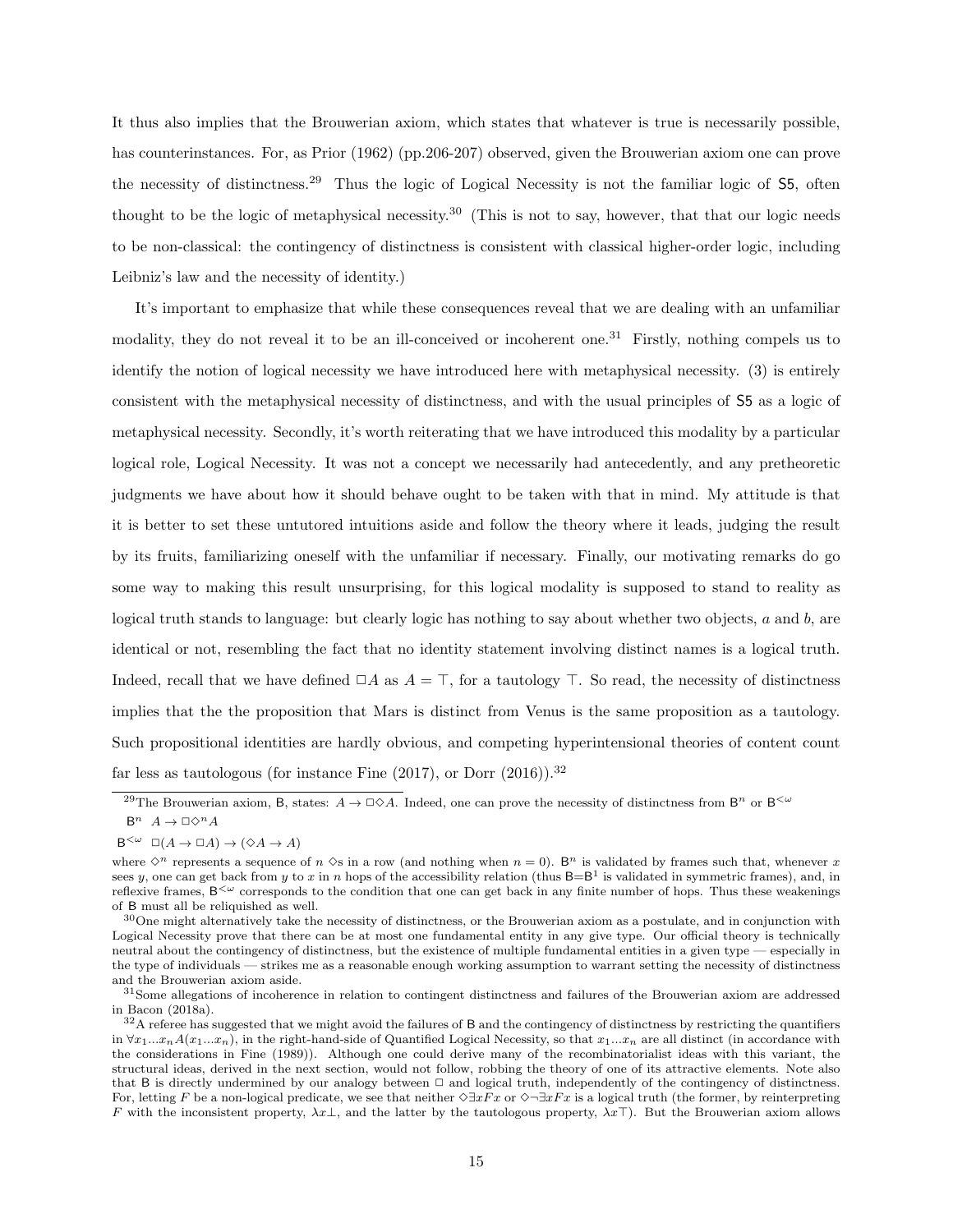So far we have only used the right-to-left direction of Logical Necessity. Consider Modal Freedom as formulated in the current context, where  $R$  and  $S$  are again assumed to be distinct and fundamental, and P and Q are patterns (i.e. are pure properties of relations):

(5) If it's possible that R has pattern P and possible that S has pattern Q then it's possible that R has P and S has Q.

Here we need the left-to-right direction of Logical Necessity, which allows us to get from the antecedent of (5) to  $\exists X P(X)$  and  $\exists Y Q(Y)$ . Thus  $\exists XY (P(X) \wedge Q(Y))$  and so  $\Diamond(P(R) \wedge Q(S))$  by the right-to-left direction of Logical Necessity.

Finally we can prove that every instance of No Brute Necessities is true from the truth of Logical Necessity. According to our definition of sentential logical consistency,  $A(\bar{c})$  is logically consistent iff  $\exists \bar{x}A(\bar{x})$  is true. Assuming that Logical Necessity is true, it follows that  $\Diamond A(\bar{c})$  is true.

We have illustrated our examples with fundamental relations and unary patterns, but this is not essential. A generalization of (5) states that if  $c_1 \ldots c_n$  and  $d_1 \ldots d_m$  are fundamental and distinct entities of any type, and possibly  $c_1 \ldots c_n$  stand to one another in the pattern P, and  $d_1 \ldots d_m$  in the patter Q, then they possibly stand in that pattern together:  $\Diamond P(c_1 \dots c_n) \land \Diamond Q(d_1 \dots d_m) \rightarrow \Diamond (P(c_1 \dots c_n) \land Q(d_1 \dots d_m))$ . This, and generalizations of the other examples we have discussed, are proven in exactly the same manner.

Thus we can see that Logical Necessity brings together a number of combinatorialist ideas about the fundamental properties and relations. It ensures that modal reality is sufficiently rich, and ensures that the fundamental entities are sufficiently independent of one another. It is simple to state, and strong. Moreover, it is parsimonious: it is stated in logical terms, and doesn't tie the structure of modal reality to the structure of sets. By contrast Lewis's principle of recombination, and the Russell-Hawthorne Pattern principle, rely on set theory to capture the sense in which modal reality is as big as possible. After all, why should questions about the size of modal reality be hostage to the answers to questions about the size of mathematical reality?

### 4 Fundamentality and Structure

In this section we shall implement our theory of logical possibility in order to get some purchase on the notion of fundamentality. Recall again the metaphor of reality as a language, and the fundamental as the primitives of that language. We have explored one sense in which the fundamental might be like the primitive constants: the fundamental are freely recombinable with respect to logical possibility by analogy with the way that the interpretations of primitive constants are unconstrained in model theory.

one to derive  $(\Box \Diamond \exists xFx) \vee (\Box \Diamond \neg \exists xFx)$  from an instance of excluded middle for  $\exists xFx$ , and reasoning by cases.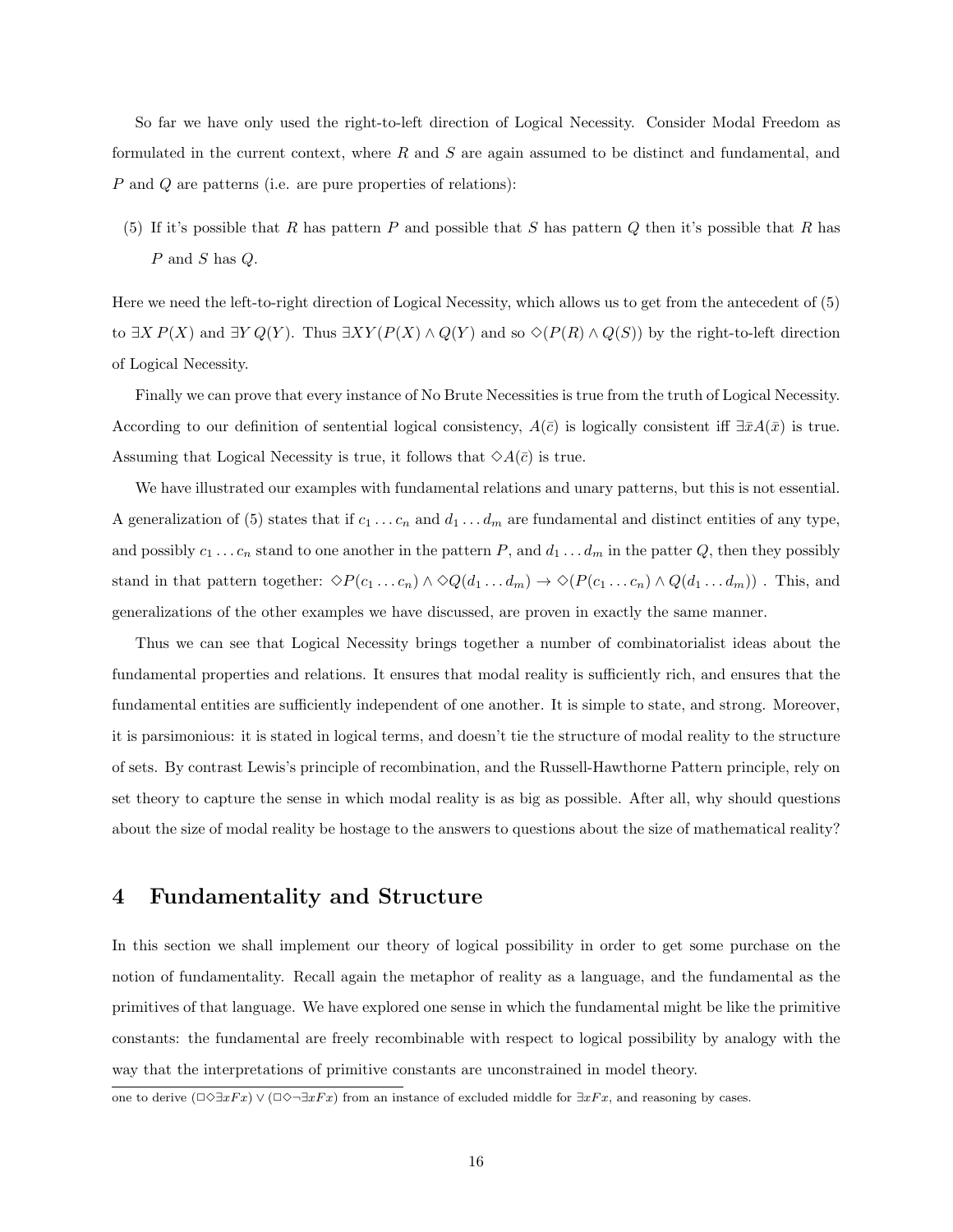But the metaphor conjures up a more specific picture than the combinatorialist idea apparently delivers alone. The picture is a structural one, in which propositions, properties and relations are built out of the fundamental properties and relations via logical operations, in the same way that arbitrary sentences and predicates may be built out of the primitive non-logical constants via the logical operations and rules of syntax. Could the combinatorialist theory of possibility outlined in the last three sections shed light on this structural conception of reality?

In his paper 'To be  $F$  is to be  $G'$ , Cian Dorr considers the possibility that reality is structured as a language is.<sup>33</sup> He examines a class of principles, formulated in higher-order logic, which he takes to capture the structural vision of reality. Consider, for instance, the following principle:

Structure  $Fa=Ga \rightarrow F=G$ 

where F and G have type  $\sigma \to \tau$ , and a is any term of type  $\sigma$ . By instantiating F, G and a appropriately, this principle allows us to infer from the assumption that the proposition that John is a lawyer is the same as the proposition that John is an attorney, that being a lawyer and being an attorney are the same property. For, intuitively, the proposition that John is a lawyer has exactly two constituents — John, and the property of being a lawyer — and so any proposition identical to it must have the same constituents.

Dorr then goes on to consider a number of objections to the structural vision of reality, the most damning being that the principle Structure is inconsistent in an extremely minimal system of higher-order logic.<sup>34</sup> I take this to be a decisive reason to reject the principle Structure.<sup>35</sup> But this takeaway is consistent with many broadly structural insights about the nature of reality. And, more importantly in my view, it's possible that many of the insights that fall out of the structural picture can be upheld in a theory of propositional granularity that isn't overtly structural, and may be used to helpfully elucidate the notion of fundamentality.

According to the structured picture there are both structured and unstructured entities. The unstructured entities are, like the non-logical constants of a language, simple in the sense that they do not contain any proper constituents. If the structured account were true, these would be prime candidates for being the fundamental entities. There are also structured entities that contain these fundamental entities as constituents. Just like expressions in a language, given any proposition, property, or what have you, you may ask what its fundamental constituents are, and how it is logically built out of them. Thus we have

<sup>33</sup>See Dorr (2016), §6.

<sup>34</sup>Dorr does not consider Structure directly, but a related principle that he calls Propositional Structure. Dorr's argument against Propositional Structure applies, without modification, to an instance of Structure where  $F$  and  $G$  are operators, and  $a$ a sentence.

<sup>&</sup>lt;sup>35</sup>There are maneuvers one can make to preserve Structure, which I shan't take up here. These involve either weakening classical propositional logic along the lines suggested for other related paradoxes, like the liar and Russell's paradox (Kripke (1975), Priest (2006), Field (2008)), or weakening the logic of quantification (as Russell himself does Russell (1908), and more recently Tucker and Thomason (2011)). For further discussion of the latter option, especially as it relates to ramification, see Hodes (2015) and Bacon et al. (2016).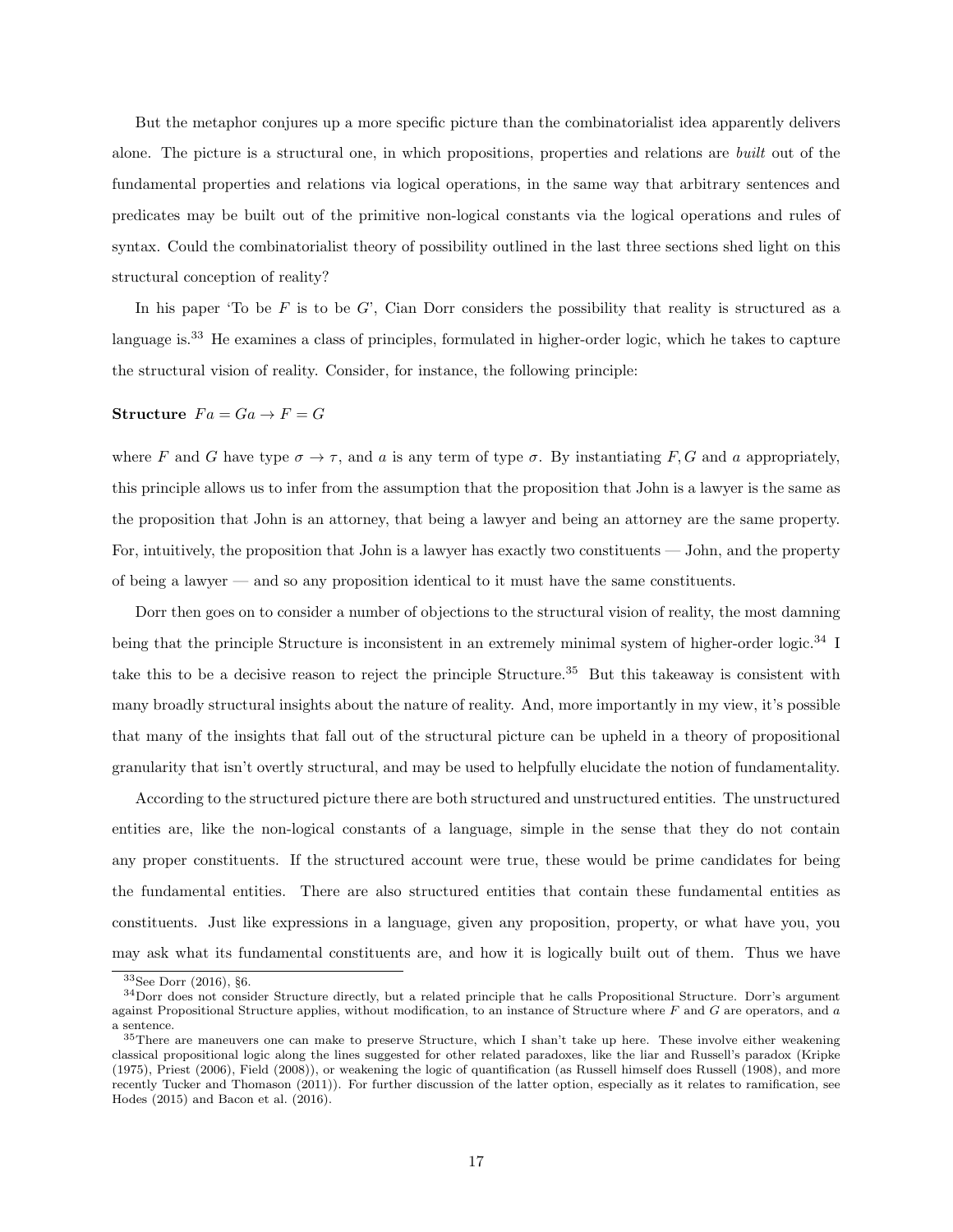roughly two characteristic structural ideas:

- 1. Any proposition, property, et cetera, can be decomposed uniquely into fundamental constituents via logical operations.
- 2. The fundamental are simple and cannot be defined non-trivially out of other fundamental constituents.

While the above are all delivered by the structural vision, we will now argue that versions of these ideas all fall out of the present theory of logical possibility. This is somewhat unexpected, since the combinatorialist ideas defended above are not usually related to these structural principles about propositions and properties.

The foregoing remarks trade on this notion of decomposing, or defining one set of entities out of another. We already have a fairly precise model of what this means for the case of expressions in a language, and for our purposes, expressions will be a good enough proxy for structured properties and relations. Suppose I have some closed expression, M, of higher-order logic that contains the non-logical constants  $c_1 \ldots c_n$ : in this case we say that M is defined from  $c_1 \ldots c_n$ , via the logical operations. It is also helpful to have a convenient way to talk about the way in which M is defined, via the logical operations, from  $c_1 \ldots c_n$ . Intuitively, we should think of the way in which M is defined from  $c_1...c_n$  as the result of 'punching holes' in M where the constants appear, leaving behind a perforated logical expression that yields  $M$  when  $c_1...c_n$  are appropriately reinserted. Luckily there is a trick available in higher-order logic for making this precise: one can re-express any term M in non-logical constants  $c_1 \ldots c_n$  as a logical operation applied to its non-logical constituents. The trick is this: take each constant  $c_i$  in M and replace it with a variable of the same type,  $x_i$ , and prefix the result with a string of  $\lambda$ s:  $\lambda x_1 \ldots \lambda x_n M[x_1/c_1 \ldots x_n/c_n]$ , or using our earlier conventions  $\lambda \bar{x}.M[\bar{x}/\bar{c}]$ . We shall abbreviate the result of performing this operation to  $M$ ,  $\lambda M$ . The result is a *logical* expression: a closed expression that only contains bound variables and logical operations. Moreover, it is an expression that takes n arguments, matching the types of  $c_1 \ldots c_n$ , to produce something with the same type as M. Higher-order logic — more specifically, the principle  $\beta$ -equivalence discussed below — allows us to prove the identity  $(\lambda M)c_1 \ldots c_n = M$ . Thus we may think of M as being defined out of the constants  $c_1 \ldots c_n$  via the logical operation  $\lambda M$ .

In order to make sense of the idea that a property or relation is built up of, or 'defined' out of some fundamental properties and relations, it is natural to look for a notion that stands to reality as the notion of definability stands to language. That is, we would like a notion of *metaphysical definability*.<sup>36</sup> Wielding the above trick, we shall say that y is metaphysically definable from  $x_1 \ldots x_n$  if and only if there is some logical operation (the analogue of  $\lambda M$  above) that yields y when applied to  $x_1 \dots x_n$ <sup>37</sup>

<sup>36</sup>I am repurposing this terminology slightly from Bacon (2019), which uses the term for a special case of the notion developed here and in Bacon (forthcoming).

<sup>&</sup>lt;sup>37</sup>In the below  $x_1 \nvert \nvert x_n$  have types  $\sigma_1 \nvert \nvert x_n$ , y has type  $\tau$  and X type  $\sigma_1 \nvert \nvert x_n \rightarrow \tau$ . Observe, then, that metaphysical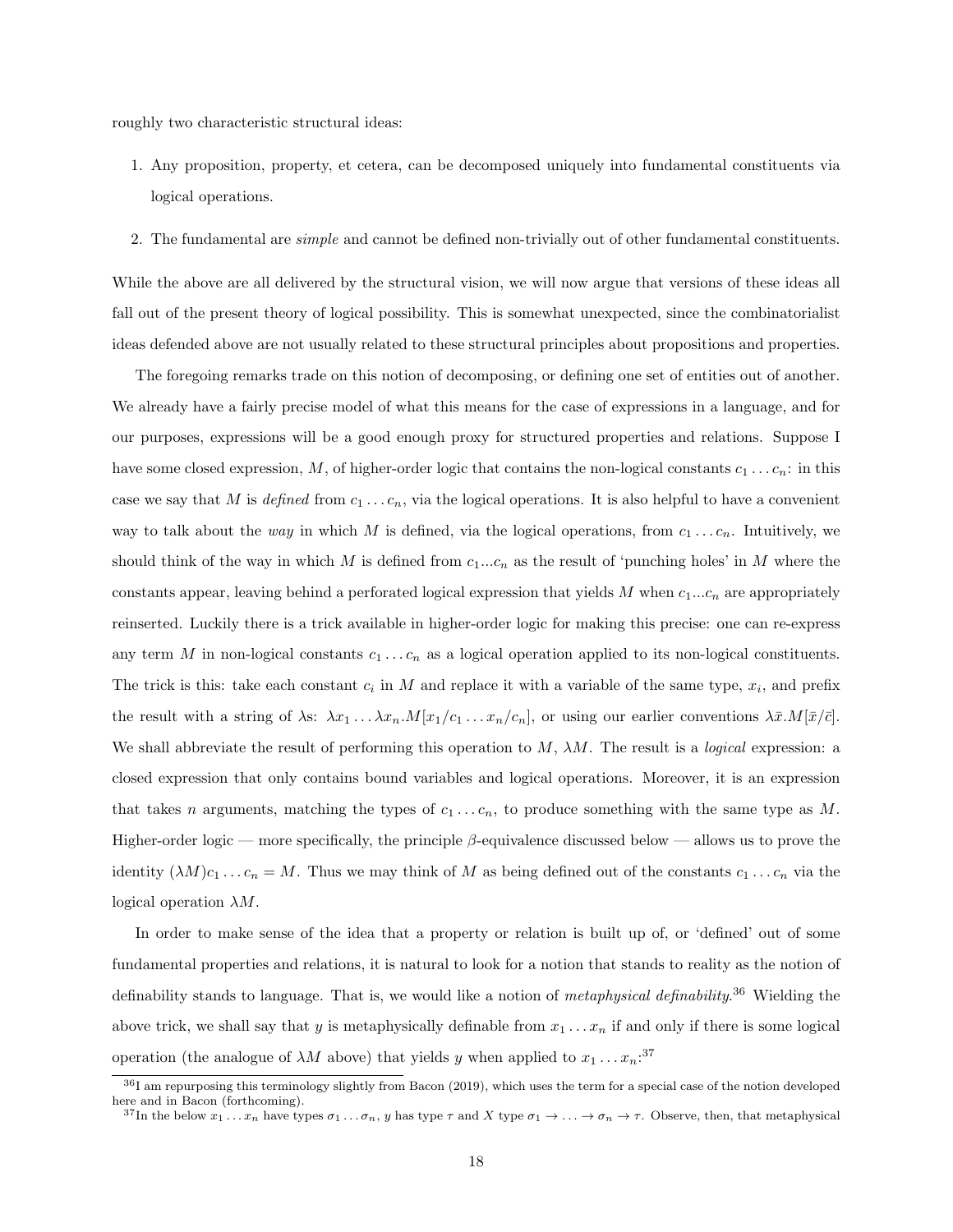#### Metaphysical Definability  $MD(y, \bar{x}) := \exists X (P \text{ure}(X) \land y = X \bar{x})$

If A is a closed expression defined from the non-logical constants  $\bar{c} = c_1...c_n$ , then we may prove, as desired, that  $MD(A, \bar{c})$  — the definability witnessed by the logical operation  $\lambda A$  (ensured to be pure by our earlier assumption, Purity, that closed logical expressions denote pure things).

It should be noted that we have been discussing the special case of metaphysical definability where  $x_1 \ldots x_n$  are fundamental. But our definition is not restricted to this case: one can ask about the relative definability of non-fundamental things in terms of others, as one might if one was investigating which properties and relations studied by the special sciences are more fundamental than which.

While we motivated our definition by contemplating the structural/linguistic model of reality, note that our definition uses only concepts we have already introduced in stating our preferred version of combinatorialism. Namely, the notion of a pure operation. And, as we saw in section 3, we already have a powerful theory governing the notion of purity, namely Quantified Logical Necessity; thus we already have a powerful theory of metaphysical definability, even if we didn't originally conceive of it as such. With the notion of metaphysical definability in hand we may examine the two features of the structural vision we mentioned above. The first is that every proposition, property, relation, et cetera, may be decomposed uniquely into fundamental constituents by logical operations. There are two components of this idea corresponding to the existence and the uniqueness of such a decomposition.

Let's begin with uniqueness. Suppose that I have some proposition, which is metaphysically definable from some fundamental entities  $z_1 \ldots z_n$  via a logical operation X: thus our proposition may be written  $X\overline{z}$ . Part of the uniqueness idea is that there can't be any other way to logically combine fundamental entities  $z_1 \ldots z_n$  to get this proposition. That is, if Y is another way of combining these fundamental entities,  $Y \overline{z}$ also yields the original proposition,  $X\overline{z}$ , then  $Y = X$ , where X is the original way of combining  $z_1 \ldots z_n$ . That is we should have the following principle:  $38$ 

# Quantified Separated Structure  $\forall XY \forall \bar{z} (P \text{ure}(X) \wedge Pure(Y) \wedge Fun(\bar{z}) \rightarrow (X \bar{z} = Y \bar{z} \rightarrow X = Y)$

Recalling that  $Fun(\bar{z})$  is short for the conjunction stating that  $z_1 \ldots z_n$  are fundamental and pairwise distinct.

Strikingly Quantified Separate Structure is a direct consequence of our combinatorial principle Quantified Logical Necessity given some background higher-order logic. For suppose X and Y are pure,  $\bar{z}$  fundamental and distinct, and  $X\overline{z} = Y\overline{z}$ . Since identities can be proven to be necessary (given Leibniz's law), we get that  $X\overline{z} = Y\overline{z}$  implies  $\square(X\overline{z} = Y\overline{z})$  which entails by Quantified Logical Necessity that  $\forall \overline{z}(X\overline{z} = Y\overline{z})$ . Since this sentence contains no constants, we may apply Quantified Logical Necessity to get  $\Box \forall \bar{z}(X\bar{z}=Y\bar{z}).$ 

definability is really a class of relations for each choice of types  $\sigma_1 \dots \sigma_n, \tau$ .

<sup>&</sup>lt;sup>38</sup>Quantified Separated Structure is type schematic, and has an instance for each choice of types for the variables that yields a (well-typed) sentence.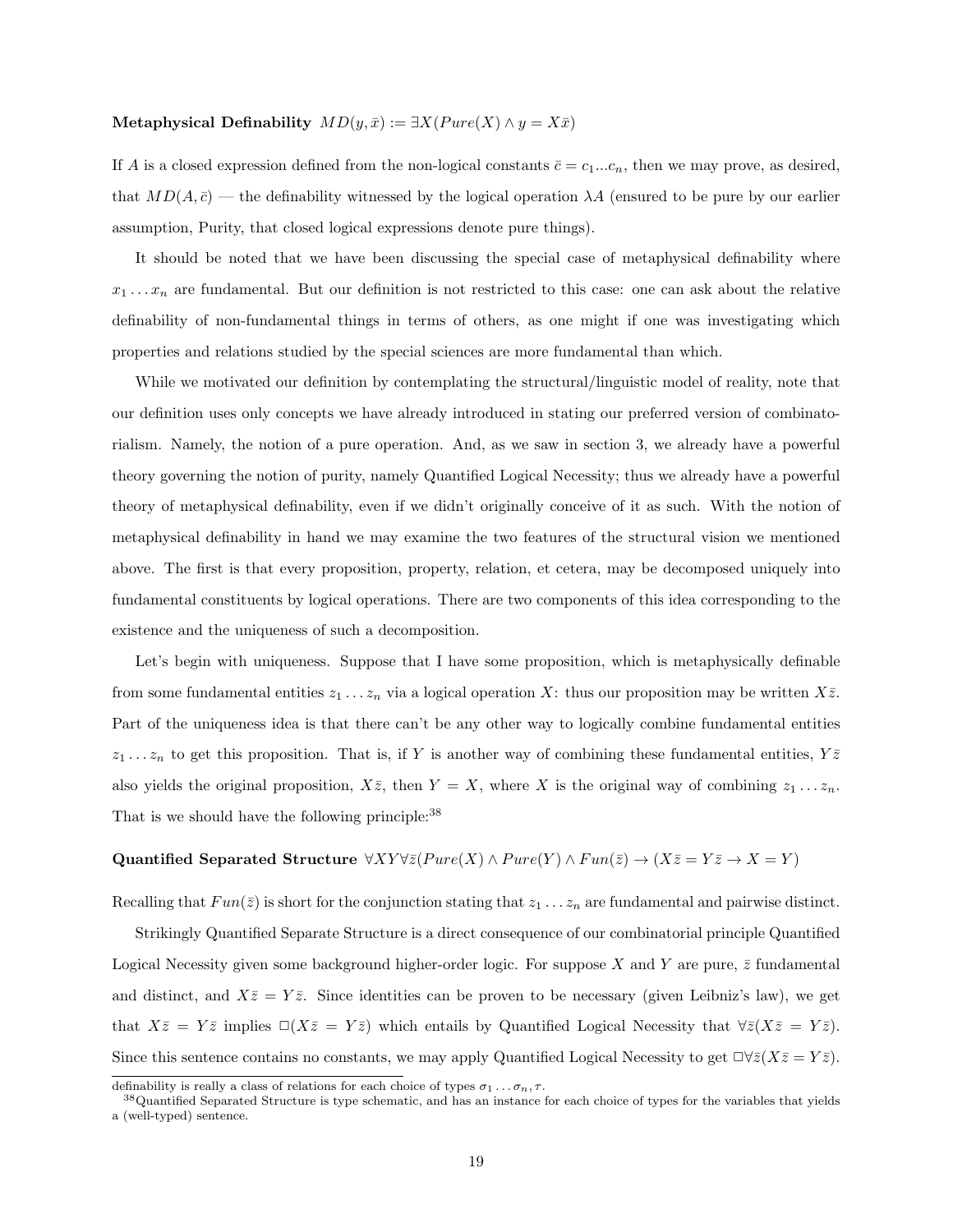Modalized Functionality is the principle that if functional entities,  $X$  and  $Y$ , necessarily output identical things for every input, they are the same (see Bacon (2018a)). It allows us to infer that  $X = Y$ , as required.<sup>39</sup> Like Quantified Logical Necessity, Quantified Separated Structure has a schematic variant, that follows from it immediately given the assumptions Purity and Fundamentality from section 2:

(\*)  $Fa_1...a_n = Ga_1...a_n \rightarrow F = G$  provided F and G are closed and contain only logical vocabulary, and  $a_1...a_n$  are distinct fundamental constants.

which is easily seen to be a equivalent to a special case of Structure: $40$ 

Separated Structure  $Fc = Gc \rightarrow F = G$  provided c is a fundamental constant that doesn't appear in F or G.

(Here, as with Logical Necessity, we assume that we are theorizing in a fundamental language, and F and G are closed.) The restricted version of structure avoid some superficial counterexamples to Structure, also discussed by Hodes (2015) and Dorr (2016), that arise when one assumes a principle that is standardly assumed to govern  $\lambda$ -expressions called  $\beta$ -equivalence.  $\beta$ -equivalence states that the result of applying a  $\lambda$  expression  $\lambda x.M$  to an argument a should be the same as substituting a for x in M:  $M[a/x]$ .<sup>41</sup> For example, supposing the property of being ancient and wise is formalized with a  $\lambda$ -expression,  $\lambda x(x)$  is ancient∧ x is wise), then our principle guarantees that the proposition that Socrates is ancient and wise and the proposition that Socrates is ancient and Socrates is wise (formalized a is ancient  $\wedge$  a is wise) are the same. Given this principle it follows that a proposition such as *Mary loves Mary*, may be decomposed in multiple ways: for example, it can be equivalently thought of as the property of loving Mary  $(\lambda x(x \text{ loves Mary}))$ applied to Mary, as the property of being loved by Mary  $(\lambda x(\text{Mary loves } x))$  applied to Mary, and the property of loving oneself  $(\lambda x(x \text{ loves } x))$  applied to Mary.<sup>42</sup> It can even be thought of as the vacuous property of being such that Mary loves Mary  $(\lambda x(\text{Mary loves Mary}))$  applied to Mary (or applied anyone else, for that matter). These are all different decompositions because the property of being loved by Mary, loving Mary, loving oneself, and the vacuous property are all distinct (they even have different extensions). Note, however, that there is only one decomposition of the proposition that Mary loves Mary into a unary

<sup>&</sup>lt;sup>39</sup>Modalized Functionality, and it's unmodalized variant,  $\forall z(Xz=Yz) \rightarrow X=Y$ , should not be confused with the principle of extensionality, which says that extensionally equivalent properties and relations are identical.

<sup>40</sup>Recall that Purity stated that closed purely logical expressions denote pure entities, and Fundamentality that the constants denote distinct fundamental entities, so we have the assumptions  $Pure(F)$ ,  $Pure(G)$  and  $Fun(\bar{a})$  needed to infer (\*) immediately from Quantified Separated Structure. Separated Structure follows from  $(*)$  by noting that  $Fc$  and  $Gc$  can be decomposed into logical expressions  $(\lambda F)$  and  $(\lambda G)$  — obtained by  $\lambda$ ing out the constants in F and G — applied to the sequence of fundamental constants,  $\bar{a}c$ , where  $\bar{a}$  enumerate the constants appearing in F and G. (So that both expressions may be applied to the same sequence of fundamental constants, we may have to conceive of  $\lambda F$  as having vacuous  $\lambda$  abstracts if a constant appears in G that doesn't appear in F, and similarly for  $\lambda G$ .)

 $^{41}$ Provided a doesn't contain free variables that get bound when this substitution is made; this sort of thing can always be avoided by relabeling bound variables.

 $42$ See also the discussion of  $\beta$ -equivalence in Hodes (2015) and Dorr (2016).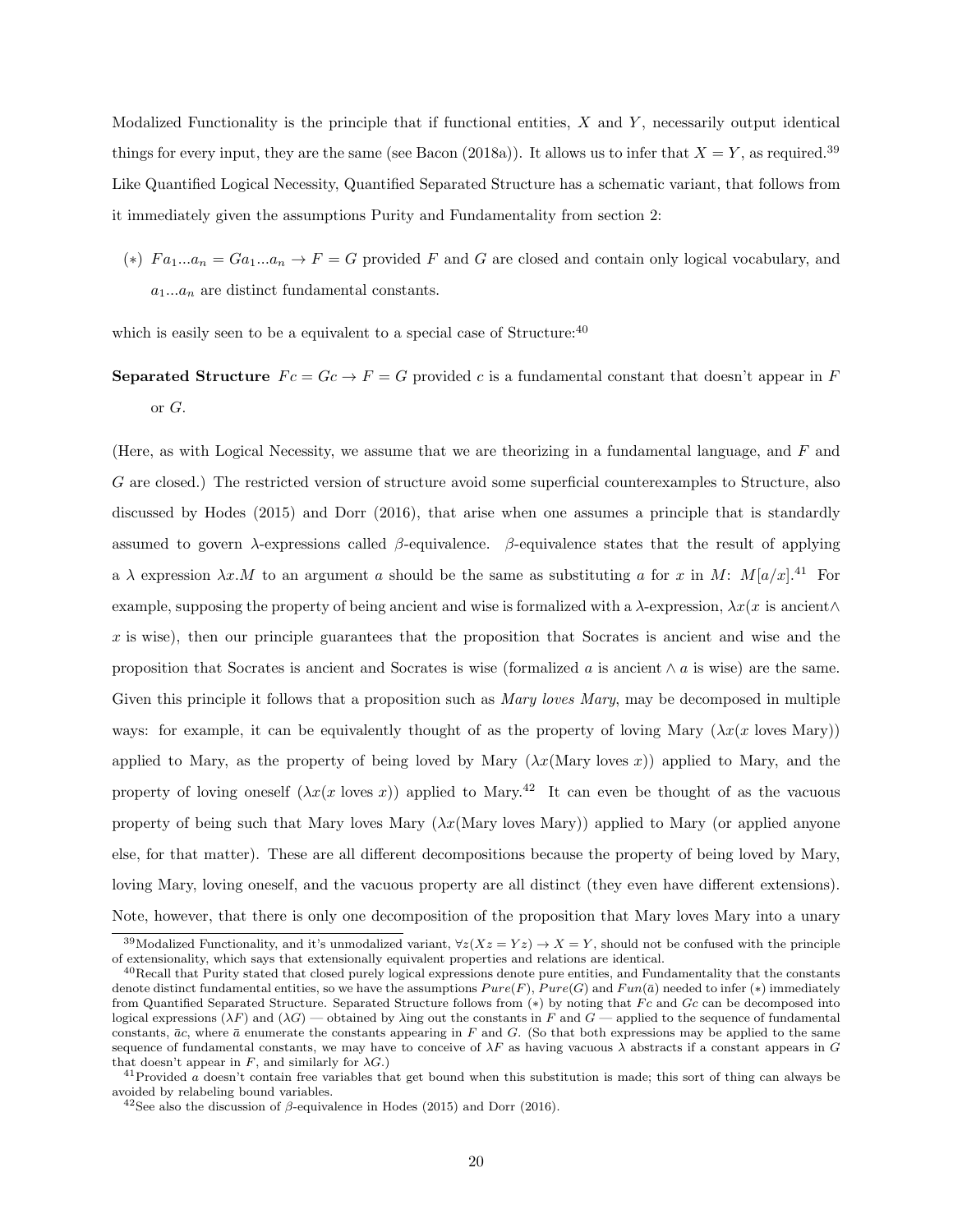property that doesn't involve Mary applied to Mary, and so the above remarks are all consistent with Separated Structure, which states the uniqueness of a decomposition of the proposition that Mary loves Mary into Mary and a Mary-free property. The consistency of the entire package, including Separated Structure and  $\beta$ -equivalence, is a consequence of the model construction in the appendix.<sup>43</sup>

The above highlights a more general obstacle to a stronger uniqueness thought, however. For  $\beta$ equivalence allows us to create logical operations that reorder, duplicate, and throw away arguments. Every binary relation R, has a converse, CR (defined as  $\lambda x \lambda y R y x$ ). If R is pure, then so is CR, thus if, for example, a proposition p may be decomposed as applying R to two fundamental arguments, a and b, Rab, it may also be decomposed by applying the converse of R to b and a,  $(CR)ba$ . Similarly, every unary property, F, gives rise to a binary relation KF (defined  $\lambda y.F$ ) that forgets one of its arguments, and which is also pure if  $F$  is. So if a proposition can be decomposed into a pure property  $F$  applied to a fundamental argument  $a, Fa$ , then it can also be decomposed into a pure relation that throws its first argument away, with an extra (redundant) argument  $(KF)ba$ . Finally, every binary relation R gives rise to a unary property, the reflexivization of R, WR (defined  $\lambda y. Ryy$ ), that duplicates its only argument and feeds to X twice, which, for instance, takes the binary relation of loving to the unary property of loving oneself. So anything that can be decomposed by applying a pure operation to the same argument twice, Raa, can also be decomposed by applying that operations reflexization to that argument once,  $(W R)$ a.

One option is to simply give  $\beta$ -equivalence up, as suggested in Dorr (2016) in response to similar issues. Yet the principle is powerful and predictive, and one might argue, a compulsory part of our adopting the λ notation in the first place.<sup>44</sup> I will not attempt to launch a proper defense of β-equivalence here, or to argue against approaches that reject it: but I will adopt  $\beta$ -equivalence as a working assumption, if only to delimit the scope of this investigation. With that in mind, we will explore a weakening of the uniqueness idea that is consistent with  $\beta$ -equivalence: namely that a proposition (property, operator, et cetera) may be decomposed into its fundamental constituents uniquely modulo operations that re-order, duplicate, or throw away arguments. One way to do this is to ask whether an entity y can be decomposed uniquely into a logical operation X relative to a sequence  $z_1 \ldots z_n$  of fundamental entities, where this list does not contain duplicates, and, because it is a sequence, is given in a particular order and has a particular length. On this conception, some of the fundamental elements  $z_1 \ldots z_n$  may not be essential to the decomposition, in the sense that the entity might also be decomposable into a logical operation applied to some shorter sequence

<sup>&</sup>lt;sup>43</sup>There are some suggestive remarks in favour of this version of the unique decomposition thought in Fitch (1952) Chapter 4, §17. See Humberstone (2000) for further discussion of Fitch's remarks.

 $^{44}$ It should be noted that Dorr (2016) takes issue only with β-equivalence regarding its verdicts in the second case, involving thrown away arguments. He maintains a restricted version of  $β$ -equivalence that allows one to reorder and duplicate arguments. (In fact, Dorr restricts his language so one can't even form vacuous λ-abstractions, so that one might continue taking βequivalence to be constitutive of using this version of the  $\lambda$ -notation.)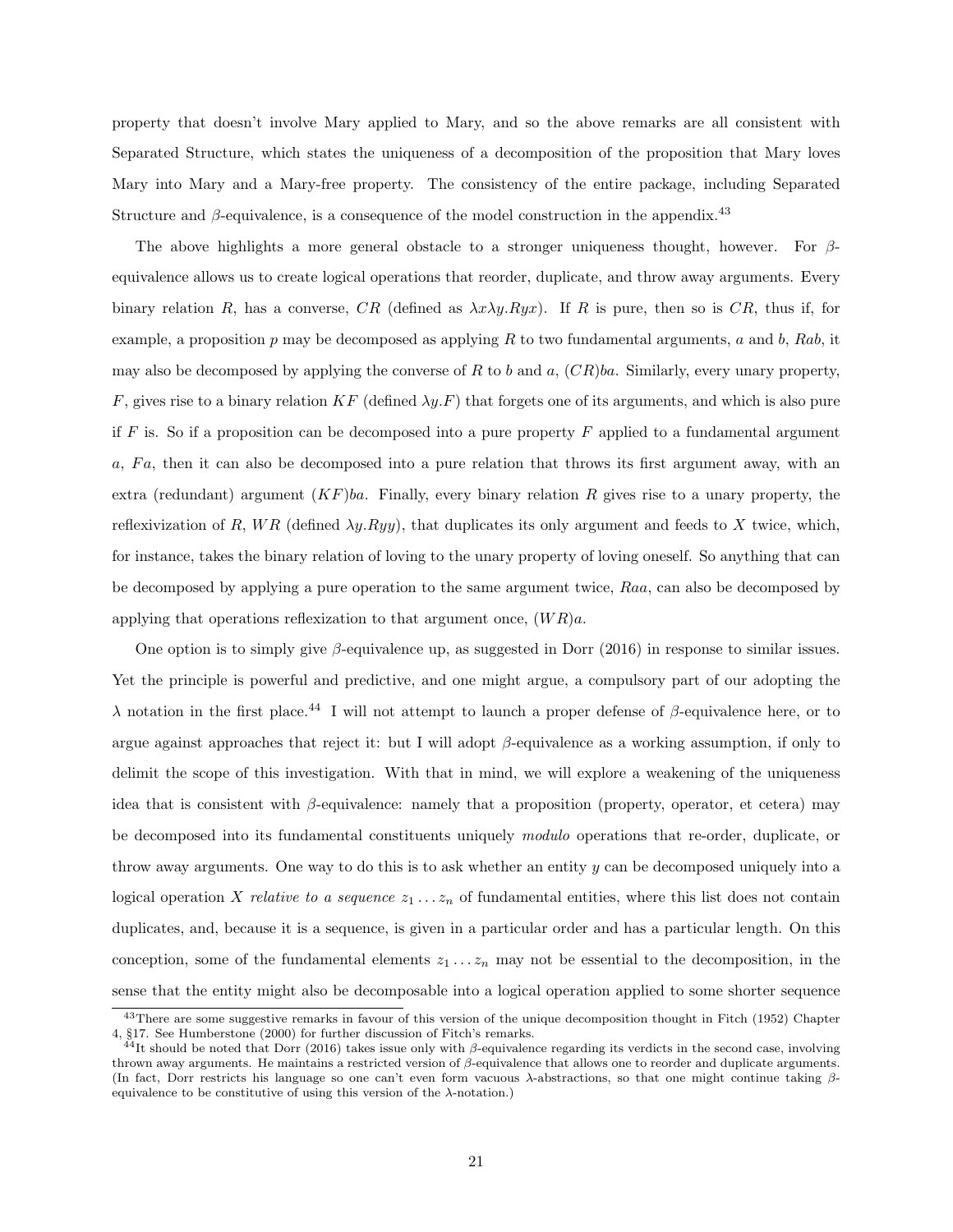with that fundamental element omitted. This happens exactly in the case where the logical part of the decomposition throws away some of its arguments, so we see that fixing the length of the decomposition controls for forgetful operations. Similarly, the fact that we ask for a decomposition relative to a particular order of the arguments controls for the multiplicity of decompositions due to re-ordering, and the fact that we have ruled out duplicates from the sequence controls for multiplicity due to argument duplication. The resulting quasi-uniqueness principle thus states that if X and Y are pure, and  $z_1 \ldots z_n$  are fundamental and distinct, and  $Xz_1 \ldots z_n = Yz_1 \ldots z_n$  then  $X = Y$ . This is, of course, exactly what Quantified Separated Structure says.

One might also ask for a more fine-grained analysis. Say a pure property X is minimal if it isn't forgetful in any of its arguments.<sup>45</sup> A more fine-grained principle states that if X and Y are pure and *minimal*,  $z_1 \ldots z_n$  are fundamental and distinct,  $w_1 \ldots w_n$  are all fundamental and distinct, and  $Xz_1 \ldots z_n = Yw_1 \ldots w_n$ then X and Y are (generalized) converses of one another, and the arguments  $z_1 \ldots z_n$  are the same as  $w_1 \ldots w_n$  modulo the order in which X and Y are converses.<sup>46</sup> This principle may be formalized (as in the last two footnotes) and proven in the present system, although I omit the details for the sake of brevity. The schematic version of Separated Structure in a fundamental language has an even simpler generalization, which neatly illustrates the cases we just discussed. Let  $a_1...a_n$ ,  $b_1...b_m$  be a sequence of constants, possibly with repetitions, and let  $\pi$  be a bijective association of variables  $\{x_1...x_k\}$  to fundamental constants in  ${a_1...a_n, b_1...b_m}$ :

General Separated Structure  $Fa_1...a_n = Gb_1...b_m \rightarrow \lambda x_1...x_k$ .  $F(\pi a_1)...(\pi a_n) = \lambda x_1...x_k$ .  $G(\pi b_1)...(\pi b_m)$ 

provided none of  $a_1...a_n$ ,  $b_1...b_m$  appears in F or G. It is another consequence of Logical Necessity, this time noting that, in the special case where F and G are logical,  $F\bar{a} = G\bar{b} \leftrightarrow \forall \bar{x}.F\pi\bar{a} = G\pi\bar{b}$  is an instance of Logical Necessity (the more general case being treated as before). Among its instances are the following, where a and b are fundamental constants, and  $R$ ,  $S$  and  $F$  are closed terms not containing  $a$  or  $b$ :

$$
Rab = Sba \rightarrow \lambda xy.Rxy = \lambda xy.Syx
$$

$$
Rab = Fb \rightarrow \lambda xy.Rxy = \lambda xy.Fy
$$

$$
\bigwedge_i \neg \exists Y_i \, (X = K^i Y_i)
$$

where  $Y_i$  is a variable of type  $\sigma_1 \to \ldots \sigma_{i-1} \to \sigma_{i+1} \to \ldots \tau$ .

$$
(\bigvee_{\pi} (X = C^{\pi} Y \wedge \bigwedge_{i} z_{i} = w_{\pi i}))
$$

<sup>&</sup>lt;sup>45</sup>This may be made precise as follows. Suppose that X has type  $\sigma_1 \to \ldots \sigma_n \to \tau$  where  $\tau$  is  $e$  or t. Let us write  $K^i X$  for the expansion of X with a redundant argument in the *i*th position:  $K^{i}X := \lambda x_1 \dots x_n X x_1 \dots x_{i-1} x_{i+1} \dots x_n$ . We can capture the idea that  $X$  is minimal with the finite conjunction:

<sup>&</sup>lt;sup>46</sup>Given a permutation  $\pi$  of  $\{1 \dots n\}$ , the  $\pi$  converse of X written  $C^{\pi}X$  is defined as  $\lambda x_1 \dots x_n$ .  $x_{\pi 1} \dots x_{\pi n}$ . Thus the claim that X and Y are generalized converses, and that  $z_1 \ldots z_n$  is the corresponding reordering of  $w_1 \ldots w_n$  is formalized as: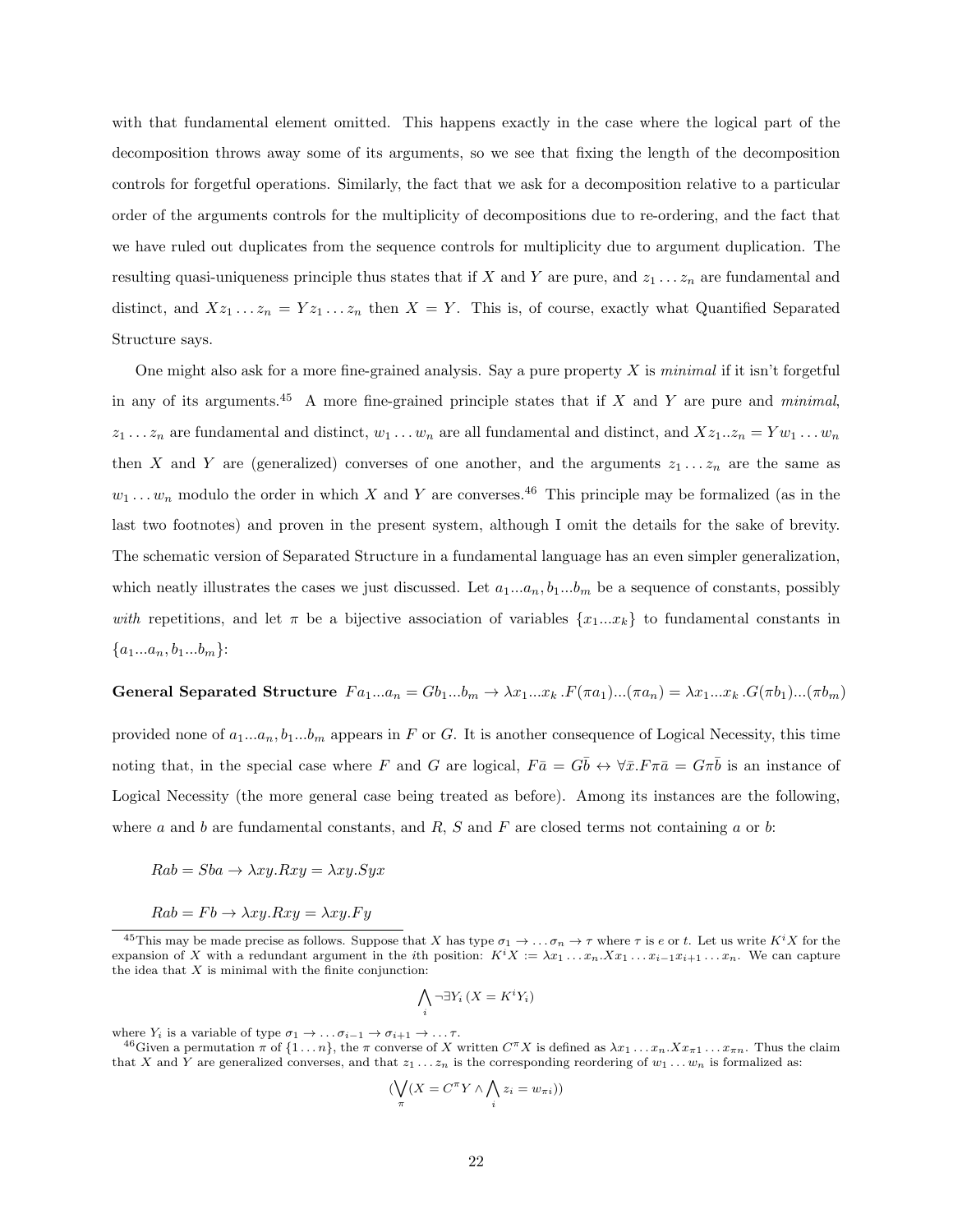#### $Raa = Fa \rightarrow \lambda x.Rxx = \lambda x.Fx$

Thus, for instance, the first instances tells us that the only way Rab and Sba can be the same is if R and S are converses of each other. (Simplifying using the  $\lambda$ -calculus a little, this is equivalent in our earlier notation to saying  $R = CS$ . With those same conventions, the second tells us that if  $Rab = Fb$  then  $R = KF$ , and the third that if  $Raa = Fa$  then  $WR = F$ .)

Let's turn to the existence of fundamental decompositions. Unlike the uniqueness component, the existence of a decomposition for every entity into fundamental entities by a logical operation is not guaranteed by our theory of logical necessity alone: we need to supplement it. Here is the informal idea: for any y of type  $\tau$ we want to be able to find fundamental entities  $z_1 \ldots z_n$  in some types  $\sigma_1 \ldots \sigma_n$  such that y is metaphysically definable from  $z_1 \ldots z_n$  (i.e. y is constructed from  $z_1 \ldots z_n$  via a logical operation). This sort of informal idea, however, cannot be formalized in higher-order logic since it involves the sort of quantification over types that higher-order logic forbids. However stronger assumptions with the same sort of force can be formulated in higher-order logic: given a finite list of types,  $\sigma_1 \ldots \sigma_n$ , one can state in higher-order logic the claim that every proposition can be decomposed into fundamental entities of types  $\sigma_1 \dots \sigma_n$  and a logical operation. Moreover, such a principle is plausible if the number of fundamental properties and relations is finite and belong to types  $\sigma_1 \ldots \sigma_n$  when suitably enumerated. For a given choice of types for the fundamental, let us call this principle Fundamental Completeness:  $47$ 

#### Fundamental Completeness  $\forall x \exists Y \exists \bar{z} (P \text{ure}(Y) \land Fun(\bar{z}) \land x = Y \bar{z})$

Although Fundamental Completeness is a natural principle that is worth exploring further, it is not officially part of the package of views being investigated here. Firstly, it is worth noting that its consistency with the rest of theory is unknown, and it is not true in the model sketched in the appendix. If Logical Necessity and Fundamental Completeness turned out to be inconsistent, it is my view that Fundamental Completeness should be the one to go. Furthermore, there are philosophical views that rule it out. For example, one might think that a complete list of fundamental entities will not be confined to any finite collection of types. But even supposing that they are, there are views about moral facts and vagueness that conflict with Fundamental Completeness. For example, according to Schiffer (2010) and Bacon (2018b), there are vague propositions. It's plausible, however, that both logical and fundamental entities are precise. Fundamental Completeness would then entail that all propositions are the result of applying a precise logical operation to precise fundamental entities. Since precision is presumably closed under application, this would imply

<sup>&</sup>lt;sup>47</sup>Here  $\bar{z} = z_1 \ldots z_n$  is a sequence of variables of type  $\sigma_1 \ldots \sigma_n$ , Y a variable of type  $\sigma_1 \rightarrow \ldots \rightarrow \sigma_n \rightarrow \tau$  and x a variable of type  $\tau$ . Note that if p can be constructed from a proper subset of the fundamental entities via a logical operation X, then it can also be constructed from all of the fundamental entities by a logical operation  $\lambda x_1 \ldots \lambda x_k X$  that ignores its first k arguments.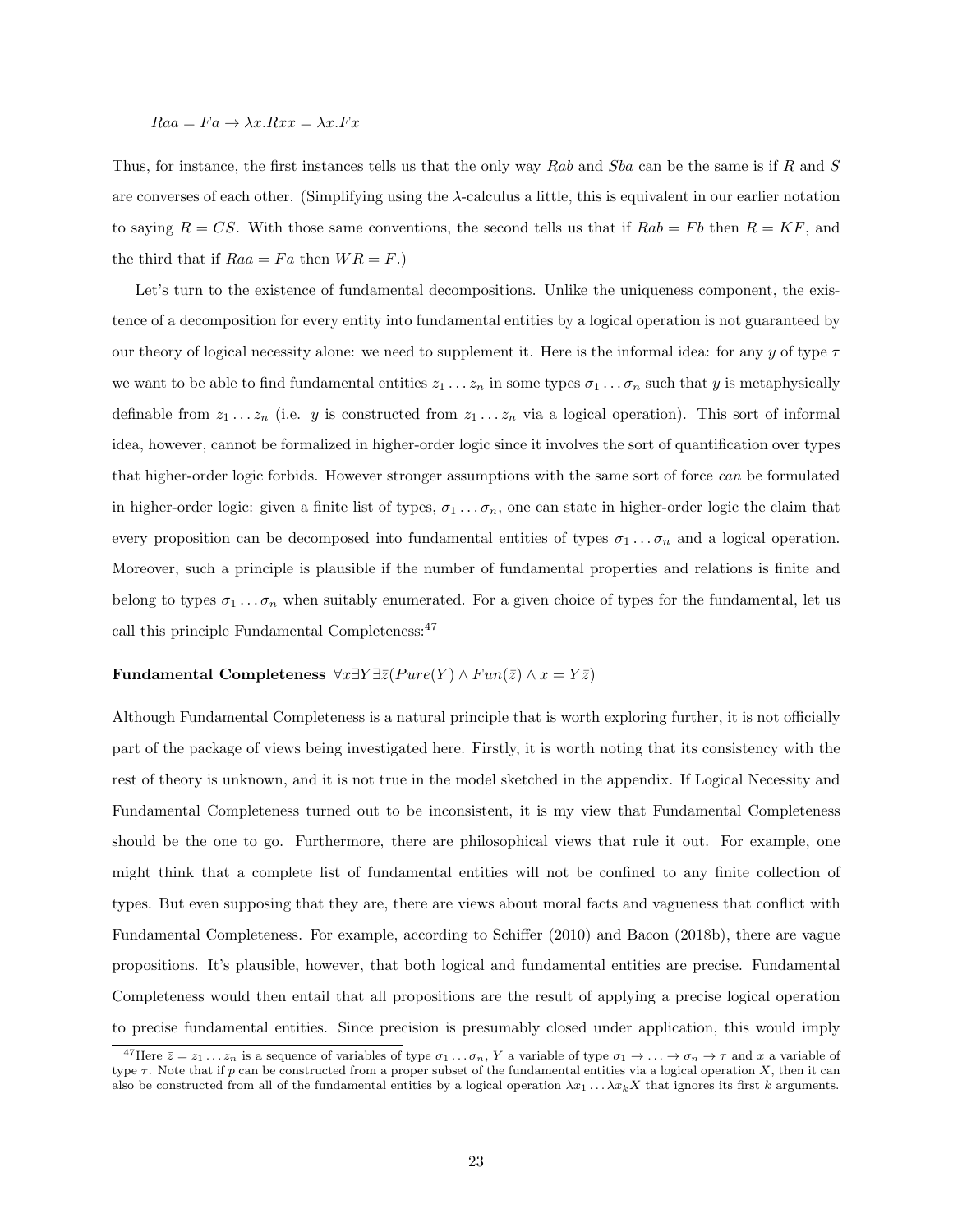that all propositions are precise.<sup>48</sup> Fundamental Completeness should also be rejected if you thought that moral propositions cannot be defined from purely logical and physical properties, and that all fundamental properties are physical; one might think of this as a precisification of the idea that you can't get an ought from an is.

The other structural idea that we listed is the idea that the fundamental properties are *simple*, in the same sense that the constants of a language are simple. Constants are simple because they cannot be defined out of one another, in contrast with the complex, defined expressions. Thus we might gloss metaphysical simplicity by the idea that fundamental properties and relations cannot be metaphysically defined out of one another.

It's worth emphasizing that the idea that the fundamental properties cannot be defined in simpler terms is a widespread assumption accepted even by those who do not adopt an overtly structural account of propositions and properties. David Lewis, for example, writes of the perfectly natural properties that 'there are only just enough of them to characterise things completely and without redundancy' Lewis (1986), p60. The no-redundancy constraint here just means that it's not possible to define one fundamental relation out of the others. To illustrate, suppose that being an electron, being a proton, being the fusion of and being bound by are all fundamental properties or relations, and that being a hydrogen atom is just being the fusion of an electron and a proton that are bound by the Coulomb force.<sup>49</sup> Then the no-redundancy thought says that being a hydrogen atom is not fundamental, since it can be defined out of other fundamental properties and relations.<sup>50</sup> Lewis is presumably appealing to a more coarse-grained notion of definability than a structured proposition theorist would. I will now show that this idea is closely related to Hume's dictum (endorsed by Lewis) that there are no necessary connections between fundamental properties and relations; it is thus natural to want the independence of the fundamental to fall out of the present theory.

The independence of the fundamental says that if y is fundamental, and  $x_1 \ldots x_n$  are distinct from y and fundamental, then y is not metaphysically definable from  $x_1 \ldots x_n$ . Expanding out the definition of metaphysical definability, this is equivalent to the following principle: $51$ 

#### Fundamental Independence  $\forall \bar{x}y \forall X (Fun(\bar{x}y) \land Pure(X) \rightarrow \neg X \bar{x} = y)$

As with the structural principles, Fundamental Independence falls out of or theory of logical possibility: it

<sup>48</sup>One might draw a different moral from this. In Bacon (2018b) I argue that one cannot both maintain (i) that the fundamental properties and relations are precise and (ii) that it is a precise matter which the fundamental properties and relations are without falling afoul of the paradoxes of higher-order vagueness. I maintain that the fundamental things are precise, and reject (ii). But one could draw the opposite conclusion and allow that there are fundamental properties and relations that are vague, undermining the above argument against Fundamental Completeness. (Note the difference between (i) and (ii): (i) says the things falling under  $Fun^{\sigma}$  are precise, (ii) asserts that the property  $Fun^{\sigma}$  is itself precise. Only (i) is used in our argument against Fundamental Completeness.)

<sup>&</sup>lt;sup>49</sup>We might formalize this as:  $Hydrogen = \lambda z \exists xy (z = Fuse(x, y) \wedge Electron(x) \wedge Proton(y) \wedge Bound(y, x)).$ 

<sup>50</sup>For a more recent discussion of the independence idea see Dorr and Hawthorne (2013).

<sup>&</sup>lt;sup>51</sup>Here, as usual, Fundamental Independence is schematic in the types of X, y and  $\bar{x}$ , and  $Fun(\bar{xy})$  is short for the claim that  $x_1 \ldots x_n$ , y are fundamental and distinct (when of the same type).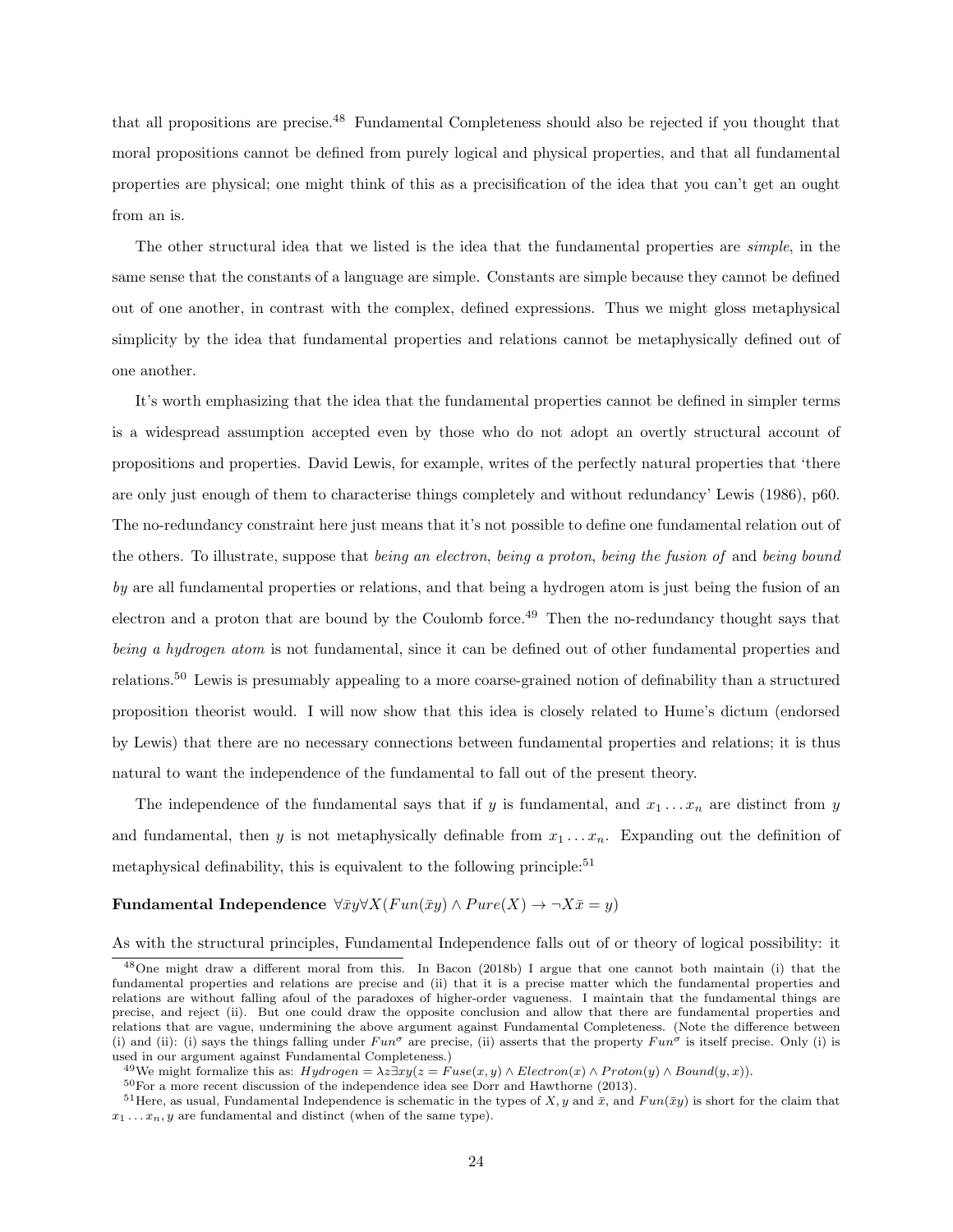follows from Quantified Logical Necessity and the plausible assumption that there are at least two things in the same type as y. I leave the argument in a footnote.<sup>52</sup>

To illustrate Fundamental Independence let's work through some examples from the metaphysics literature. An oft examined application of the independence idea involves the case of converse relations.<sup>53</sup> It's natural to think that there are asymmetric fundamental relations — perhaps, the relation of being more massive than. According to the no-redundancy idea, we shouldn't take as fundamental more relations than we need to: thus it shouldn't also be the case that *being less massive than*, the converse of the aforementioned relation, is also fundamental. In general:

$$
Fun(R) \wedge Fun(S) \wedge \neg R = S \rightarrow \neg (R = \lambda xy. Syx)
$$

We can prove this either from Fundamental Independence, or Separated Structure and the plausible assumption that at least one pair of relations (fundamental or non-fundamental) are not each others converses. Here is the argument from Separated Structure; it is slightly technical, but it is representative of how arguments using these principles typically go, so we shall present it. Let us write P for the combinator  $\lambda XY.Y$ , which (by  $\beta$ -equivalence) ignores its first argument and maps the second argument to itself, and let us write Q for the combinator  $\lambda XY\lambda xy. Xyx$ , which ignores its second argument and maps its first argument to its converse. Thus, if I apply P to R and then S I just get R ( $PRS = R$ ) and if I apply Q to R and S I just get the converse of S ( $QRS = \lambda xy.Syx$ ). Since P and Q are pure, and R and S fundamental and distinct, if R is the converse of S, i.e.  $R = \lambda xy.Syx$ , then  $PRS = QRS$  and so  $P = Q$  by Separated Structure. But then for any pair of relations T and U,  $PTU = QTU$ , and thus for any two relations T and U, T is the converse of U. But it's not true that every relation is the converse of every other relation — the only way that could happen is if there were exactly one relation and it was symmetric (it's own converse).

Sometimes these and related observations are taken to cast doubt on the independence principle (see Sider (2011)). On the one hand, reality shouldn't make invidious distinctions: there is an obvious symmetry between less massive than and more massive than, and it would be strange for reality to make a choice about which one was fundamental. Of course, we don't have to reject Fundamental Independence. Dorr (2004) takes these sorts of considerations to indicate that all fundamental relations are symmetric — we'll say more about this shortly. Fine (2000), on the other hand, uses these considerations to motivate a theory of relations that don't have the order of the argument places built into them. In Bacon (forthcoming) and Bacon (2019) I have suggested an alternative theoretical framework which does away with the ideology of fundamentality in favour of the notion of a fundamental basis. According to this picture there might be multiple collections of

<sup>&</sup>lt;sup>52</sup>Suppose, for contradiction, that  $x_1 \ldots x_n$ , y are all distinct and fundamental and that  $y = X\bar{x}$  for some pure X. Then by the necessity of identity we may infer that  $\Box y = X\bar{x}$ , and so by the left-to-right direction of Logical Necessity we have  $\forall \bar{z}w w = X\bar{z}$ . But this clearly cannot hold for all w and  $\bar{z}$  if there are at least two elements in the same type as y.

 $^{53}\mathrm{See},$ e.g. Dorr (2004), Sider (2011), McSweeney (forthcoming).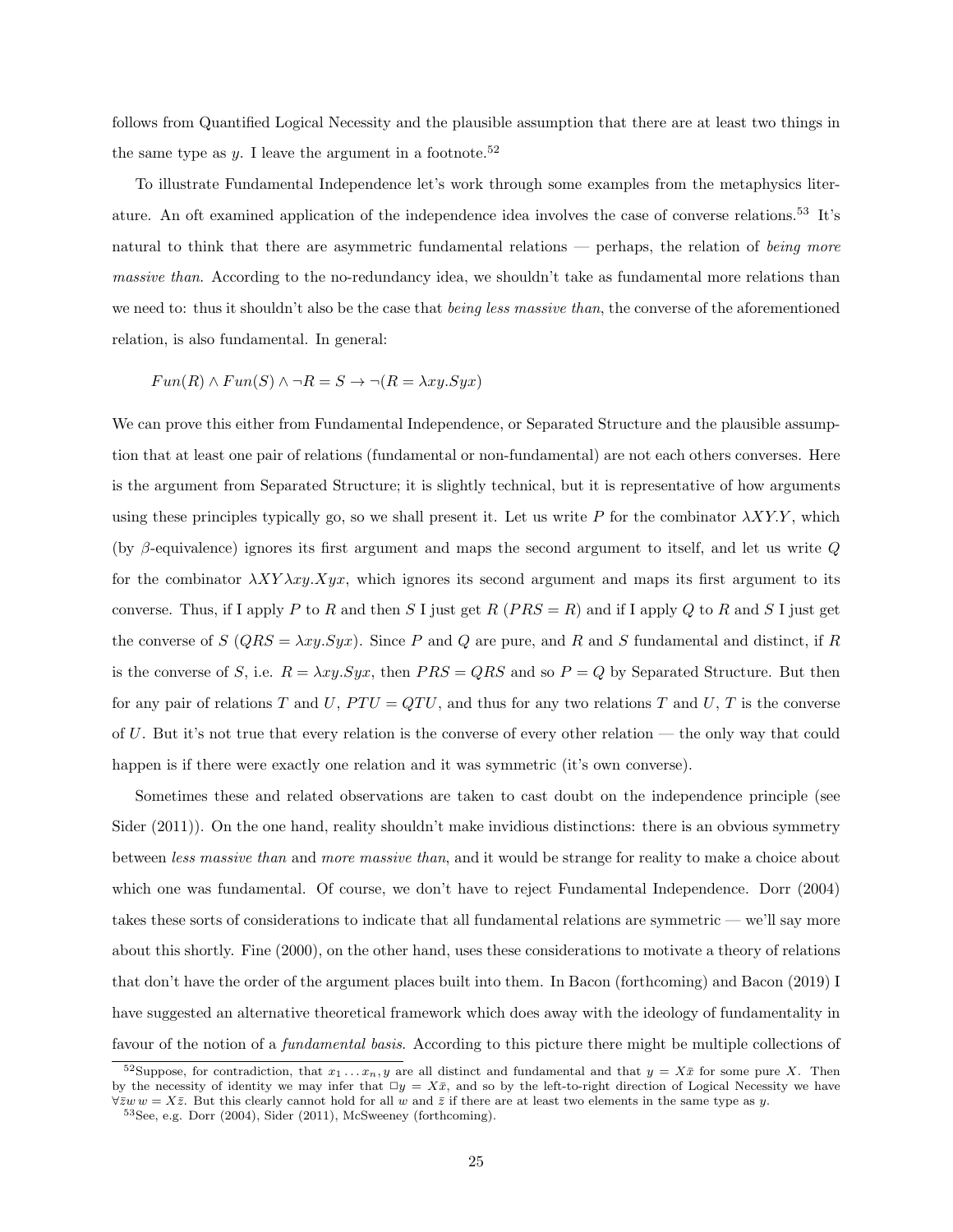properties and relations that individually play the role that fundamentality plays in this paper: there might be some fundamental bases that contain more massive than, and other equally good bases that contain less massive than, although none will contain both on account of the fact that bases should consist of independent properties and relations, in the sense that they should not be metaphysically definable from one another. (The analogy with bases of vector spaces is instructive here: every vector in a vector space can be built out of the elements of a basis, by a unique logical operation (in this context, 'logical operation' means linear combination). Vectors spaces therefore stand to their bases as languages stand to the primitive constants, in the sense that analogues of Fundamental Completeness and Fundamental Independence hold. But unlike languages, vector spaces may stand in this relation to many sets of vectors: they can have multiple bases.<sup>54</sup> The suggestion, then, is that reality might be more like a vector space than a language.) At any rate, there are many positions on this matter that preserve the independence of the fundamental in some form without authorizing invidious metaphysical distinctions.

What about fundamental symmetric relations? Pace Dorr (2004), we can use our theory to show that no fundamental relation is symmetric. The reason is a special case of our previous result: if  $R$  and  $S$  are distinct fundamental relations then they are not converses of one another. But we can show that even if R and S are identical fundamental relations they are not converses  $-$  i.e. no fundamental relation can be its own converse:

$$
Fun(R) \to \neg (R = \lambda xy.Ryx).
$$

If  $R = \lambda xy.Ryx$ , then  $IR = CR$ , where I is identity operation mapping each relation to itself, and C the converse operation mapping each relation to its converse (both can be defined in purely logical terms as  $\lambda X.X$  and  $\lambda X\lambda x\lambda y.Xyx$  respectively). By Separated Structure if  $IR = CR$  then  $I = C$ . But if the identity and converse mappings on relations were identical, every relation would be identical to its converse; a hypothesis refuted by the existence of non-symmetric relations, like taller than.

Thus we have proved that no fundamental relation is symmetric. This conflicts with another piece of orthodoxy (Sider (2011), McSweeney (forthcoming)): that a logical operation like conjunction, for example, is fundamental and symmetric. I agree with the latter claim.<sup>55</sup> But once we have properly embraced the present framework, in which there are two theoretically distinctive properties an entity can have fundamentality and purity — it's extremely natural to classify conjunction in the latter category.

 $54$ Indeed, we will show how to make this analogy formally precise in the next section. A basis B for V has the property that every function from B to V extends to a unique homomorphism (i.e. a linear transformation) of V. The constants  $\Sigma$  of a language  $\mathcal L$  have the property that any function from  $\Sigma$  to  $\mathcal L$  extends to a unique homomorphism (i.e. substitution) on  $\mathcal L$ . In the next section we will show how to formulate the analogous property for models of type theory.

<sup>&</sup>lt;sup>55</sup>The symmetry of conjunction follows from Booleanism — the principle that Boolean equivalent propositions are identical (see footnote 20) — and the principle of Modalized Functionality, discussed earlier. By Booleanism, necessarily, for all  $p$  and  $q$ ,  $\wedge pq = \wedge qp = (C\wedge) pq$ , and so by Modalized Functionality we can conclude that  $\wedge = C\wedge$ .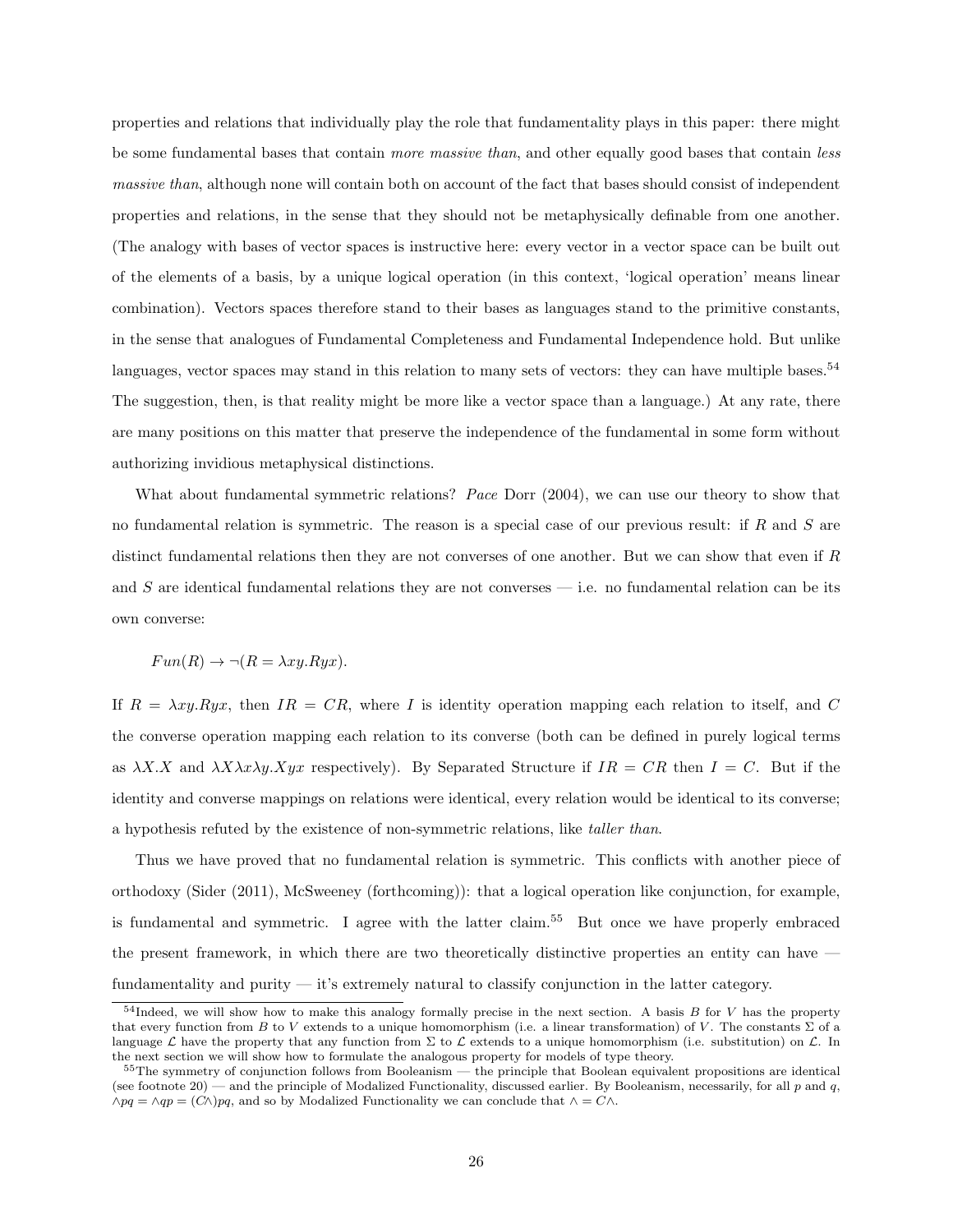This opens up wider questions about the status of our other theoretical primitives. We have argued that logical necessity is pure on the grounds that we have identified it with something defined in logical terms,  $\lambda p.p = \top$  (the broadest necessity). But what about the primitives of purity and fundamentality? Is the property of being pure itself pure?

#### Purity of Pure  $Pure^{\sigma\rightarrow t}(Pure^{\sigma})$

Or as Sider (2011) wonders, is the property of being fundamental itself fundamental?

#### Fundamentality of Fundamental  $\text{Fun}^{\sigma \to t}(\text{Fun}^{\sigma})$

Other options are possible as well: purity might be fundamental, fundamentality might be pure, and so on. Indeed, fundamentality or purity might themselves be neither fundamental nor pure. For instance, Sider considers the view, which he calls Melianism<sup>56</sup>, that being a fundamental property (say, of type  $e \to t$ ) is just the disjunction of being identical to  $F_1$  or  $F_2$  or ... or  $F_n$ , where  $F_1...F_n$  enumerate all the fundamental properties. This is a theory in which fundamentality can be metaphysically defined from the fundamental — in particular, from the properties  $F_1...F_n$  — via identity and disjunction, but is not itself fundamental or pure.

Some headway on the first question can be made if we adopt the analogue of Melianism for purity: that Pure<sup> $\sigma$ </sup> is just the disjunction of being identical to  $a_1$ , or ... or  $a_n$  where  $a_1...a_n$  enumerate the pure elements of type  $\sigma$ , i.e.  $\lambda x(x = a_1 \vee ... \vee x = a_n)$ . (If it is infinite a further assumption stating the existence of an infinite disjunction of properties is needed.<sup>57</sup>) Since identity, disjunction, and by assumption  $a_1...a_n$  are pure, it follows that  $Pure^{\sigma}$  is defined from pure things, and is itself pure (by Purity and Pure Application).<sup>58</sup> On the other hand, paradoxes await if we assume that both purity and fundamentality are pure: one can define limited forms of substitution on propositions, allowing one to derive analogues of Gödel's diagonal lemma, and consequently propositional variants of the liar paradox.<sup>59</sup>

<sup>56</sup>Which he attributes to Joseph Melia.

 $57$ It takes the form of a completeness principle for properties, stating that any collection X of properties (possibly infinite) has a disjunction: a property which is entailed by each property in  $X$ , and moreover is the weakest such property — it entails any other property that entails each property in X. A collection of properties of type  $\sigma \to t$  can itself be represented by a property X of type  $(\sigma \to t) \to t$ . A property, F, entails another, G, just in case  $\Box \forall_{\sigma} x(Fx \to Gx)$ .

<sup>&</sup>lt;sup>58</sup>Thanks to Cian Dorr for suggesting this argument to me. Note that even without assuming Melianism about purity, this argument establishes that  $Pure^{\sigma}$  is at minimum coextensive with a pure property: the Melian one. Of all the properties that have as their extension the pure entities, the pure Melian one seems to be a conspicuous choice to be the property of being pure. (Of course, we should take this argument with a pinch of salt since for all we've said there might be other pure, or even fundamental properties coextensive with it that would also make good candidates).

 $59$ For instance, one can define a diagonal property, D, stating of a proposition p that the result of substituting p for ps only propositional fundamental constituent in p is false:  $\lambda p \cdot \forall X r (Pure^{t\rightarrow t}(X) \wedge Fun^{t}(r) \wedge p = Xr \rightarrow \neg Xp)$  (when p doesn't have a single propositional fundamental constituent the statement is vacuously true). If Fun and Pure are pure, D is itself pure, and if, moreover, there was a fundamental proposition,  $r$ , then  $Dr$  would have exactly one fundamental propositional constituent, and  $D(Dr)$  would not be vacuously true. Indeed, using broadly Gödel-Tarski style reasoning, one can see that  $D(Dr)$  is true iff it isn't, appealing only to Quantified Separated Structure. Related issues are discussed in Bacon (forthcoming) (remarks 6 and 7), and Jeremy Goodman has an argument that generalizes these conclusions, showing there can't be fundamental entities in arbitrary types.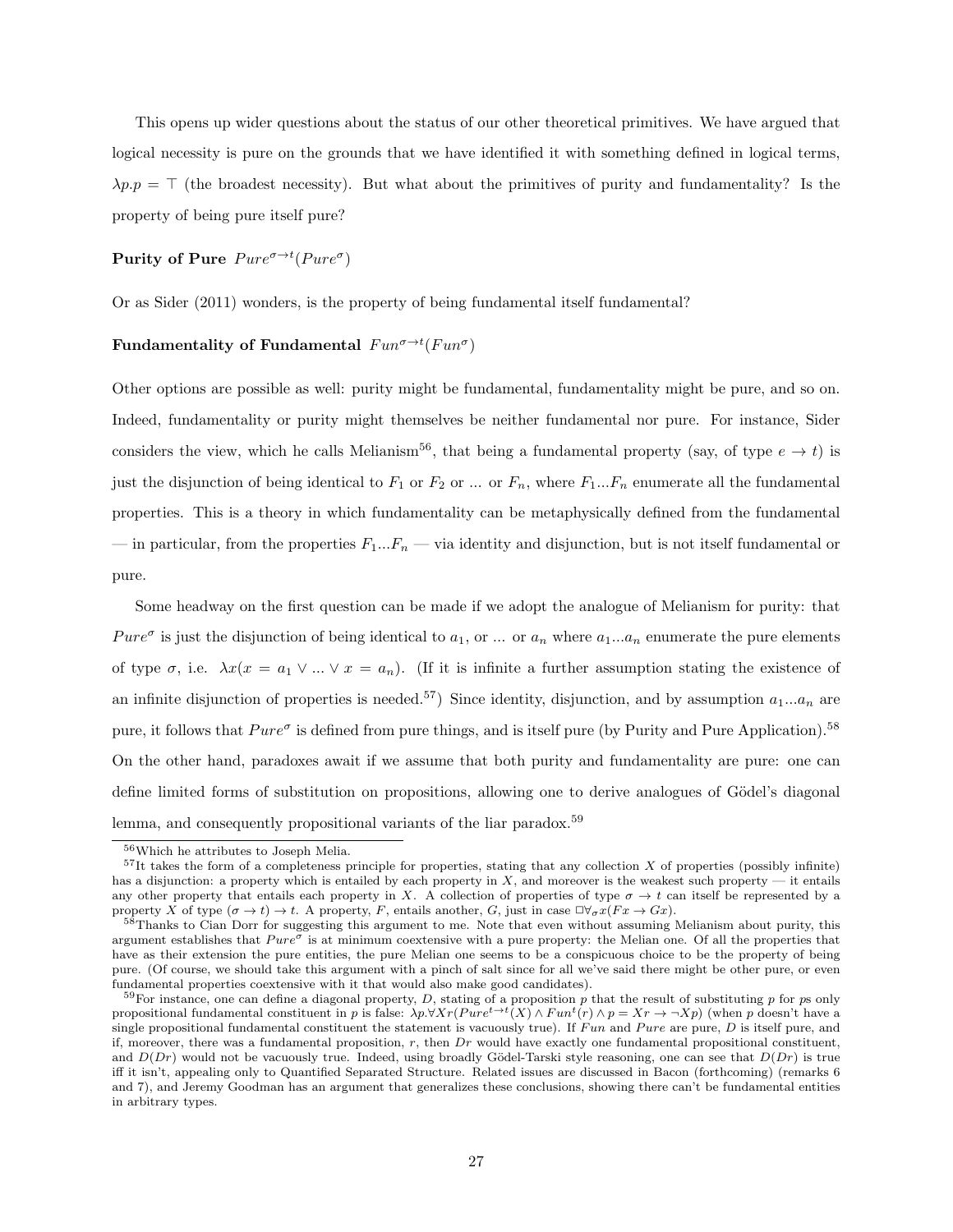### 5 Metaphysical Substitutions

So far we have been content to reason in the object language from our theory of logical possibility. In this section I will outline, in rough sketch, a model that unifies the main ideas we have discussed. Not only is the model theory used to prove the consistency of the theory, but it is heuristically valuable. The model theory gives us a simple way to characterize the three main concepts of the theory — logical possibility, fundamentality, and purity — and moreover illuminates the connections between them. Having a concrete model in sight also gives us a clearer sense of which sentences of higher-order logic might be worth investigating. This section is designed to guide the reader through some formal machinery that was devised to model the concepts employed in the preceding discussion, the result is a very broad overview of some technical material that is developed more rigorously elsewhere.  $\!60}$ 

Section 1 introduced a Bolzano-inspired account of logical truth in which a logically true sentence is a sentence with only true substitution instances. The central device in our model is that of a metaphysical substitution, which, putting it somewhat glibly, stands to reality (or at least, a given model of reality) as a substitution stands to language. That is, given a model of propositions, properties relations, and so forth, which designates some elements of the model as fundamental, a metaphysical substitution can be understood informally as determining a mapping taking each fundamental element to an arbitrary element of the same type. A metaphysical substitution can also be applied to non-fundamental elements of the model: informally we should think of them as replacing the fundamental constituents in those elements in accordance with the mapping.

Let's make this a little more precise. A model will determine, among other things, a domain,  $D^{\sigma}$ , of entities of type  $\sigma$  for each type  $\sigma$ .  $D^t$  represents the set of propositions,  $D^{e\to t}$  the properties,  $D^{t\to t}$  the operators, and so on. Since type  $\sigma \to \tau$  corresponds to expressions that take an argument of type  $\sigma$  and produce an expression of type  $\tau$ , it's natural to model elements of  $D^{\sigma \to \tau}$  by a set of functions from  $D^{\sigma}$  to  $D^{\tau}$  (but not necessarily the set of all such functions). Since propositions can be true or false, a model will also determine a distinguished subset of  $D<sup>t</sup>$  corresponding to the propositions which are true.

Rather than assume directly that the elements of  $D^{\sigma}$  have constituents to which one can apply substitutions, it is crucial to our approach that we adopt an abstract characterization of metaphysical substitutions. That is, we assume a set of abstract substitutions,  $i, j, k, \ldots$ , subject to some minimal laws: for example, that there be a trivial substitution 1 that leaves everything alone, and given any two substitutions  $i, j$  there is another,  $i \circ j$ , which is the result of performing one after the other. We also adopt as primitive the notion of performing a substitution to an element of  $D^{\sigma}$ : that for any element a in any domain  $D^{\sigma}$ , there is another

<sup>60</sup>The reader should consult the appendix and Bacon (forthcoming) for further details.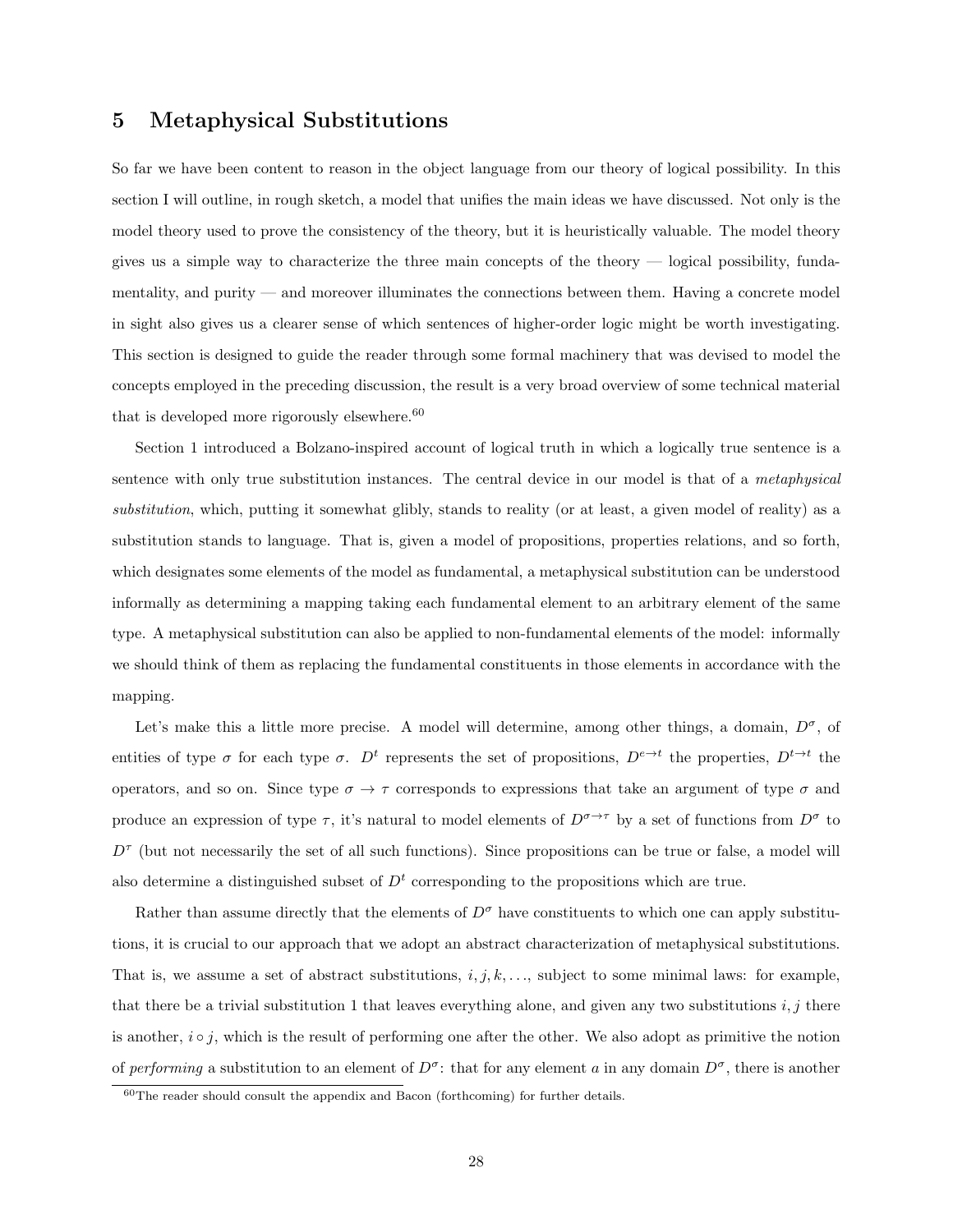element ia in  $D^{\sigma}$  representing the result of performing the substitution i to a. The notion of substitution performance is also subject to some minimal laws, the most important of which is that if  $f \in D^{\sigma \to \tau}$  and  $a \in D^{\sigma}$ , then  $i(fa) = (if)(ia)$ . Informally, if you apply a (possibly complex) predicate, F, to a (possibly complex) argument, a, and perform a substitution on the result, that's the same as performing the substitution directly on  $F$  and on  $a$ , and then applying the result of the former to the latter. Full statements of the laws can be found in the appendix.<sup>61</sup>

Our definitions are guided, of course, by the structure in which  $D^{\sigma}$  literally consists of closed expressions, of type  $\sigma$ , in a higher-order language, with the non-logical constants playing the role of the fundamental constituents. The abstract substitutions may then be thought of actual substitutions on that language functions from constants to closed expressions of matching type — and the notion of applying a substitution, i, to an expression  $M \in D^{\sigma}$  is simply the result of replacing all occurrences of constants occurring in M with the expressions i maps them to, denoted iM. This structure clearly satisfies the laws outlined — for instance  $i(Fa) = (iF)(ia)$ . But the definitions are sufficiently general that they can be applied even when the elements of  $D^{\sigma}$  are not overtly structured, as the terms of a language are.

We'll use the notion of a metaphysical substitution to elucidate and connect three notions that we have been concerned with: logical possibility, fundamentality, and purity.

Let's start with the notion of logical possibility. Heeding the Bolzanian definition of logical truth, we might hope to find an interpretation of higher-order logic in which a proposition,  $p \in D^t$ , is a logical necessity iff, for every metaphysical substitution, i, ip is true (i.e. in the designated subset of  $D^t$ ), and a logical possibility iff, for some metaphysical substitution, i, ip is true.<sup>62</sup> (Observe that our complaint regarding the Bolzanian definition of logical truth — that it is objectionably language relative — is circumvented entirely given the metaphysical, as opposed to linguistic, interpretation of the substitutions.)

The analogy in the above with possible world semantics is suggestive: substitutions stand to logical possibility as possible worlds stand to metaphysical possibility. Using that as our paradigm, it seems fitting to identify propositions with sets of substitutions, and the truth functional operations like conjunction and negation with the set-theoretic operations of intersection and complementation, and so forth.

A remark on this modeling choice is in order. The choice ensures Booleanism: the view that propositions are governed by the Boolean identities — equations, like  $p \wedge (q \vee r) = (p \wedge q) \vee (p \wedge r)$ , where both sides are equivalent in the propositional calculus. This is a view that is often thought to be antithetical to the structural view of propositions, for if Boolean equivalent propositions are identified, we cannot straightforwardly keep

 $61$ The general framework is also discussed in Bacon (forthcoming).

 $62$ This is a condition on models which can be made a bit more precise as follows. We may suppose that logical necessity is represented by an operator  $Nec \in D^{t\to t}$ , and is therefore a function mapping propositions to propositions. Thus the constraint amounts to the claim that  $Nec(p)$  is in the distinguished set of true propositions (a subset of  $D<sup>t</sup>$  determined by a model) if and only if  $ip$  is in that set for every substitution i. Dual things may be said about logical possibility.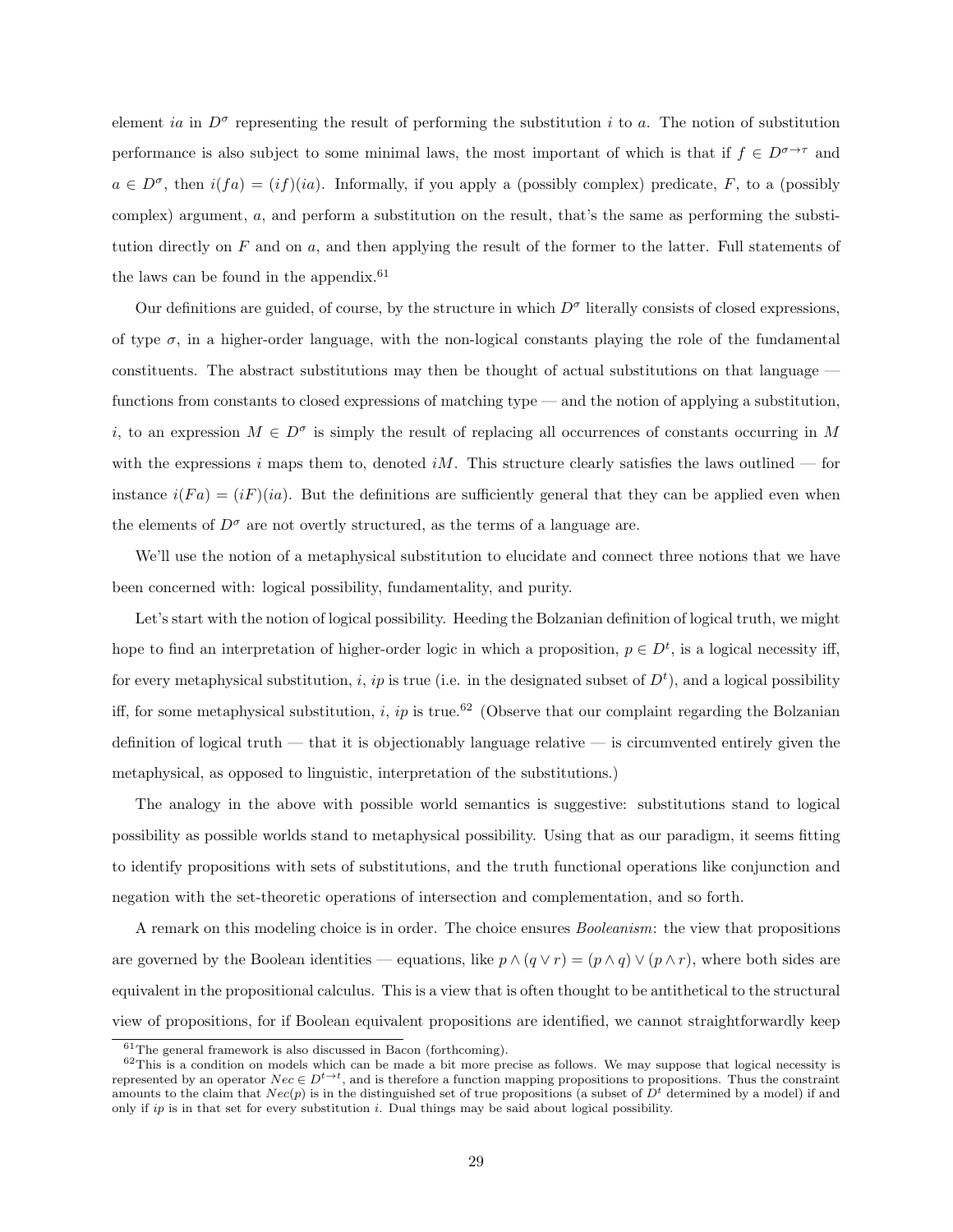track of things like the number of times a constituent occurs — for example, p and  $p \vee p$  are Boolean equivalent and thus identical — or the order of the constituents, as, for instance,  $p \lor q$  and  $q \lor p$  are also identified. This might strike one as surprising given the structural principles we have been able to recover in the present theory, such as Separated Structure. Or indeed, the principle Logical Necessity, which endeavors to capture the idea of a proposition being true in virtue of its logical form; the notion of a logical form appears to be inherently structural.

It turns out that, despite appearances, all of the above principles are entirely consistent with Booleanism; a good-making feature, in my book, since this is a simple and well-understood theory of propositional granularity. The main difficulty with identifying propositions with sets of substitutions is that it is not clear what it means to apply a substitution to an unstructured set. For unlike a sentence or a structured proposition, we cannot 'look inside' an unstructured set of indices to find the simple constituents and replace them with other things. This is where the abstract approach to metaphysical substitutions pays off.

The problem is this: given a set of substitutions,  $p$ , and a substitution i, we want to know which set ip is. The answer I have adopted is this: ip is identified with the set of substitutions j such that  $j \circ i \in p$ . This answer makes everything run smoothly, but it is not pulled entirely out of the hat either. (Readers willing to accept a quick moral — that this definition is not pulled from a hat, but is quite natural — may skip the rest of this paragraph.) We can derive it from the following postulate, inspired by the possible worlds theory. For if we look at the analogy between the two analyses of possibility, we find that a proposition being true under a substitution plays the same role that a proposition being true at a world plays in the possible worlds theory. In the possible worlds theory a proposition, qua set of worlds, is true at a world iff that world belongs to the proposition. Thus we postulate that the substitution of  $p$ ,  $ip$ , is true just in case p is true at i, adopting the same convention of saying that a set p is true at i iff  $i \in p$  (recall here that a model determines a distinguished subset of  $D<sup>t</sup>$  as the true propositions):<sup>63</sup>

#### $ip$  is true if and only if  $p$  is true at  $i$

Several things following from this postulate. First, even if we do not know how to apply an arbitrary substitution to a proposition, we do know how to apply the trivial substitution:  $1p = p$ . Thus p is true simpliciter iff 1p is true simpliciter, iff p is true at 1, i.e. iff  $1 \in p$ . Thus we have settled what the designated subset of  $D<sup>t</sup>$  corresponding to the truths must be: those propositions containing the trivial substitution, 1. Applying this to the indented principle we have that  $1 \in ip$  if and only if  $i \in p$ . By multiplying both sides by an arbitrary substitution j, it follows straightforwardly that, in general,  $j \in ip$  iff  $j \circ i \in p^{.64}$  But this

 $63$ 'truth' in what follows always refers to truth in a particular model where  $D<sup>t</sup>$  consists of sets of substitutions.

<sup>&</sup>lt;sup>64</sup>The idea that we can 'multiply both sides by j' needs justification:  $j \in ip$  iff  $1 \in j(ip)$ , applying our latest conclusion (that  $j \in p$  iff  $1 \in jp$  to ip instead of p. The right hand side is equivalent to  $1 \in (j \circ i)p$ , given how we are understanding  $\circ$ , and so by the same principle we conclude that this is equivalent to  $j \circ i \in p$ .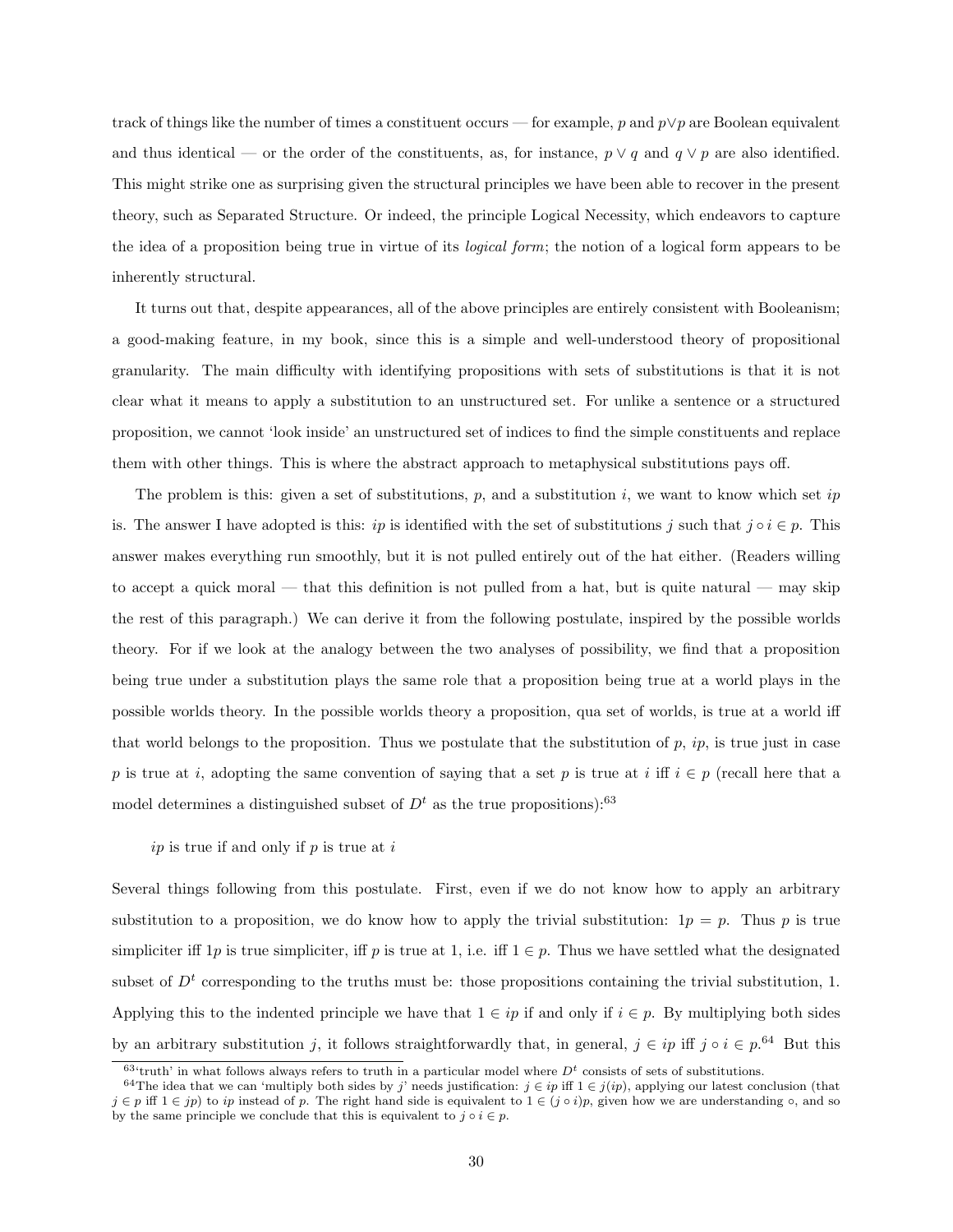biconditional tells us exactly which substitutions belong to ip: the j such that  $j \circ i \in p$ , as required.

Let us turn to the concept of fundamentality. A model also determines a subset of each domain,  $Fun^{\sigma}$ , representing the elements of  $D^{\sigma}$  that are fundamental.<sup>65</sup> We will draw on the formal properties of constants in higher-order languages to impose analogous constraints on the fundamental. These will help secure principles, like Fundamental Independence and Fundamental Completeness from section 4, that capture the sense in which the fundamental are like primitive constants of a language. The distinctive property of constants, as opposed to complex expressions, in a language is that they freely generate the language. Informally this means that every expression of the language can be built out of the constants (via the term forming operations), and no unforced identifications between two expressions are made. This idea is ubiquitous in mathematics, where one talks about freely generated groups, vector spaces, rings, Boolean algebras, and countless other algebraic objects. In each case, the algebraic structure is generated by a set of 'fundamental' elements if every element of the algebra can be constructed out of those elements via the algebraic operations, and no two formal combinations of those elements are identified unless the algebraic laws dictate that they must.

Mathematicians have developed a beautiful and compelling account of this phenomenon — universal algebra — that systematizes the abstract structure common to all these examples by looking at when and how functions between the relevant algebras can be extended to homomorphisms. In the context of languages the notion of free generation amounts to the following. The set of constants freely generate the language because any function that takes each constant of the language to a closed expression of the same type can be extended to a unique substitution of the language.<sup>66</sup> No set containing a complex expression,  $M$ , can have the above property, for there are functions on the set which cannot be extended to a substitution. This is because every substitution must map M to an expression with the same logical structure, but not every function does this (except when M is a constant, and it has no logical structure).<sup>67</sup> Any set with this property must also contain all the constants, for otherwise there could be functions that could be extended to multiple substitutions that disagreed about what happens to the constants not included in the set.

We thus see that the existence of a substitution extending any given function ensures that the constants are not defined out of simpler things, and that the uniqueness ensures that our list of constants is complete. These two ideas correspond naturally to the idea that the fundamental are independent and cannot be

 $\frac{65}{3}$ trictly speaking, the model provides us with a function  $fun^{\sigma} \in D^{\sigma \to t}$  — intuitively the property of being a fundamental entity of type  $\sigma$  — which determines an extension as follows:  $Fun^{\sigma}$  is the set of  $a \in D^{\sigma}$  such that  $fun^{\sigma}(a) \in D^t$  is true.

<sup>66</sup>Such definitions are sometimes formulated relative to a class of languages: that every function from the constants to expressions of another language in the class extends to a unique translation (see Lambek and Scott (1988), for example). Here we are considering a singleton class of languages, where a translation from a language to itself is just a substitution; when we talk about other algebraic structures we shall do the same. The loss of generality is not that important for our purposes, but it makes a substitutional (as opposed to translational) analysis of various concepts possible.

<sup>&</sup>lt;sup>67</sup>Here is a concrete example: every substitution of  $(p \wedge q)$ , where p and q are propositional constants, must be of the form  $(A \wedge B)$  for sentences A and B. But evidently there are functions that map  $(p \wedge q)$  to something not of this form, such as  $\neg r$ .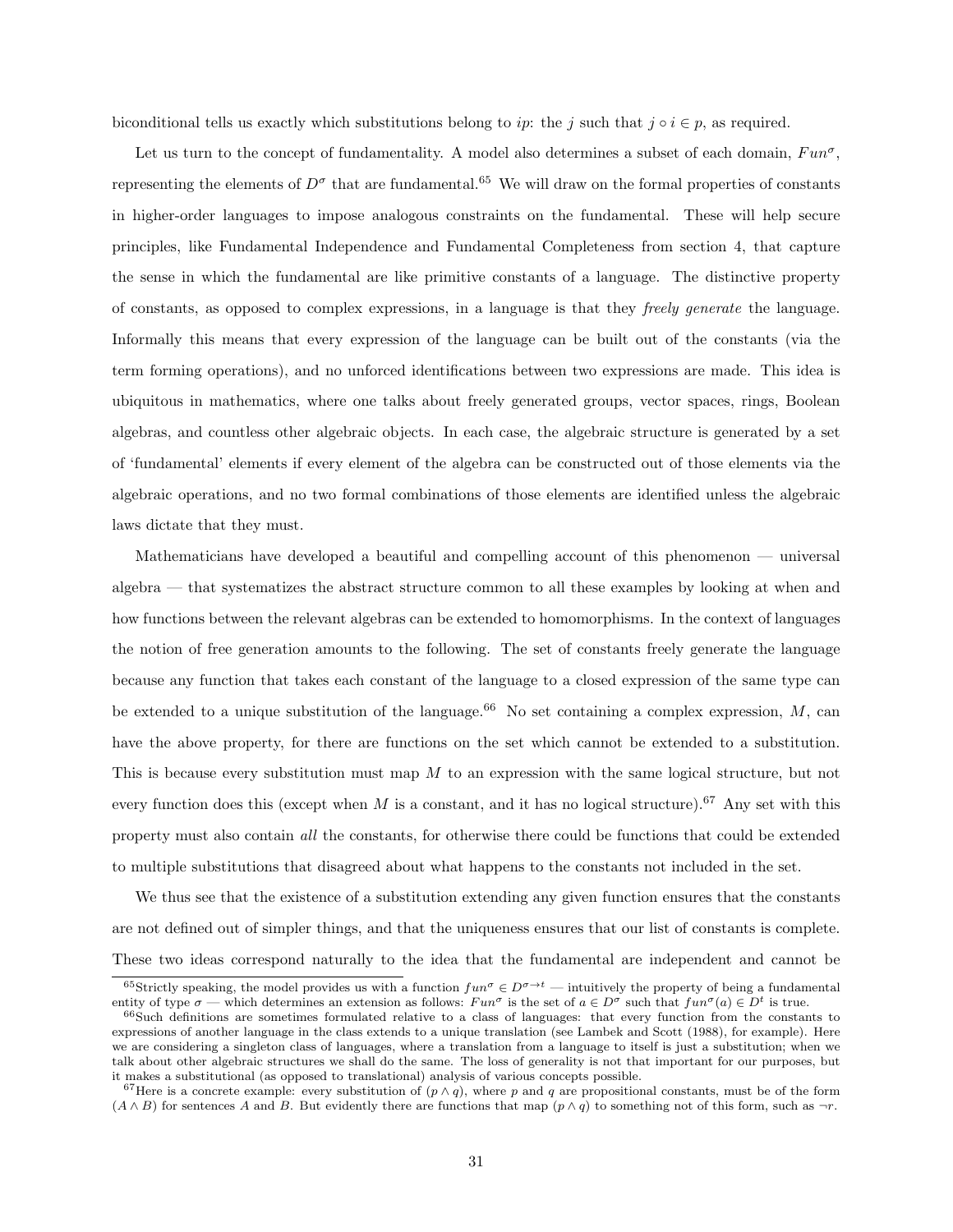defined out of simpler things, and the idea that everything can be defined by the fundamental. Indeed, the principles Fundamental Independence and Fundamental Completeness discussed in section 4 can be secured by analogous conditions in a model of the sort described above:

**Fundamental Independence** Any type-indexed collection of functions  $f^{\sigma}: Fun^{\sigma} \to D^{\sigma}$  can be extended to at least one metaphysical substitution.

**Fundamental Completeness** Any type-indexed collection of functions  $f^{\sigma}: Fun^{\sigma} \to D^{\sigma}$  can be extended to at most one metaphysical substitution.

For a type-indexed collection of functions  $f^{\sigma}$  to extend to a substitution i I simply mean that for every type  $\sigma$  and  $a \in Fun^{\sigma}, f^{\sigma}(a) = ia.$ 

Let us finally turn to the notion of a pure property. As I understand the notion, pure entities are constituentless operations, of which there is no straightforward analogue in language. Paradigm examples of such things are the combinators: operations denoted by expressions that are built just out of variables and  $\lambda$ , such as  $\lambda x.x$ . An approximate analogue of pure elements in language are expressions that do not contain any non-logical constants.<sup>68</sup> Such expressions are left alone by substitutions (as there is nothing to substitute), which brings us to our final analysis:

**Purity** An element  $a \in D^{\sigma}$  is pure if and only if  $ia = a$  for every substitution i.

From this definition one can derive some desirable properties. For example, purity is closed under application: if you apply a pure operation to a pure argument the result is pure.<sup>69</sup> And any element of  $D^{\sigma}$  denoted by a combinator expression is pure.<sup>70</sup>

The above provides connected analyses of our three main concepts — logical possibility, fundamentality and purity — and furthers our running analogy between language and reality. Putting these ideas together, let me end by indicating, in big picture terms, how they might combine to secure the truth of Logical Necessity. For suppose that  $f \in D^{\sigma_1 \to \dots \sigma_n \to t}$  is pure and takes fundamental arguments  $a_1 \dots a_n$  (of types  $\sigma_1...\sigma_n$ ), all distinct, to a proposition,  $fa_1...a_n$ . Employing our substitutional analyses of logical necessity, we see that this proposition is logically necessary in the model if and only if every substitution of it,  $i(f a_1 \ldots a_n) = (if)(ia_1) \ldots (ia_n)$  is true. Every substitution fixes f because it is pure, and moreover, assuming Fundamental Independence, there is a substitution taking  $a_1 \ldots a_n$  to any given n tuple of elements

<sup>&</sup>lt;sup>68</sup>This is only an approximate analogy. It is servicable because the logical constants are typically stipulated to be left alone by substitutions. But this analogy makes it seem like we have a choice in the matter of what operations in reality get fixed by a metaphysical substitution, and that one could define a wider class of substitutions that move the pure operations around if one wanted. This is not how it is: the identity operation  $\lambda x.$  has to be fixed by every metaphysical substitution (as must any combinator expression: see Bacon (forthcoming) proposition 4). For example  $(\lambda x.x)p$  just is p: one couldn't substitute  $\lambda x.x$ for some other operator, leaving p alone, because the result of applying another operator to p needn't be p.

<sup>&</sup>lt;sup>69</sup>Formally, if  $f \in D^{\sigma \to \tau}$  and  $a \in D^{\sigma}$  are pure then fa is pure. For any given substitution  $i(fa)$  is  $(if)(ia)$ . By the purity of f and a, if = f, and ia = a, so  $i(fa) = fa$ . Since i was arbitrary, fa is pure.

 $^{70}\rm{For}$  a proof of this fact see Bacon (forthcoming) proposition 4.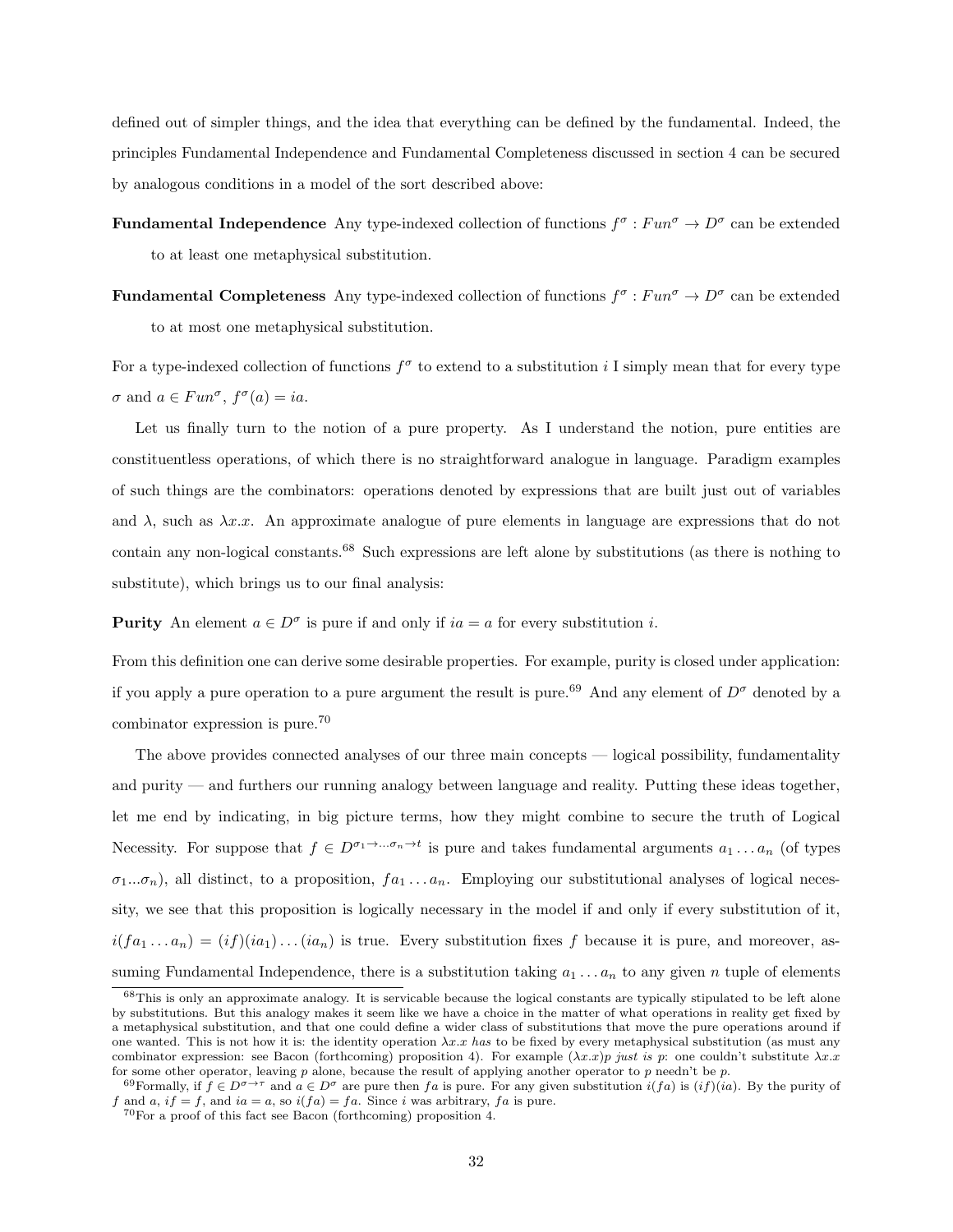matching the domains of  $a_1 \ldots a_n$ . Thus we can see that  $(if)(ia_1) \ldots (ia_n)$  is true for every substitution i if and only if f is satisfied by every n-tuple of elements of the domain, in accordance with Logical Necessity.<sup>71</sup>

## 6 Conclusion

In this paper I have put forward a theory of logical necessity that vindicates the Humean idea that the fundamental properties and relations are freely recombinable. This theory not only characterizes the size of modal space but, I have argued, substantiates the purported metaphor of the fundamental as the constants of 'God's language of reality'.

The theory has some unintuitive features. It embraces the idea of logically contingent distinctness, and our model vindicates the thesis that propositions are individuated relatively coarsely, by Boolean equivalence. But we have also seen that the language-reality metaphor is treacherous and fraught with paradoxes: some compromises are to be expected. The Boolean theory is a conspicuous alternative to a straightforwardly structural theory and we have shown that it is consistent with many insights of the structural picture that do not on their own lead to inconsistency. I thus would like to recommend the present framework as an alternative for metaphysicians inclined to theorize about the fundamental in structural terms.

### References

- D. M. Armstrong. A Combinatorial Theory of Possibility. Cambridge University Press, 1989.
- Andrew Bacon. The broadest necessity. Journal of Philosophical Logic, 47(5):733–783, 2018a.

Andrew Bacon. Vagueness and Thought. Oxford University Press, 2018b.

- Andrew Bacon. Is reality fundamentally qualitative? Philosophical Studies, 176(1):259–295, 2019. doi: 10.1007/s11098-017-1015-1.
- Andrew Bacon. Substitution structures. Journal of Philosophical Logic, pages 1–59, forthcoming. doi: 10.1007/s10992-019-09505-z.
- Andrew Bacon, John Hawthorne, and Gabriel Uzquiano. Higher-order free logic and the Prior-Kaplan paradox. Canadian Journal of Philosophy, 46(4-5):493–541, 2016.

Cian Dorr. Non-symmetric relations. Oxford Studies in Metaphysics, 1:155–92, 2004.

<sup>71</sup>Notice that the condition for Fundamental Completeness is not used in this argument.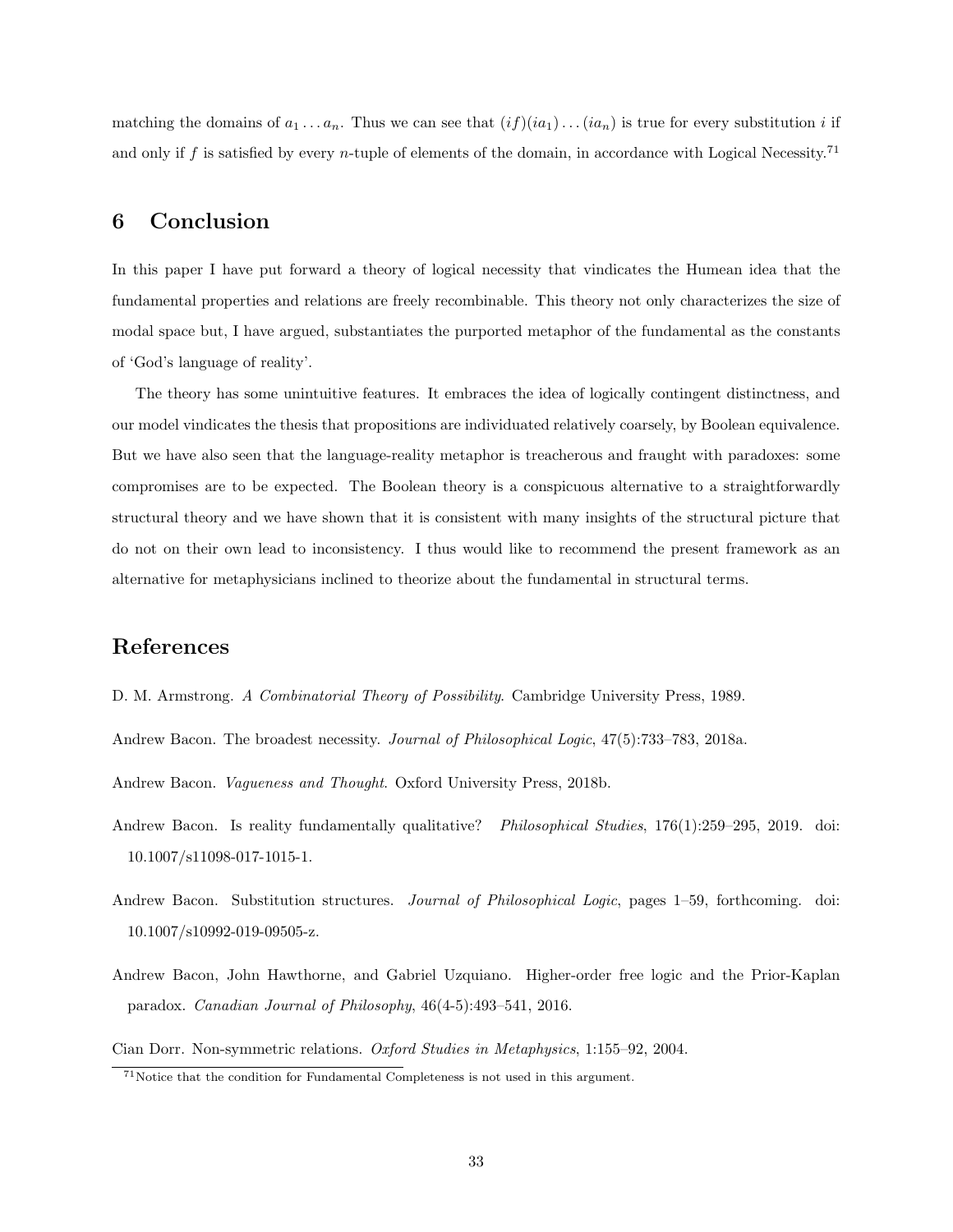- Cian Dorr. There are no abstract objects. In Theodore Sider, John Hawthorne, and Dean W. Zimmerman, editors, Contemporary Debates in Metaphysics. Blackwell, 2008.
- Cian Dorr. To be F is to be G. Philosophical Perspectives, 30(1):39–134, 2016.
- Cian Dorr and John Hawthorne. Naturalness. In Karen Bennett and Dean Zimmerman, editors, Oxford Studies in Metaphysics: Volume 8, page 1. Oxford University Press, 2013.
- John Etchemendy. The Concept of Logical Consequence. Harvard University Press, 1990.
- Solomon Feferman. Which quantifiers are logical? In Alessandro Torza, editor, Quantifiers, Quantifiers, and Quantifiers: Themes in Logic, Metaphysics, and Language. Springer, 2015.

Hartry Field. Saving Truth From Paradox. Oxford University Press, 2008.

- Kit Fine. The problem of de re modality. In John Perry, J. Almog, and Howard K. Wettstein, editors, Themes From Kaplan, pages 197–272. Oxford University Press, 1989.
- Kit Fine. Neutral relations. Philosophical Review, 109(1):1–33, 2000.
- Kit Fine. A theory of truthmaker content i: Conjunction, disjunction and negation. *Journal of Philosophical* Logic, 46(6):625–674, 2017.
- Frederic B. Fitch. Symbolic Logic. New York: Ronald Press Co., 1952.
- Peter Fritz. A purely recombinatorial puzzle.  $No\hat{u}$ s, 51(3):547–564, 2017. doi: 10.1111/nous.12172.
- Jeremy Goodman. Reality is not structured. Analysis, 77(1):43–53, 2017.

Volker Halbach. The substitutional analysis of logical consequence. No $\hat{u}$ s, forthcoming.

- Harold T. Hodes. Why ramify? Notre Dame Journal of Formal Logic, 56(2):379–415, 2015.
- Lloyd Humberstone. What Fa says about a. Dialectica, 54(1):3–28, 2000.
- G. Kreisel. On weak completeness of intuitionistic predicate logic. Journal of Symbolic Logic, 27(2):139–158, 1962.
- Saul Kripke. Naming and necessity. In Darragh Byrne and Max Kölbel, editors, *Philosophy*, pages 431–433. Routledge, 1980.
- Saul A. Kripke. Outline of a theory of truth. Journal of Philosophy, 72(19):690–716, 1975.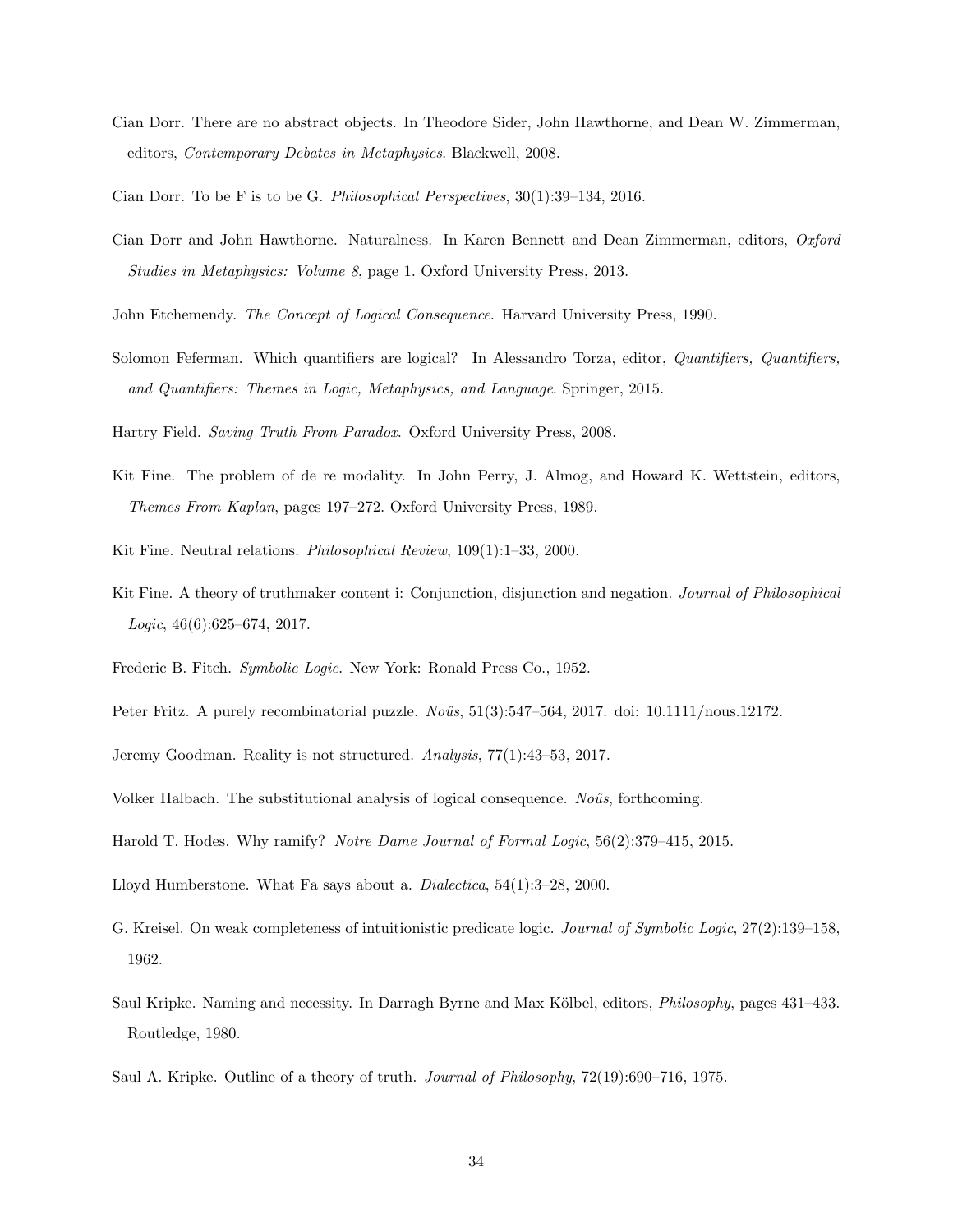- Joachim Lambek and Philip J Scott. Introduction to higher-order categorical logic, volume 7. Cambridge University Press, 1988.
- David K. Lewis. On the Plurality of Worlds. Wiley-Blackwell, 1986.
- Michaela Markham McSweeney. Following logical realism where it leads. Philosophical Studies, pages 1–23, forthcoming.
- John Myhill. Problems arising in the formalization of intensional logic. Logique Et Analyse, 1(1):78–83, 1958.
- Graham Priest. In Contradiction: A Study of the Transconsistent. Oxford University Press, 2006.

Arthur N. Prior. Formal Logic. Oxford, Clarendon Press, 1962.

- Agustin Rayo and Gabriel Uzquiano. Toward a theory of second-order consequence. Notre Dame Journal of Formal Logic, 40(3):315–325, 1999.
- Agustín Rayo and Timothy Williamson. A completeness theorem for unrestricted first-order languages. In Jc Beall, editor, Liars and Heaps. Oxford University Press, 2003.
- Bertrand Russell. Mathematical logic as based on the theory of types. American Journal of Mathematics, 30(3):222–262, 1908.
- Bertrand Russell. Principles of Mathematics. Routledge, 1937.
- Jeffrey Sanford Russell and John Hawthorne. Possible patterns. Oxford Studies in Metaphysics, forthcoming.
- J. Schaffer. The internal relatedness of all things. Mind, 119(474):341–376, 2010.
- Stephen Schiffer. Vague properties. In Richard Dietz and Sebastiano Moruzzi, editors, Cuts and Clouds: Vagueness, its Nature, and its Logic, pages 109–130. Oxford University Press, 2010.
- Stewart Shapiro. Foundations Without Foundationalism: A Case for Second-Order Logic. Oxford University Press, 1991.
- Gila Sher. The Bounds of Logic: A Generalized Viewpoint. MIT Press, 1991.
- Theodore Sider. Writing the Book of the World. Oxford University Press, 2011.
- Alfred Tarski. Logic, Semantics, Metamathematics Papers From 1923 to 1938. Hackett, 1983.
- Alfred Tarski. What are logical notions? History and Philosophy of Logic, 7(2):143–154, 1986.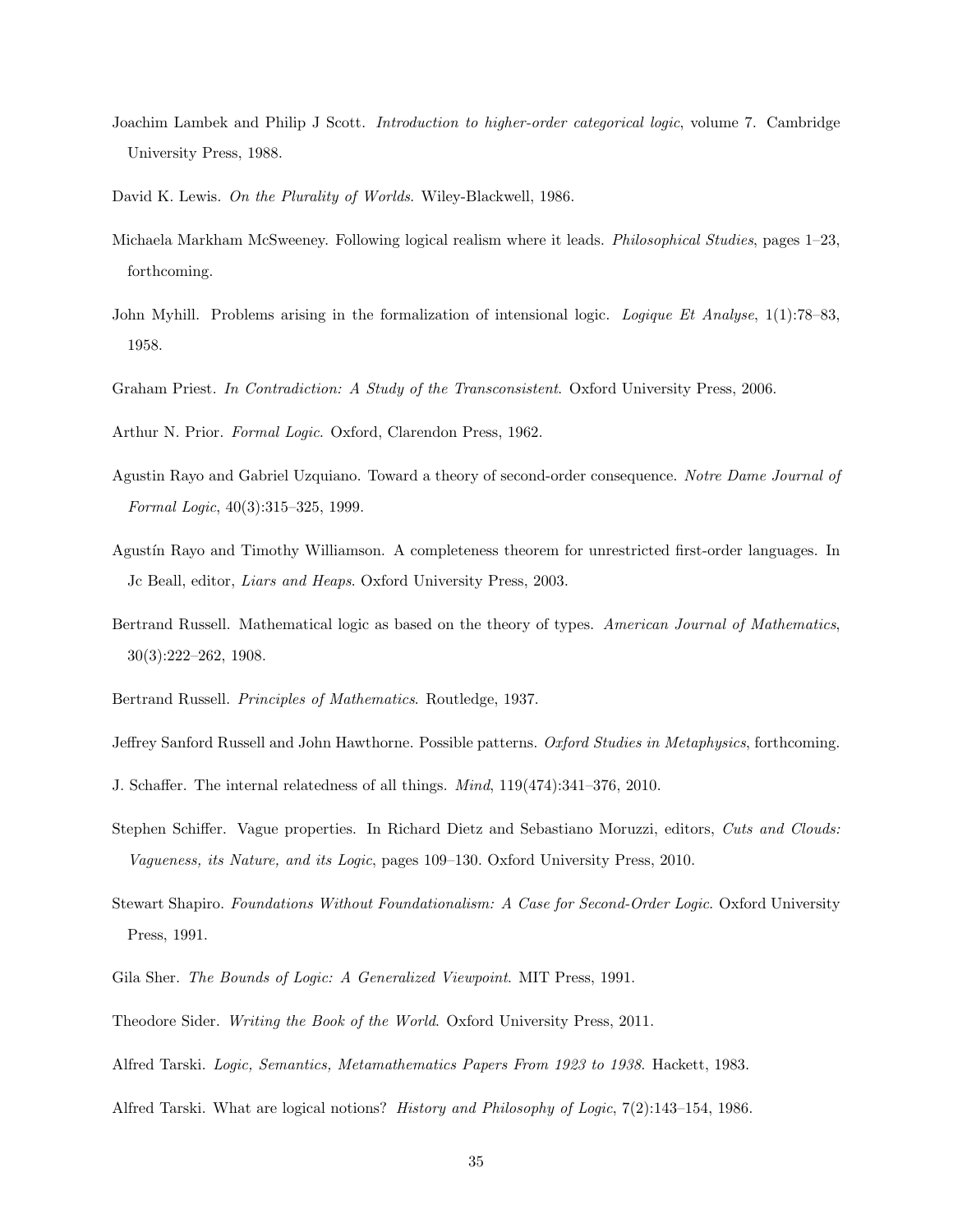- Dustin Tucker and Richmond H. Thomason. Paradoxes of intensionality. Review of Symbolic Logic, 4(3): 394–411, 2011.
- Gabriel Uzquiano. A neglected resolution of russell's paradox of propositions. Review of Symbolic Logic, 8 (2):328–344, 2015.
- Jennifer Wang. Fundamentality and modal freedom. Philosophical Perspectives, 30(1):397–418, 2016.
- Timothy Williamson. Existence and contingency. Proceedings of the Aristotelian Society, 100(1):117–139, 2000.
- Timothy Williamson. Everything. Philosophical Perspectives, 17(1):415–465, 2003.
- Timothy Williamson. Modal Logic as Metaphysics. Oxford University Press, 2013.
- Timothy Williamson. Modal science. Canadian Journal of Philosophy, 46(4-5):453–492, 2016. doi: 10.1080/00455091.2016.1205851.
- Jessica M. Wilson. What is hume's dictum, and why believe it? Philosophy and Phenomenological Research, 80(3):595–637, 2010.
- Ludwig Wittgenstein. Tractatus Logico-Philosophicus (Trans. Pears and McGuinness). Routledge, 1961.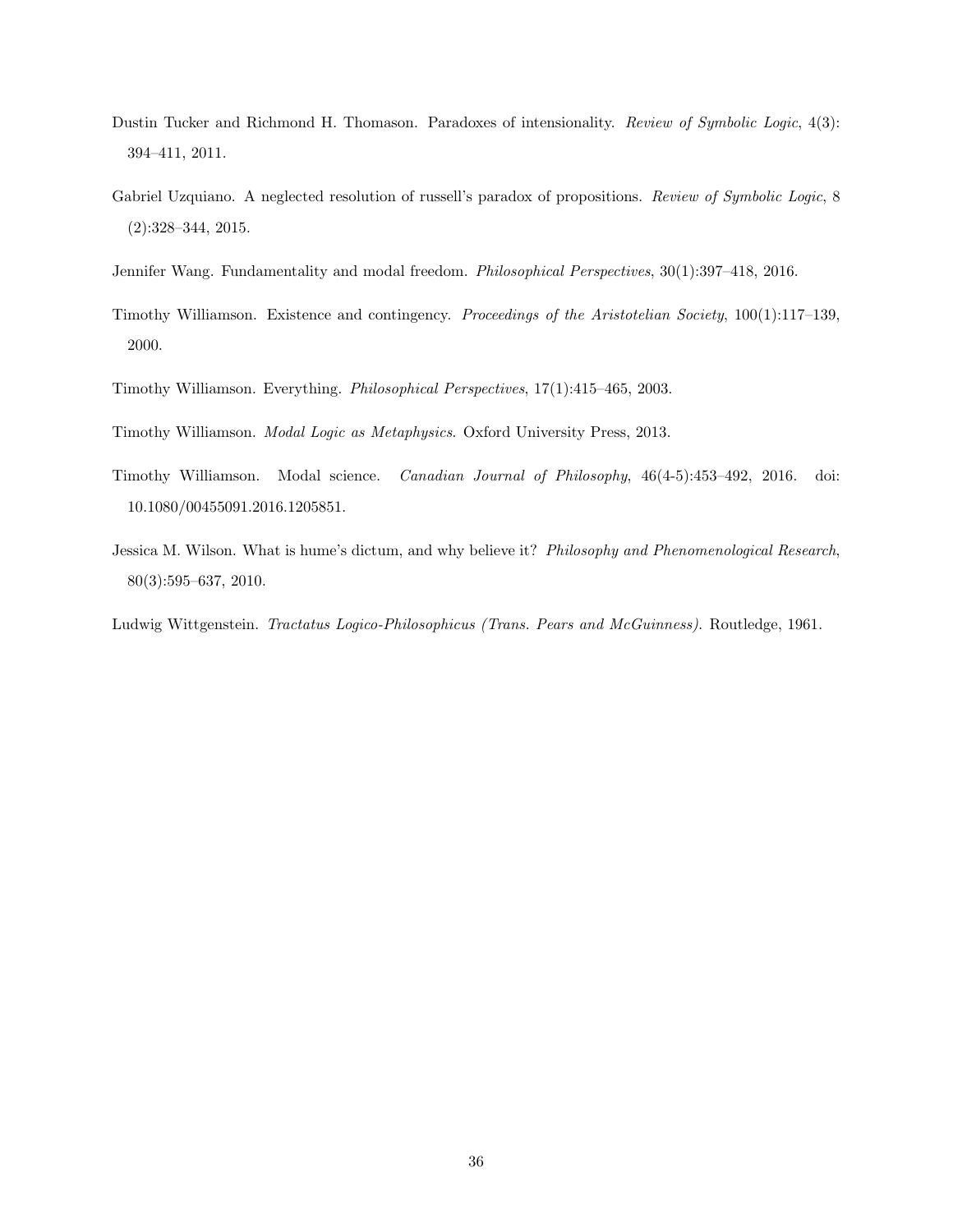## 7 Appendix

#### 7.1 Higher-order logic

The simple types consist of two base types, e and t, and a function type  $(\sigma \to \tau)$  whenever  $\sigma$  and  $\tau$  are simple types. A signature consists of a set  $\Sigma$  of constants that have been assigned types. We write  $\Sigma^{\sigma}$  for the set of constants of type  $\sigma$ . For each type  $\sigma$  we also help ourselves to an infinite set of variables  $Var^{\sigma}$ ; we write  $Var$  for the set of variables of any type.

The terms over a signature  $\Sigma$  are simultaneously constructed and assigned types inductively as follows:

- 1. M is a term of type  $\sigma$  if  $M \in \Sigma^{\sigma} \cup Var^{\sigma}$
- 2.  $(MN)$  is a term of type  $\tau$  if M has type  $\sigma \to \tau$  and N type  $\sigma$
- 3.  $\lambda x.M$  is a term of type  $\sigma \to \tau$  if  $x \in Var^{\sigma}$  and M a term of type  $\tau$ .

We will be solely concerned with *higher-order* languages in what follows. A higher-order language contains a logical constant  $\forall_{\sigma}$  of type  $(\sigma \to t) \to t$  for each  $\sigma$  and a logical constant  $\to$  of type  $t \to t \to t$ . Since all the signatures we will consider contain the logical constants, we write  $\mathcal{L}(\Sigma)$  for the set of all terms over a signature  $\Sigma$  of non-logical constants and  $\mathcal{L}^{\sigma}(\Sigma)$  for the terms of type  $\sigma$ .  $\mathcal{L}(\emptyset)$  is thus the purely logical language, whose only constants are the logical constants.

To improve readability we introduce a number of abbreviations.  $\perp$  stands for  $\forall_{t\to t}\forall_t$ ,  $\top$  for  $\to \perp \perp$ ,  $\neg$  for  $\lambda p.(\rightarrow p)\bot$ ,  $\wedge$  stands for  $\lambda p\lambda q\neg(\rightarrow p(\neg q)), \vee$  for  $\lambda p.(\rightarrow (\neg p)), \leftrightarrow$  for  $\lambda pq(\wedge(\rightarrow pq)(\rightarrow qp)), =_{\sigma}$  for  $\lambda x \lambda y \forall_{\sigma \to t} X (\to (Xx)(Xy))$  and  $\Box$  for  $(=_t \top)$  and  $\diamond$  for  $\lambda p \neg \Box \neg p$ . We also follow the convention of writing binary defined operations in infix position; e.g. writing  $p \to q$  instead of  $(\to p)q$ , and  $\top =t p$  instead of  $(=_t \top)p$ .

A theory over a language  $\mathcal{L}(\Sigma)$  is a subset of  $\mathcal{L}^t(\Sigma)$ . A standard way to present a theory is via a collection of axioms and rules. Here is a minimal theory of higher-order logic, which we call H:

PC All instances of propositional tautologies.

**MP** From A and  $A \rightarrow B$  infer B

**Gen** From  $A \to B$  infer  $A \to \forall_{\sigma} xB$  when x does not occur free in A.

UI  $\forall_{\sigma} x A \rightarrow A[t/x]$  (where t is a term of type  $\sigma$  and no variable in t gets bound when substituted into A)

 $\beta\eta$   $A \leftrightarrow B$  whenever A and B are  $\beta\eta$  equivalent terms of type t.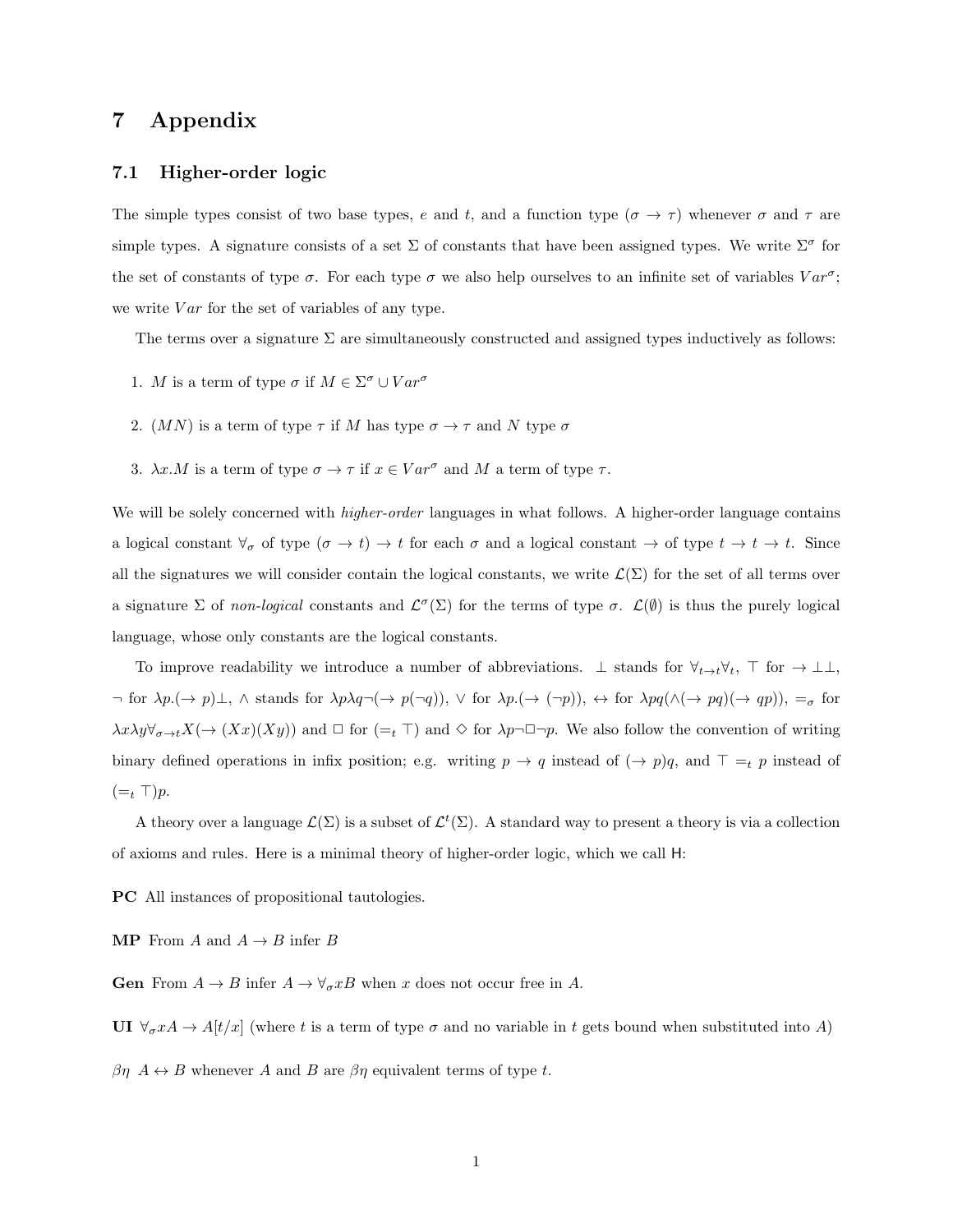A propositional tautology is simply any term of type t with the form of a tautology. H is therefore the smallest set that contains every instance of a tautology, UI, and  $\beta\eta$ , and is closed under the MP and Gen rules. In the text we also assumed a further axiom and rule:

**Rule of Equivalence** From  $A \leftrightarrow B$  infer  $A =_t B$ 

Functionality  $\forall_{\sigma \to \tau} XY (\forall_{\sigma} x (Xx = Yx) \to X = Y)$ 

We call the resulting system HFE. The Rule of Equivalence ensures the assumption of Booleanism: for if A and B are tautological equivalents then  $A \leftrightarrow B$  is a member of H (and thus HFE).

#### 7.2 Surjective M-set models

In this section we'll outline a class of structures that are sound with respect to our system HFE. Proofs of most of the following propositions and theorems (including the aforementioned soundness theorem) are suppressed for brevity.

**Definition 7.1** (Surjective M-set). An M-set  $(M, A, \mu)$  consists of a monoid M and a set A and an operation  $\mu : M \times A \rightarrow A$  such that:

$$
\mu(1, a) = a \text{ for all } a \in A
$$

$$
\mu(i, \mu(j, a)) = \mu(i \circ j, a) \text{ for all } i, j \in M \text{ and } a \in A.
$$

 $\mu$  is called the action of M on A. An M-set is surjective iff

For an  $i \in M$ ,  $\mu(i, \cdot) : A \to A$  is surjective: for every  $a \in A$  there is an  $a' \in A$  such that  $\mu(i, a') = a$ .

We adopt the standard convention of suppressing  $\mu$  and writing ia as short for  $\mu(i, a)$ . When M and  $\mu$ are fixed in the context, we also suppress reference to them in  $(M, A, \mu)$  and refer to the M-set by its set component, A.

In what follows we focus on surjective M-sets as these bear a special relationship to functional models of type theory: structures where the domain of type  $\sigma \to \tau$ ,  $A^{\sigma \to \tau}$ , can be represented by a set of functions from  $A^{\sigma}$  to  $A^{\tau}$ . Given two surjective M-sets A and B we can form another surjective M-set, written  $A \Rightarrow B$ , which we shall call the function space  $M$ -set.<sup>72</sup>

**Definition 7.2** (Function space). If A and B are surjective M-sets then the function space M-set  $(M, A \Rightarrow$  $B, \mu$ ) is defined:

<sup>&</sup>lt;sup>72</sup>For those familiar with category theory, the category of surjective M-sets (whose arrows  $f : A \rightarrow B$  are functions such that  $f(ia) = if(a)$  for every  $i \in M$ ) is cartesian closed, which  $A \Rightarrow B$  playing the role of the exponential object and the usual product of M-sets the product.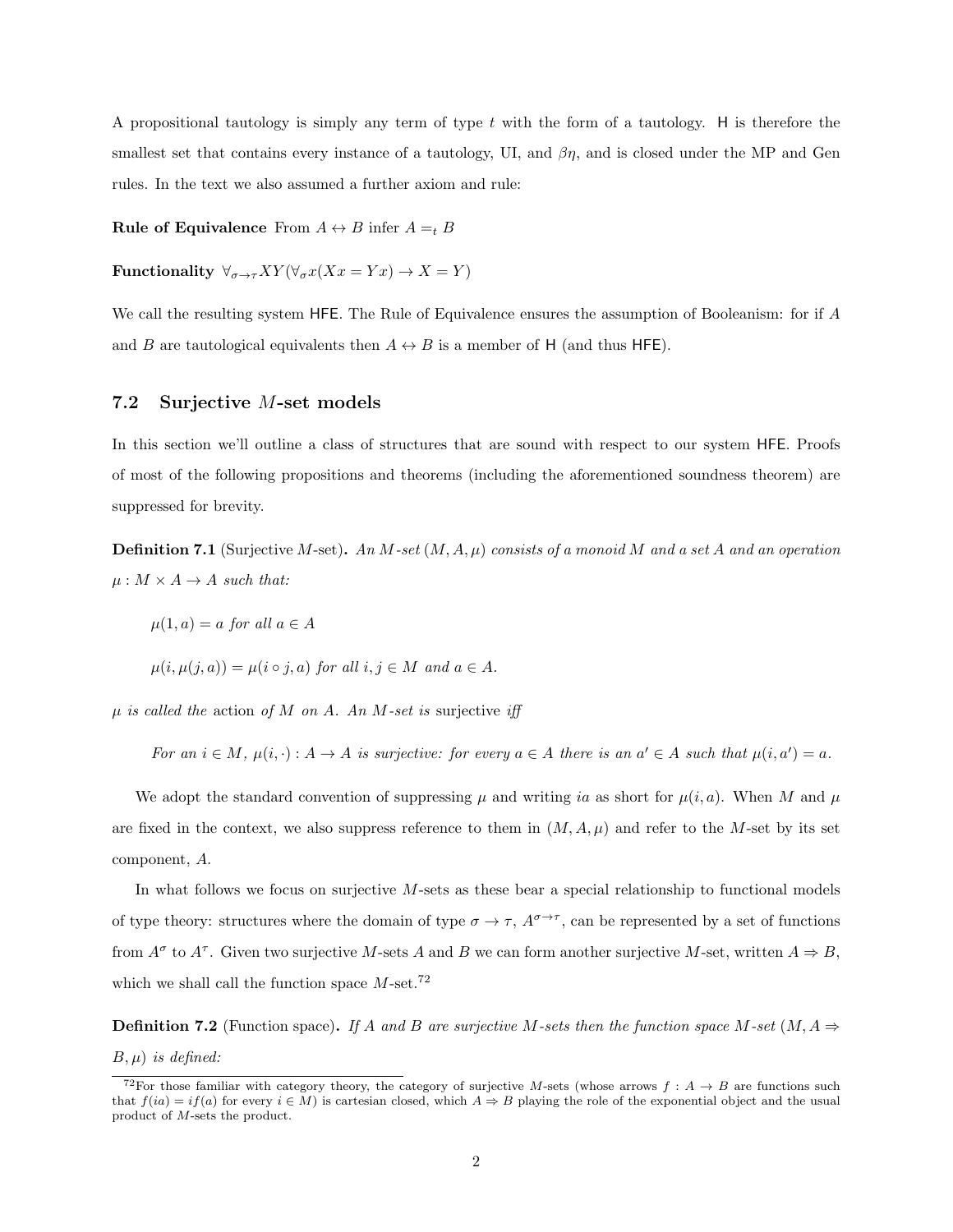$$
A \Rightarrow B := \{ f : A \to B \mid \text{for any } i \in M, a, a' \in A, \text{ if } ia = ia' \text{ then } i(fa) = i(fa') \}
$$

 $\mu(i, f) = a \mapsto i(fb)$  where b is any element of A such that  $ib = a$ .

Note that  $\mu(i, f)$  is well-defined provided  $f \in A \Rightarrow B$ : if  $ib = a$  and  $ib' = a$  then  $i(fb) = i(fb')$  by the condition for belonging to  $A \Rightarrow B$ . Moreover, we know that there is at least one b such that  $ib = a$  since A is a surjective M-set.

**Proposition 8.** If A and B are surjective M-sets then  $A \Rightarrow B$  is a surjective M-set.

The proof is mostly straightforward: we include the proof of surjectivity in a footnote as it is illustrative.<sup>73</sup> Finally we show how to construct a model of higher-order logic from these notions.

**Definition 8.1** (Full surjective M-set model). A  $\Sigma$ -model over a monoid M consists of a triple  $(A, [\![\cdot]\!]$ .) where A is an applicative structure and:

- 1.  $A^e$  is a surjective M-set
- 2. A<sup>t</sup> is the surjective M-set  $P(M)$  with the action of division:  $p \in A^t$ , i $p = \{j \in M \mid j \circ i \in p\}$
- 3.  $A^{\sigma \to \tau} := A^{\sigma} \Rightarrow A^{\tau}$
- 4.  $App^{\sigma\tau}(f, a) = f(a)$
- 5.  $\llbracket \cdot \rrbracket^{\sigma} : \Sigma^{\sigma} \to A^{\sigma}$  is a type indexed collection of interpretation functions such that:

$$
(a) \quad [\! [ \to ] \!]^{t \to t \to t} (p)(q) = (M \setminus p) \cup q
$$

(b)  $[\![\forall_{\sigma}\!](^{\sigma\to t)\to t}(f) = \bigcap_{a\in A^{\sigma}} fa$ 

Borrowing terminology from modal logic, we call an  $\emptyset$ -model a frame, and a  $\Sigma$ -model with the same first and last component a model over that frame.

A element  $p \in A^t$  is a proposition, and we say that it's true iff  $1 \in p$ .

It is easily seen that with the provided actions the applicative structure underlying a  $\Sigma$ -model forms a substitution structure in the sense of Bacon (forthcoming). Specifically, the action on the function space is defined by stipulating that  $(i f)(ia) = i (fb)$  where b is any element where  $ib = ia$ . By choosing  $b := a$  we can infer that  $(if)(ia) = i(fa)$ , as required of a substitution structure. The other conditions on substitution structures are satisfied trivially.

<sup>&</sup>lt;sup>73</sup>If  $i \in M$  and  $g \in A \Rightarrow B$  let us set  $f(a) := b$  where  $b \in B$  is any element such that  $ib = g(ia)$ . Since B is surjective we know that there is such an element b. In general there will be multiple choices of b, but however we make these choices the resulting function always belongs to  $A \Rightarrow B$ : if  $ia = ia'$  then  $i(fa) = g(ia)$  and  $i(fa') = g(ia')$ . But since  $g \in A \Rightarrow B$  it follows that  $g(ia) = g(ia')$ , and so  $i(fa) = i(fa')$  as required.

Lastly note that  $(if) = g$ . Let  $a \in A$ . Then  $(if)a = i(fa')$  for some  $a' \in A$  with  $ia' = a$ .  $f(a') = b$  where  $ib = g(ia')$ ; so  $i(fa') = g(ia')$ . Finally  $g(ia') = g(a)$  since  $ia' = a$ . Thus  $(if)a = ga$  for every  $a \in A$  and so  $if = g$ .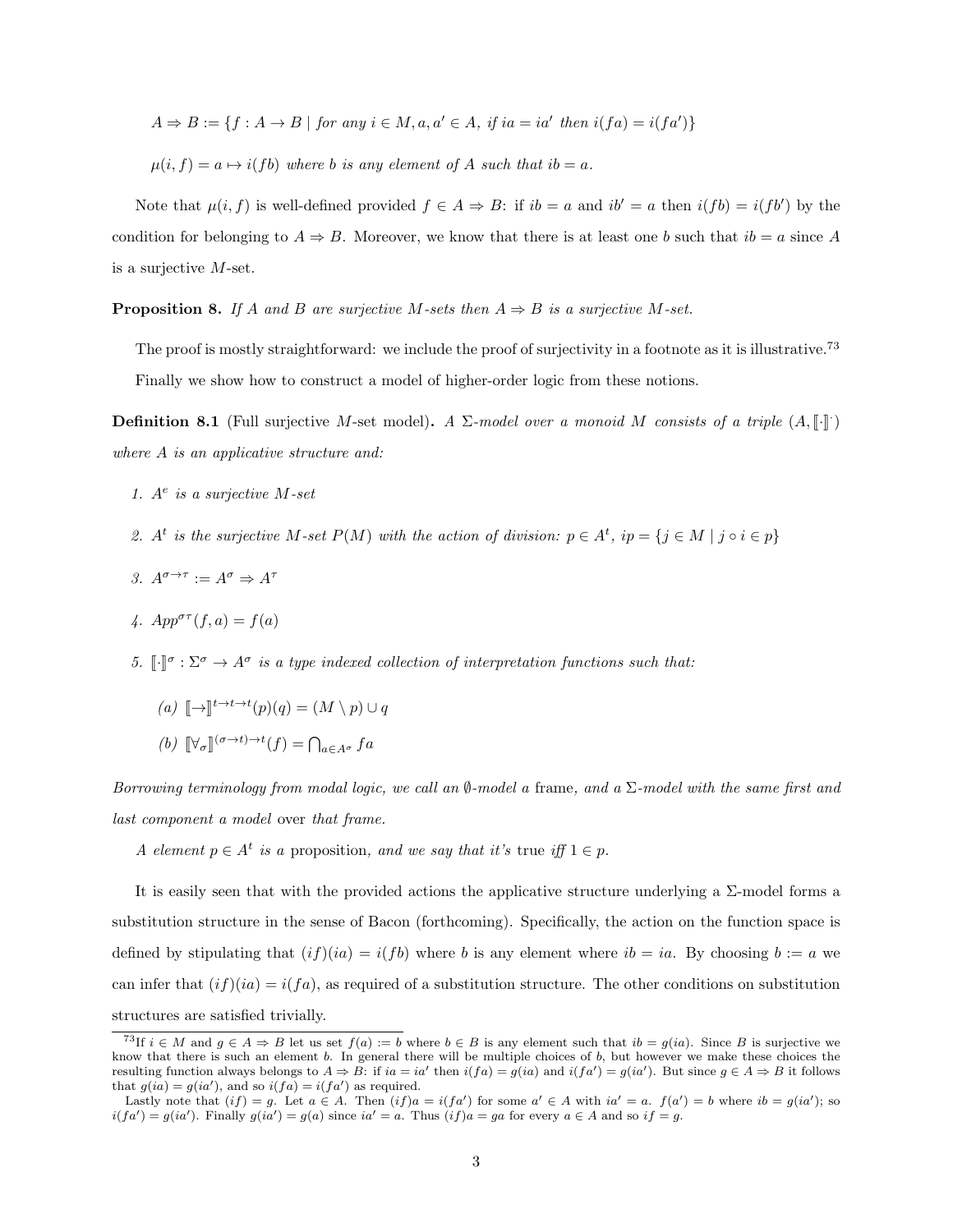It is straightforward to check that  $[\![\to]\!]^{t\to t\to t}$  and  $[\![\forall_\sigma]\!]^{(\sigma\to t)\to t}$  really do belong to  $A^{t\to t\to t}$  and  $A^{(\sigma\to t)\to t}$ respectively. We will follow the convention of referring to models and frames by their first component (i.e. A instead of  $(A,\mathbb{N})$ . If we are working in the t fragment of the type heirarchy (types built out of ts only) then the full surjective M-set model is uniquely determined by  $M$ , and we write it  $A(M)$ . Otherwise it is uniquely determined by M and the choice of  $A^e$ . We omit the superscripts from  $[\![\cdot]\!]$  when no ambiguity arises.

A variable assignment is a function taking, for each type  $\sigma$ , each element of  $Var^{\sigma}$  to  $A^{\sigma}$ . [·] can be extended to an mapping from arbitrary terms and variable assignments in the usual way. That is:

 $\llbracket c \rrbracket^g = \llbracket c \rrbracket$  for  $c \in \Sigma$  $\llbracket x \rrbracket^g = g(x)$  for  $x \in Var$  $\llbracket MN \rrbracket^g = App(\llbracket M \rrbracket^g, \llbracket N \rrbracket^g).$  $[\![\lambda x.M]\!]^g = a \mapsto [\![M]\!]^{g[\![x \mapsto a]}$ 

In the last clause it must be shown that the relevant function indeed belongs to  $A^{\sigma \to \tau}$ . A closed term of type t, A, is true in A iff  $[A]$  is true (i.e.  $1 \in [A]$ ). If A is a frame we write  $Th^{\Sigma}(A)$  for the logic of a frame over the signature  $Σ$ :

 $Th^{\Sigma}(A) := \{ C \in \mathcal{L}(\Sigma) \mid C \text{ is true in } A' \text{ for every } \Sigma \text{-model } A' \text{ over the frame } A \}.$ 

If C is a class of frames we similarly write  $Th^{\Sigma}(\mathcal{C})$  for  $\bigcap_{A\in\mathcal{C}} Th^{\Sigma}(A)$ .

Here are two useful facts about  $\Sigma$ -models over a monoid  $M$ .

**Proposition 9.** The interpretation of  $\forall_{\sigma}$  and  $\rightarrow$  are pure in any  $\Sigma$ -model:  $i[\forall_{\sigma}](\sigma \rightarrow t) \rightarrow t = [\forall_{\sigma}](\sigma \rightarrow t) \rightarrow t$  for every  $i \in M$  and similarly for  $\rightarrow$ .

**Proposition 10.** If  $\phi$  is a closed term of type t, A a frame (over M), and  $i \in M$ , then:

 $i \in \llbracket \Box \phi \rrbracket$  iff, for every  $j \in M$ ,  $j \circ i \in \llbracket \phi \rrbracket$ .

In particular, from the definition of the action on  $A^t$  we know that:  $\llbracket \Box \phi \rrbracket$  is true iff, for every  $i \in M$ ,  $i\llbracket \phi \rrbracket$  is true.<sup>74</sup> This corresponds to the substitutional analysis of logical necessity, in which a proposition is necessary iff all of its metaphysical substitutions are true (compare with Bolzano's substitutional analysis of logical truth, in which a sentence is true iff all of its substitution instances are).

<sup>&</sup>lt;sup>74</sup>Note that for any  $p \in A^t$  and  $i, j \in M$ ,  $j \in ip$  iff  $j \circ i \in p$ . Thus  $[\Box \phi]$  is true iff  $1 \in [\Box \phi]$ , iff  $j \circ 1 = 1 \circ j \in [\phi]$  for every  $j$ <br>is proposition 10) iff  $1 \in \mathbb{Z}$  is true (contains 1) iff for even  $i \in M$  if (by proposition 10), iff  $1 \in j[\![\phi]\!]$  for every j. So  $[\![\Box \phi]\!]$  is true (contains 1) iff, for every  $j \in M$ ,  $j[\![\phi]\!]$  is true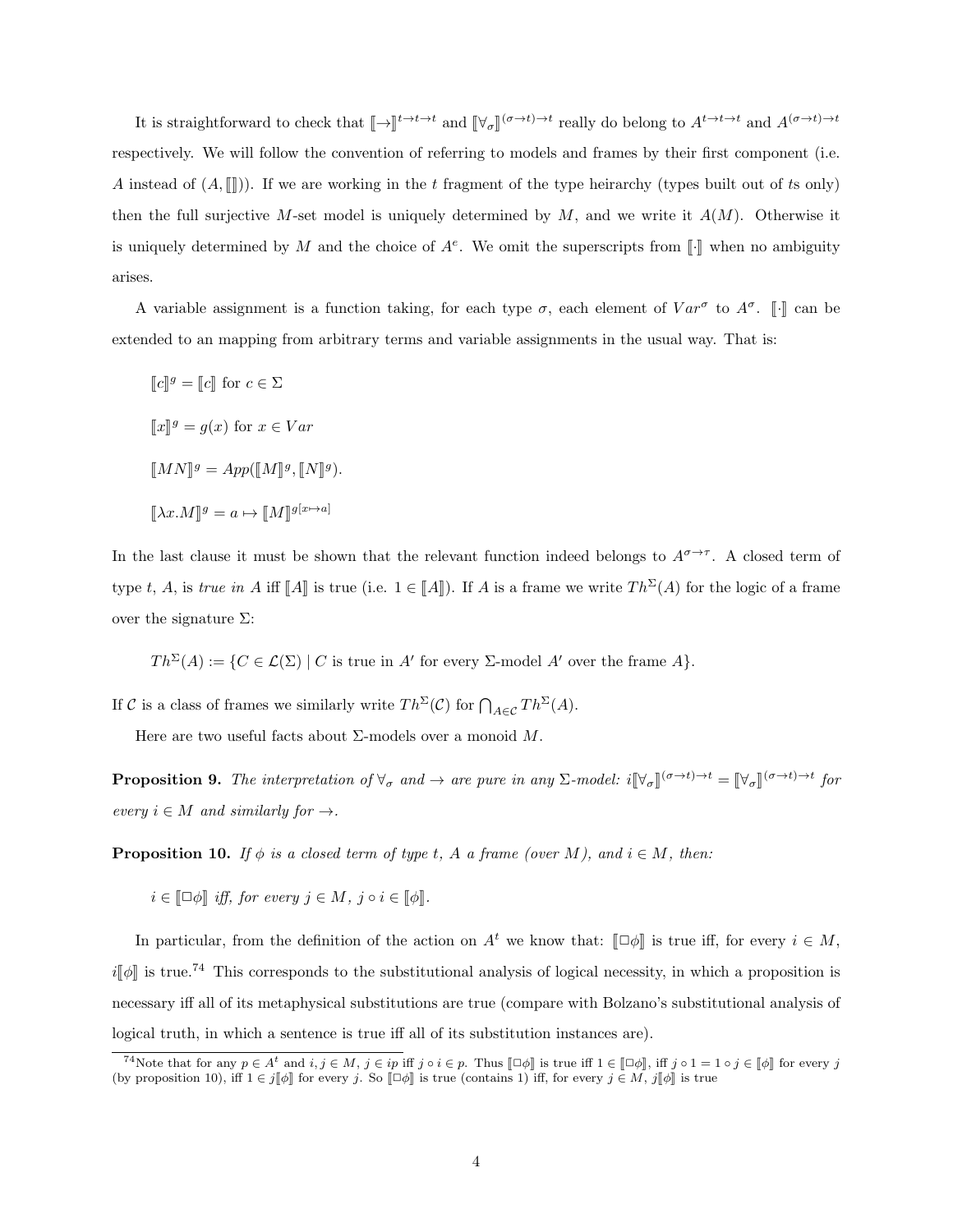If we stipulate that a term of type t is true at a substitution i iff  $i \in [\![\phi]\!]$ , then proposition 10 takes the form of a familiar clause for modal operators in which  $\Box \phi$  is true at a world iff  $\phi$  is true at every world accessible to it. It is therefore sometimes helpful to think of M as a Kripke frame:

**Definition 10.1.** Let M be a monoid. The induced rooted Kripke frame,  $\mathcal{F}(M) = (W, \leq, w_0)$ , is defined as follows:

- 1.  $W := M$
- 2.  $i \leq j$  iff there is a  $k \in M$  such that  $k \circ i = j$ .
- 3.  $w_0 := 1$

Via this connection, the model described here can equivalently be seen as an instance of the model theory based on modalized domains described in the appendix of Bacon (2018a).

#### 10.1 A model of Logical Necessity

Here we sketch in brief a proof of the consistency of Logical Necessity and Individuation relative to a signature  $\Sigma$  of non-logical constants representing the fundamental entities. We then show how one can interpret Fun and Pure in the model in order to validate Quantified Logical Necessity. We begin by restricting attention to the type t fragment of the type hierarchy as this illustrates the idea of the proof in its purest form. The full details of the argument (which includes type  $e$ ) will be spelled out in future work.

Let  $M$  be the monoid:

- $M := \mathbb{N}^{\leq \omega}$ , finite sequences of natural numbers.
- $1 = \langle \rangle$ , the empty sequence.

 $i \circ j := ij$ , the concatenation of the two sequences.

It is also helpful to think of the induced Kripke frame which we shall denote by  $H$ . The worlds of this frame are finite sequences of natural numbers, and accessibility the relation of being an initial segment of. The the frame thus has a tree structure in which every node has infinitely many children:<sup>75</sup>

<sup>75</sup>Thanks to Catrin Campbell-Moore for creating this diagram.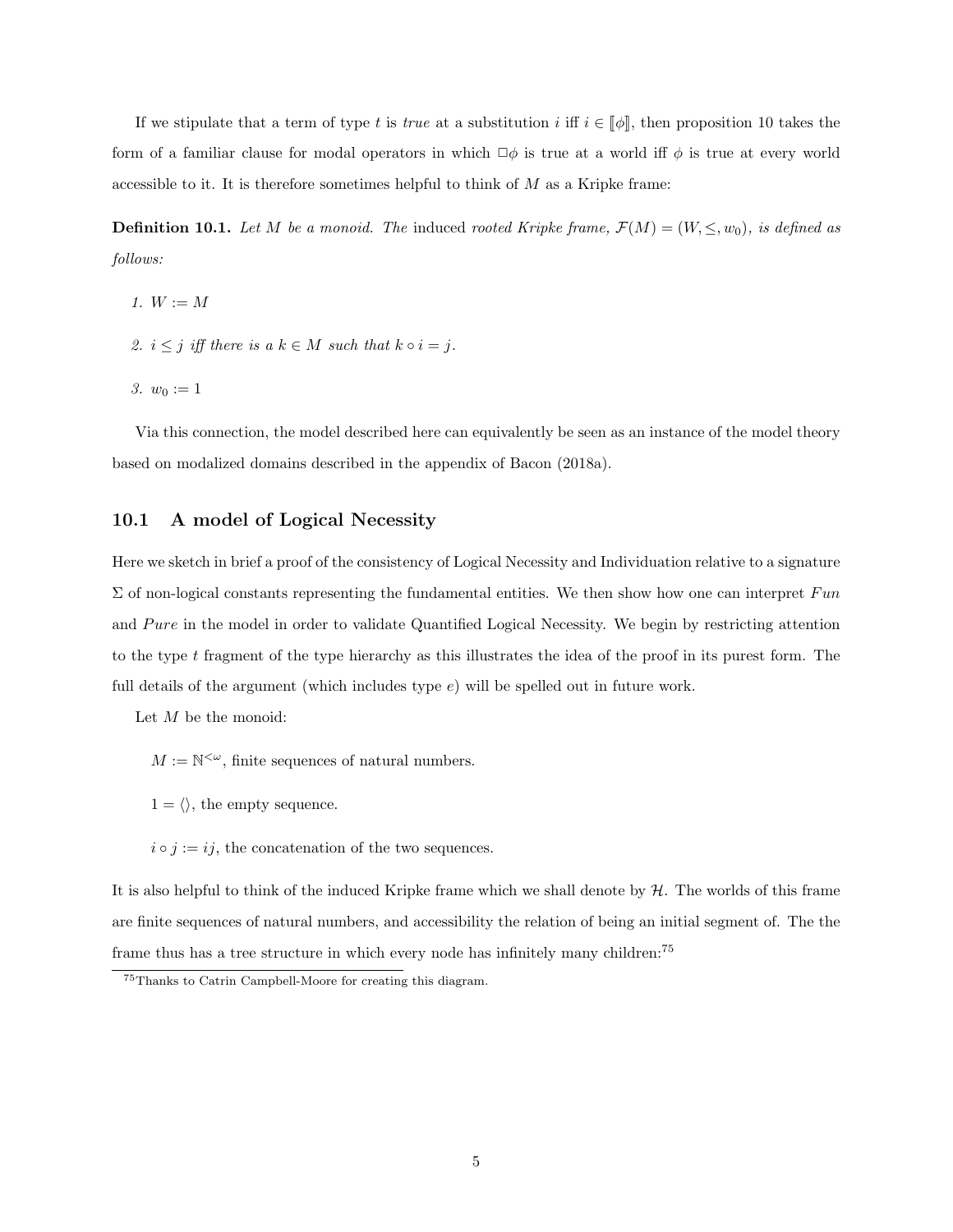

What is the action on  $P(M)$  (i.e.  $A^t(M)$ ) in the frame  $A(M)$ ? For  $i \in M$  and  $p \in P(M)$ , we may picture p as a subregion of the infinite V shape that is our tree (H depicted above). The worlds that live above i form an identical V shape, and p also carves a subregion of those: we may think of ip as the result of pulling the shape p makes in the V above i down to the root of the tree (thus overwriting whatever shape p had outside of the V sprouting from i). Every substitution i also has a right inverse defined as:  $i^{-1}p = \{ij \mid j \in p\}$ .  $i^{-1}$ can be thought of shifting a shape upwards from the shape it occupies at the root to the shape it occupies at i.

The consistency proof rests on two basic ideas. Let  $A(M)$  be the frame over M.  $A(M)$  is a model of pure higher-order logic, i.e. a model of the language  $\mathcal{L}(\emptyset)$ . Firstly note that the following three things are equivalent for a sentence  $\phi \in \mathcal{L}(\Sigma)$ .

- 1.  $\phi$  is consistent with  $Th^{\Sigma}(A(M))$  (i.e. its negation is not a member).
- 2.  $\phi$  is true in A' for some  $\Sigma$ -model A' over  $A(M)$ .
- 3.  $\exists \bar{x}\phi[\bar{x}/\bar{c}]$  is true in  $A(M)$ .
- 4.  $\exists \bar{x}\phi[\bar{x}/\bar{c}]$  is true in A' for any  $\Sigma$ -model A' over  $A(M)$ .

The first two are equivalent by definition. 2 and 3 are equivalent: a witness of for the formula  $\exists \bar{x}\phi[\bar{x}/\bar{c}]$ in  $A(M)$  — i.e. a sequence  $\bar{a}$  of elements of  $A(M)$  that satisfy  $\phi[\bar{x}/\bar{c}]$  in this model — provide the means to extend the interpretation of  $A(M)$  to  $\Sigma$  in a way that makes  $\phi(\bar{c})$  true. Namely interpret  $c_i$  by  $a_i$ . Similarly an interpretation of  $c_1 \ldots c_n$  that makes  $\phi(\bar{c})$  true in  $A(M)$  provides a witness for  $\phi[\bar{x}/\bar{c}]$ . Finally 3 and 4 are equivalent because  $\exists \bar{x}\phi[\bar{x}/\bar{c}]$  contains only logical vocabulary and A and  $A(M)$  agree about the interpretations of logical vocabulary.

The next part of the proof appeals to the following theorem:

**Theorem 10.1.** Suppose that  $A_1, A_2, A_3, \ldots$  are a  $\Sigma$ -models over the frame  $A(M)$ , with interpretation functions  $[\![\cdot]\!]_1, [\![\cdot]\!]_2, [\![\cdot]\!]_3 \ldots$  Then there is a  $\Sigma$ -model A over  $A(M)$  such that: